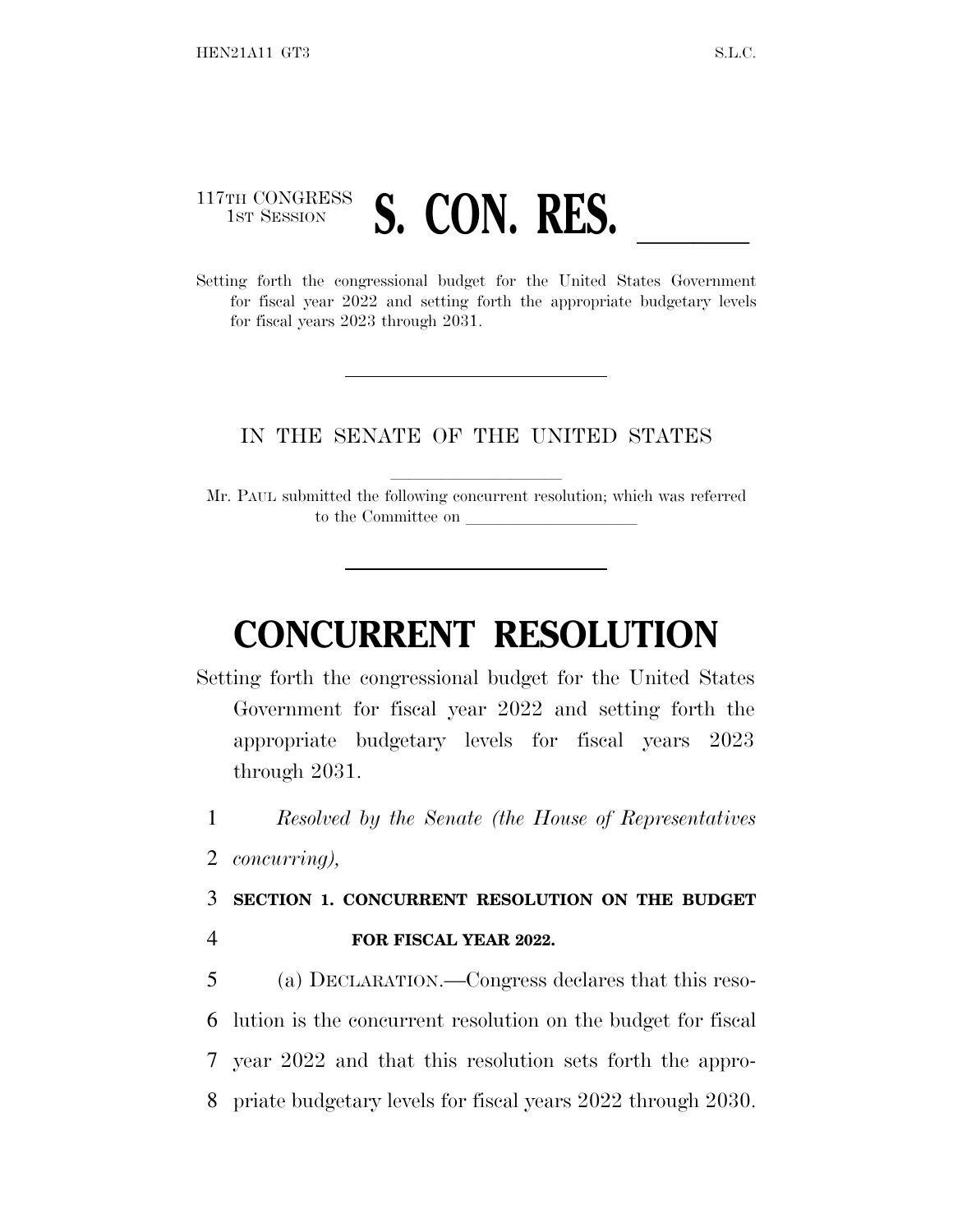### 1 (b) TABLE OF CONTENTS.—The table of contents for

### 2 this concurrent resolution is as follows:

Sec. 1. Concurrent resolution on the budget for fiscal year 2022.

### TITLE I—RECOMMENDED LEVELS AND AMOUNTS

#### Subtitle A—Budgetary Levels in Both Houses

- Sec. 1101. Recommended levels and amounts.
- Sec. 1102. Major functional categories.

#### Subtitle B—Levels and Amounts in the Senate

- Sec. 1201. Social Security in the Senate.
- Sec. 1202. Postal Service discretionary administrative expenses in the Senate.

### TITLE II—RECONCILIATION

Sec. 2001. Reconciliation in the Senate.

### TITLE III—RESERVE FUNDS

- Sec. 3001. Deficit reduction fund for efficiencies, consolidations, and other savings.
- Sec. 3002. Reserve fund relating to health savings accounts.

### TITLE IV—BUDGET PROCESS

- Sec. 4001. Voting threshold for points of order.
- Sec. 4002. Emergency legislation.
- Sec. 4003. Enforcement of allocations, aggregates, and other levels.
- Sec. 4004. Point of order against legislation providing funding within more than 3 suballocations under section 302(b).
- Sec. 4005. Duplication determinations by the Congressional Budget Office.
- Sec. 4006. Breakdown of cost estimates by budget function.
- Sec. 4007. Sense of the Senate on treatment of reduction of appropriations levels to achieve savings.
- Sec. 4008. Prohibition on preemptive waivers.
- Sec. 4009. Adjustments for legislation reducing appropriations.
- Sec. 4010. Adjustments to reflect legislation not included in the baseline.
- Sec. 4011. Authority.
- Sec. 4012. Exercise of rulemaking powers.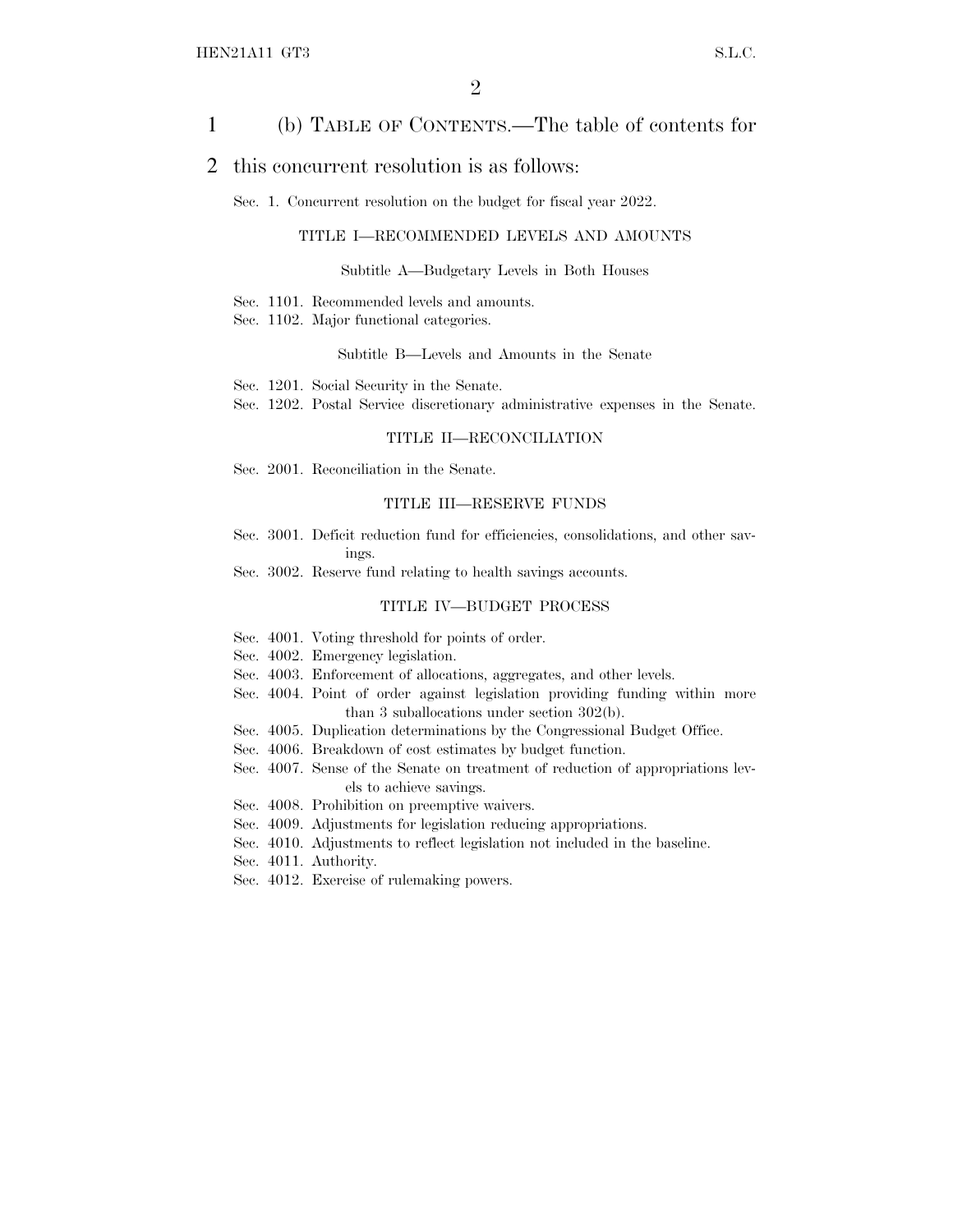| $\mathbf{1}$   | <b>TITLE I-RECOMMENDED</b>                         |
|----------------|----------------------------------------------------|
| $\overline{2}$ | <b>LEVELS AND AMOUNTS</b>                          |
| 3              | Subtitle A—Budgetary Levels in                     |
| $\overline{4}$ | <b>Both Houses</b>                                 |
| 5              | SEC. 1101. RECOMMENDED LEVELS AND AMOUNTS.         |
| 6              | The following budgetary levels are appropriate for |
| 7              | each of fiscal years 2022 through 2031:            |
| 8              | (1) FEDERAL REVENUES.—For purposes of the          |
| 9              | enforcement of this resolution:                    |
| 10             | (A) The recommended levels of Federal              |
| 11             | revenues are as follows:                           |
| 12             | Fiscal year 2022: \$3,401,000,000,000.             |
| 13             | Fiscal year 2023: \$3,513,000,000,000.             |
| 14             | Fiscal year 2024: \$3,542,000,000,000.             |
| 15             | Fiscal year 2025: \$3,566,000,000,000.             |
| 16             | Fiscal year 2026: \$3,773,000,000,000.             |
| 17             | Fiscal year 2027: \$3,995,000,000,000.             |
| 18             | Fiscal year 2028: \$4,091,000,000,000.             |
| 19             | Fiscal year 2029: \$4,218,000,000,000.             |
| 20             | Fiscal year 2030: \$4,352,000,000,000.             |
| 21             | Fiscal year 2031: \$4,506,000,000,000.             |
| 22             | (B) The amounts by which the aggregate             |
| 23             | levels of Federal revenues should be changed       |
| 24             | are as follows:                                    |
| 25             | Fiscal year $2022: $0.$                            |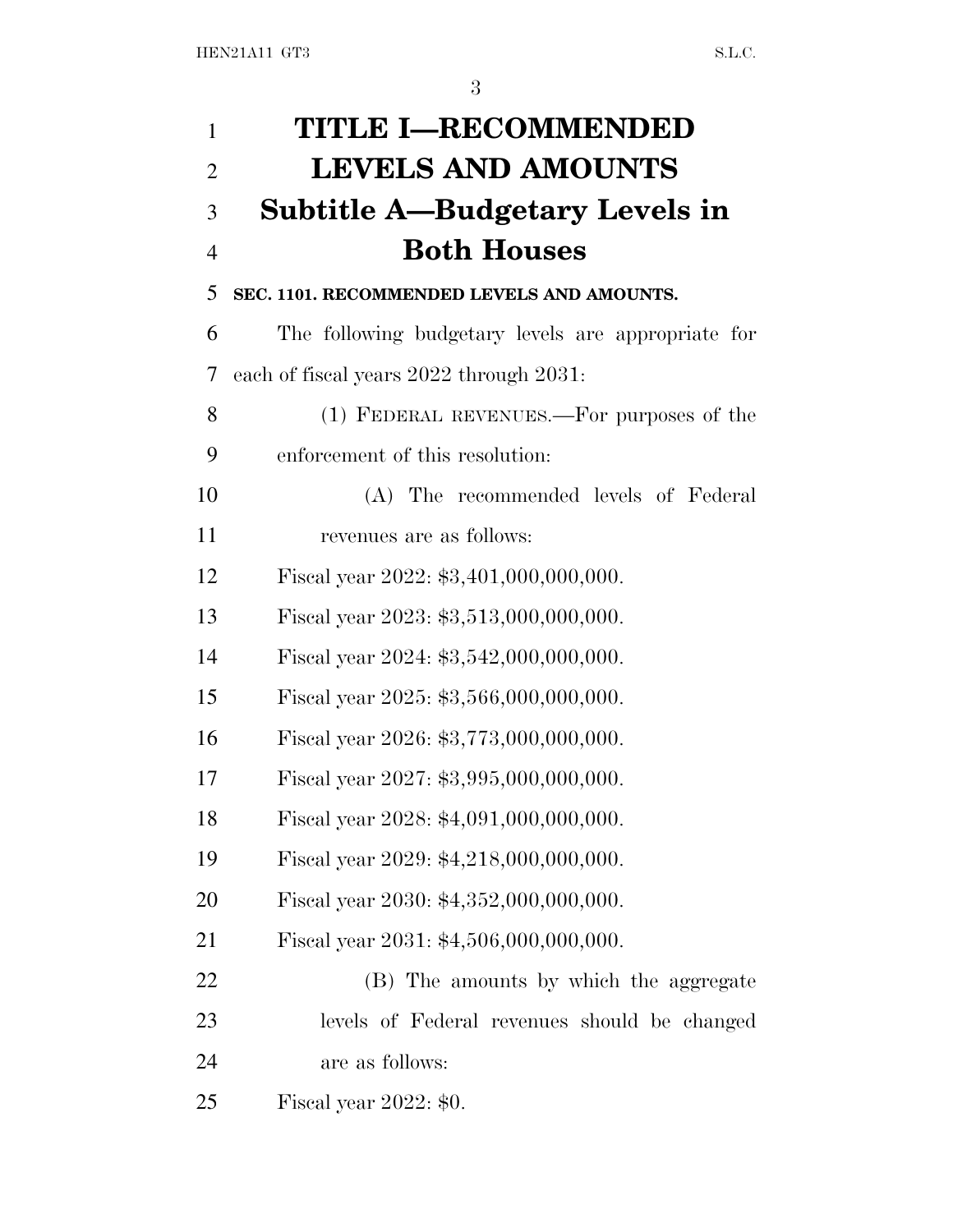- Fiscal year 2023: \$0.
- Fiscal year 2024: \$0.
- Fiscal year 2025: \$0.
- Fiscal year 2026: \$0.
- Fiscal year 2027: \$0.
- Fiscal year 2028: \$0.
- Fiscal year 2020: \$0.
- Fiscal year 2030: \$0.
- Fiscal year 2031: \$0.

 (2) NEW BUDGET AUTHORITY.—For purposes of the enforcement of this resolution, the appropriate levels of total new budget authority are as follows: Fiscal year 2022: \$5,200,000,000,000.

Fiscal year 2023: \$4,545,670,000,000.

Fiscal year 2024: \$4,010,610,000,000.

Fiscal year 2025: \$3,740,420,000,000.

Fiscal year 2026: \$3,511,470,000,000.

Fiscal year 2027: \$3,651,280,000,000.

Fiscal year 2028: \$3,751,530,000,000.

Fiscal year 2029: \$3,832,240,000,000.

Fiscal year 2030: \$3,908,440,000,000.

Fiscal year 2031: \$3,985,170,000,000.

 (3) BUDGET OUTLAYS.—For purposes of the enforcement of this resolution, the appropriate levels of total budget outlays are as follows: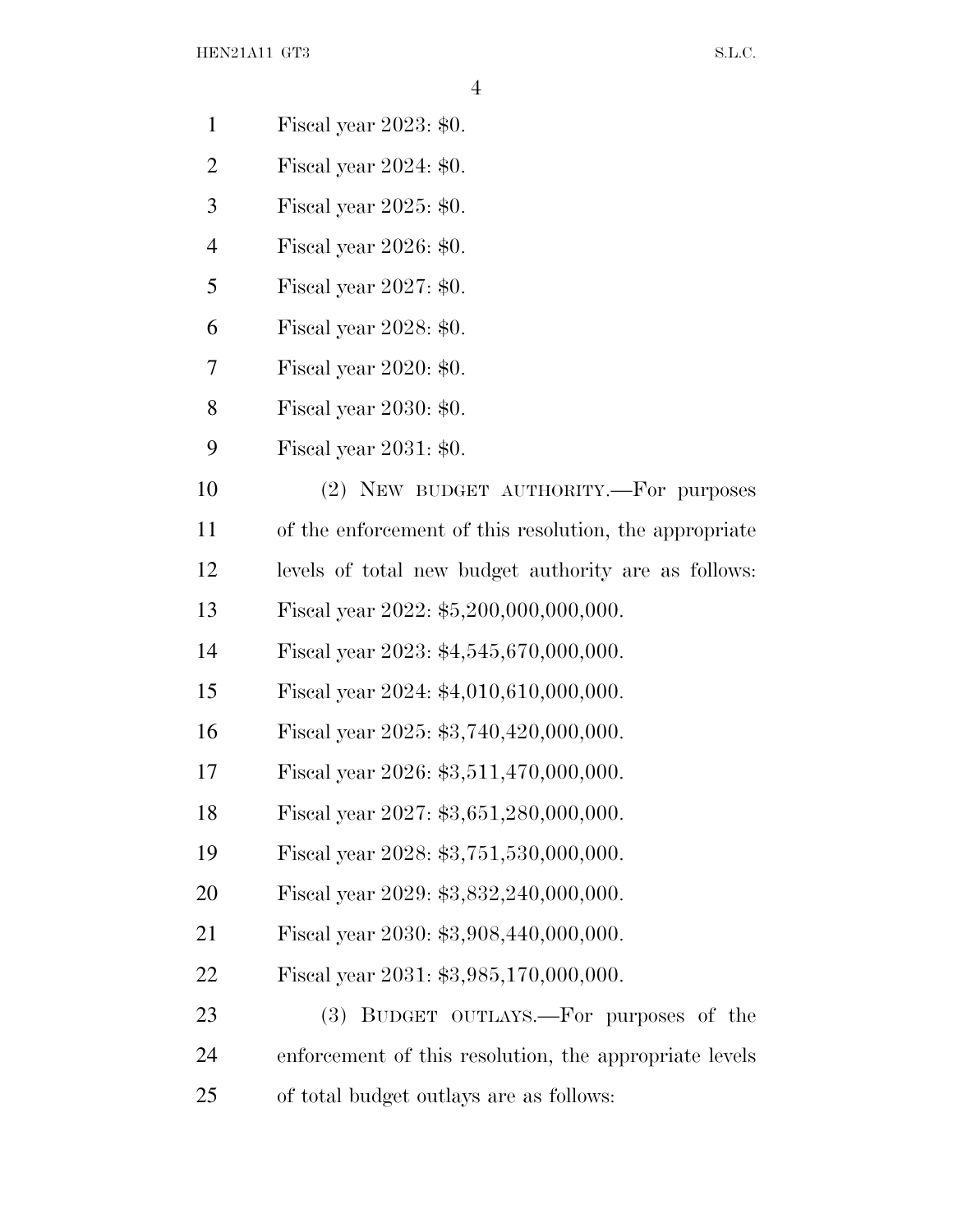HEN21A11 GT3 S.L.C.

| $\mathbf{1}$   | Fiscal year 2022: \$4,469,000,000,000.                  |
|----------------|---------------------------------------------------------|
| $\overline{2}$ | Fiscal year 2023: \$4,227,670,000,000.                  |
| 3              | Fiscal year 2024: $$4,003,610,000,000$ .                |
| $\overline{4}$ | Fiscal year 2025: \$3,791,420,000,000.                  |
| 5              | Fiscal year 2026: \$3,590,470,000,000.                  |
| 6              | Fiscal year 2027: \$3,662,280,000,000.                  |
| 7              | Fiscal year 2028: \$3,735,530,000,000.                  |
| 8              | Fiscal year 2029: \$3,810,240,000,000.                  |
| 9              | Fiscal year 2030: \$3,886,440,000,000.                  |
| 10             | Fiscal year 2031: \$3,964,170,000,000.                  |
| 11             | (4) DEFICITS.—For purposes of the enforce-              |
| 12             | ment of this resolution, the amounts of the deficits    |
| 13             | are as follows:                                         |
| 14             | Fiscal year 2022: $-\frac{1}{3}$ , 154, 000, 000, 000.  |
| 15             | Fiscal year 2023: $-\frac{25}{5,670,000,000}$ .         |
| 16             | Fiscal year 2024: $-$ \$564,610,000,000.                |
| 17             | Fiscal year $2025: -\$370,420,000,000.$                 |
| 18             | Fiscal year 2026: \$2,530,000,000.                      |
| 19             | Fiscal year 2027: \$114,720,000,000.                    |
| 20             | Fiscal year 2028: \$90,470,000,000.                     |
| 21             | Fiscal year 2029: \$94,760,000,000.                     |
| 22             | Fiscal year 2030: \$99,560,000,000.                     |
| 23             | Fiscal year 2031: \$119,830,000,000.                    |
| 24             | <b>PUBLIC</b><br>DEBT.—Pursuant<br>section<br>(5)<br>to |
| 25             | $301(a)(5)$ of the Congressional Budget Act of 1974     |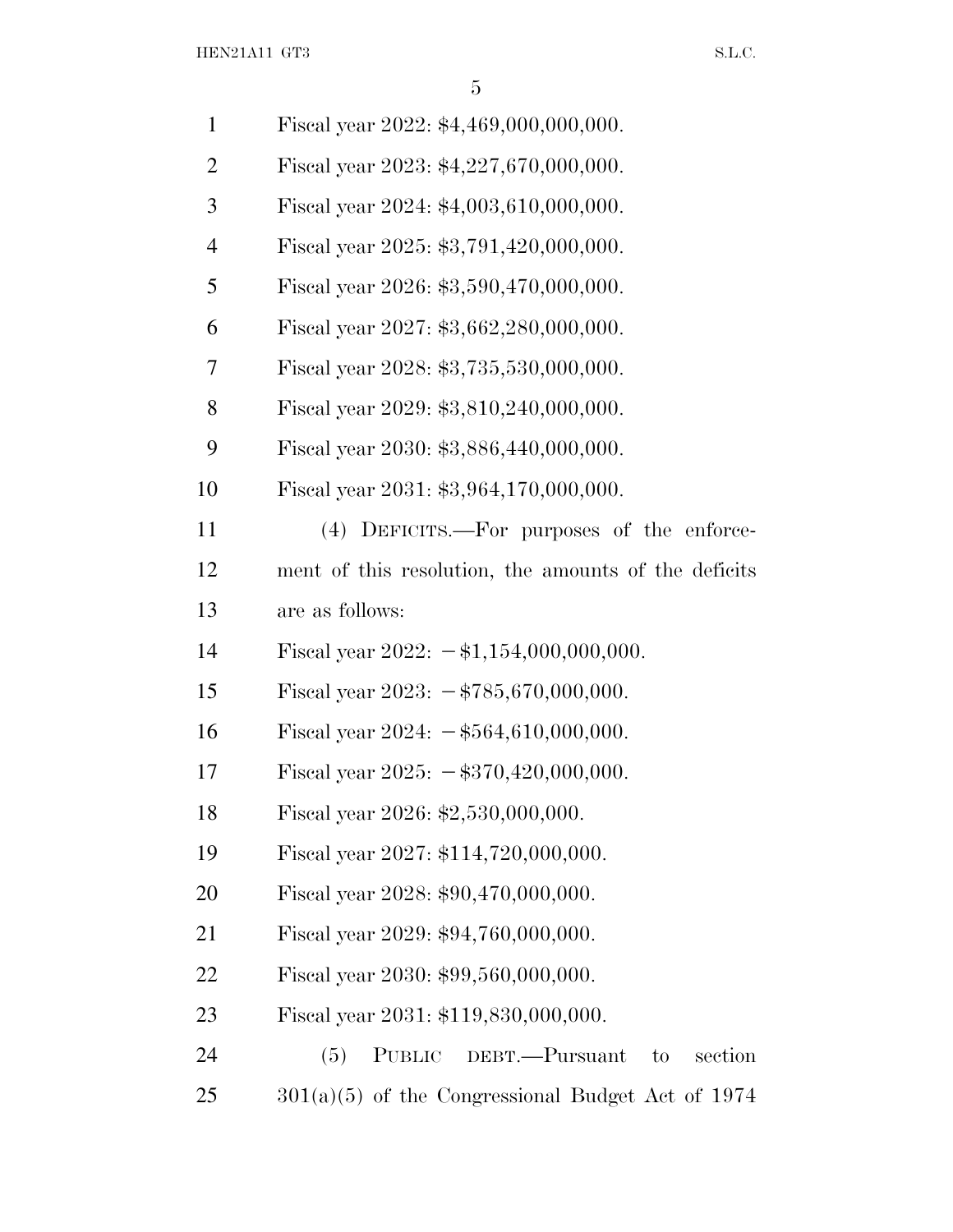HEN21A11 GT3 S.L.C.

| $\mathbf{1}$   | $(2 \text{ U.S.C. } 632(a)(5))$ , the appropriate levels of the |
|----------------|-----------------------------------------------------------------|
| $\overline{2}$ | public debt are as follows:                                     |
| 3              | Fiscal year 2022: \$29,387,000,000,000.                         |
| $\overline{4}$ | Fiscal year 2023: \$29,042,000,000,000.                         |
| 5              | Fiscal year 2024: \$28,913,000,000,000.                         |
| 6              | Fiscal year 2025: \$28,976,000,000,000.                         |
| 7              | Fiscal year 2026: \$29,413,000,000,000.                         |
| 8              | Fiscal year 2027: \$29,969,000,000,000.                         |
| 9              | Fiscal year 2028: \$30,509,000,000,000.                         |
| 10             | Fiscal year 2029: \$31,062,000,000,000.                         |
| 11             | Fiscal year 2030: \$31,627000,000,000.                          |
| 12             | Fiscal year 2031: \$32,221,000,000,000.                         |
|                |                                                                 |
| 13             | $(6)$ DEBT HELD BY THE PUBLIC.—The appro-                       |
| 14             | priate levels of debt held by the public are as follows:        |
| 15             | Fiscal year 2022: \$24,392,000,000,000.                         |
| 16             | Fiscal year 2023: \$23,972,000,000,000.                         |
| 17             | Fiscal year 2024: \$23,767,000,000,000.                         |
| 18             | Fiscal year 2025: \$23,754,000,000,000.                         |
| 19             | Fiscal year 2026: \$24,112,000,000,000.                         |
| 20             | Fiscal year 2027: \$24,589,000,000,000.                         |
| 21             | Fiscal year 2028: \$25,048,000,000,000.                         |
| 22             | Fiscal year 2029: \$25,519,000,000,000.                         |
| 23             | Fiscal year 2030: \$26,001,000,000,000.                         |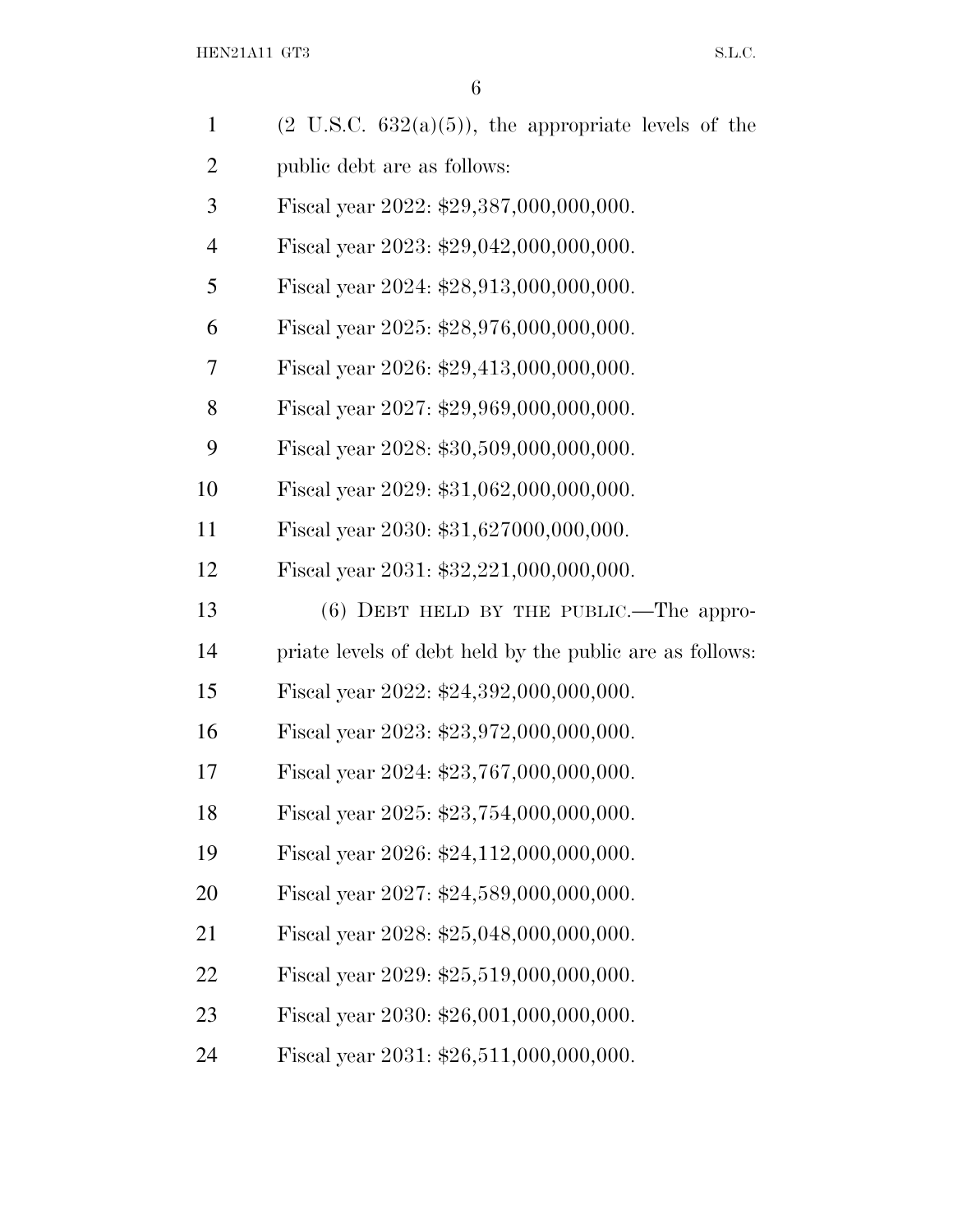| 1              | SEC. 1102. MAJOR FUNCTIONAL CATEGORIES.                      |  |  |  |
|----------------|--------------------------------------------------------------|--|--|--|
| $\overline{2}$ | Congress determines and declares that the appro-             |  |  |  |
| 3              | priate levels of new budget authority and outlays for fiscal |  |  |  |
| 4              | years 2022 through 2030 for each major functional cat-       |  |  |  |
| 5              | egory are:                                                   |  |  |  |
| 6              | $(1)$ National Defense $(050)$ :                             |  |  |  |
| 7              | Fiscal year 2022:                                            |  |  |  |
| 8              | budget<br>(A)<br>New<br>authority,                           |  |  |  |
| 9              | \$775,191,000,000.                                           |  |  |  |
| 10             | (B) Outlays, \$763,670,000,000.                              |  |  |  |
| 11             | Fiscal year 2023:                                            |  |  |  |
| 12             | budget<br>authority,<br>$(A)$ New                            |  |  |  |
| 13             | \$794,934,000,000.                                           |  |  |  |
| 14             | (B) Outlays, \$775,589,000,000.                              |  |  |  |
| 15             | Fiscal year 2024:                                            |  |  |  |
| 16             | (A)<br>budget<br>authority,<br>New                           |  |  |  |
| 17             | \$815,803,000,000.                                           |  |  |  |
| 18             | (B) Outlays, \$787,646,000,000.                              |  |  |  |
| 19             | Fiscal year 2025:                                            |  |  |  |
| 20             | (A)<br>budget<br>authority,<br>New                           |  |  |  |
| 21             | \$836,515,000,000.                                           |  |  |  |
| 22             | (B) Outlays, \$811,267,000,000.                              |  |  |  |
| 23             | Fiscal year 2026:                                            |  |  |  |
| 24             | budget<br>(A)<br>New<br>authority,                           |  |  |  |
| 25             | \$857,383,000,000.                                           |  |  |  |
| 26             | (B) Outlays, \$830,513,000,000.                              |  |  |  |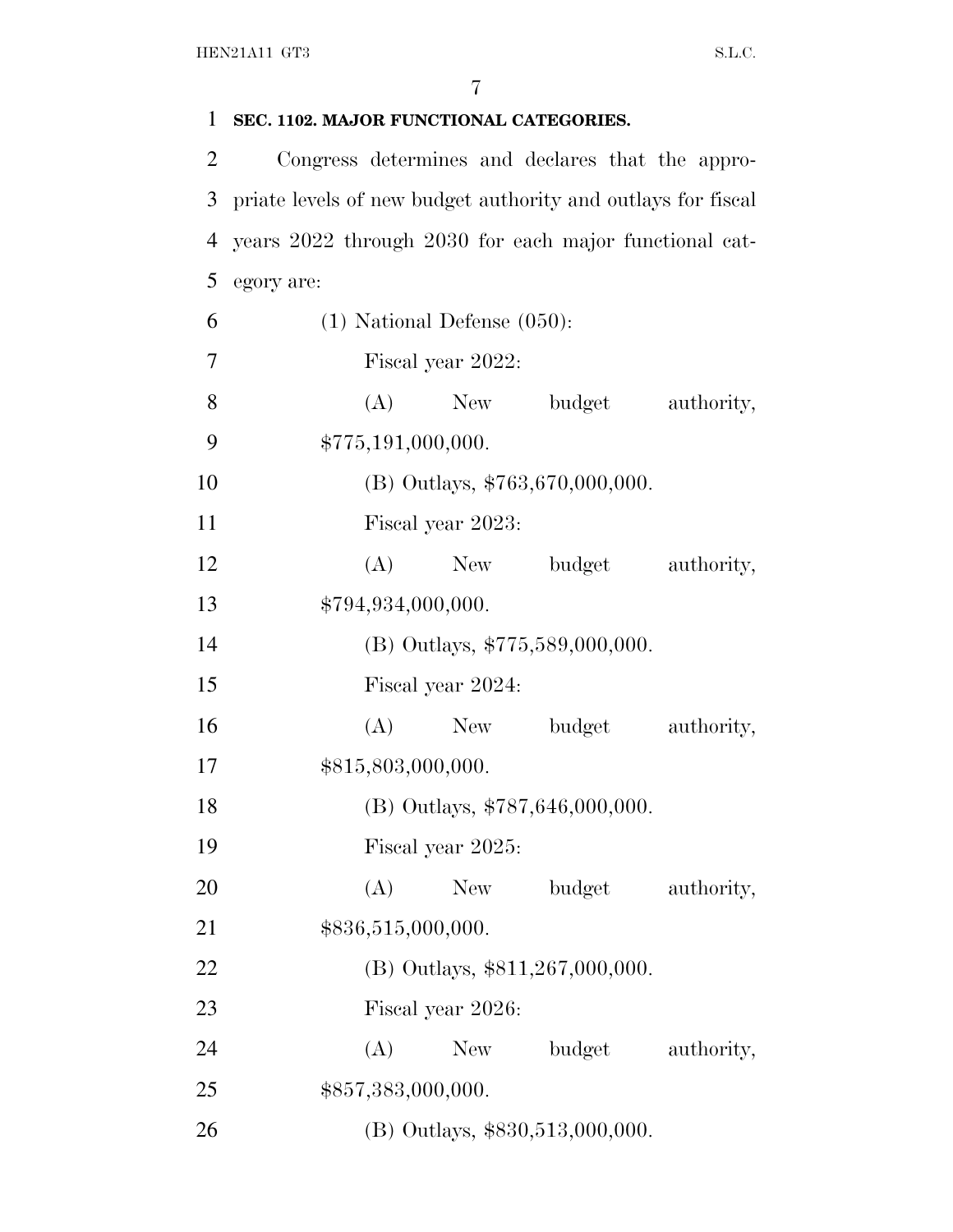| $\mathbf{1}$   | Fiscal year 2027:                     |
|----------------|---------------------------------------|
| $\overline{2}$ | budget<br>(A)<br>New<br>authority,    |
| 3              | \$878,917,000,000.                    |
| $\overline{4}$ | (B) Outlays, \$850,787,000,000.       |
| 5              | Fiscal year 2028:                     |
| 6              | budget<br>(A)<br>New<br>authority,    |
| 7              | \$900,787,000,000.                    |
| 8              | (B) Outlays, \$877,902,000,000.       |
| 9              | Fiscal year 2029:                     |
| 10             | (A)<br>New<br>budget<br>authority,    |
| 11             | \$923,187,000,000.                    |
| 12             | (B) Outlays, \$887,719,000,000.       |
| 13             | Fiscal year 2030:                     |
| 14             | New budget<br>authority,<br>(A)       |
| 15             | \$945,927,000,000.                    |
| 16             | (B) Outlays, $$915,724,000,000$ .     |
| 17             | Fiscal year 2031:                     |
| 18             | $(A)$ New<br>budget<br>authority,     |
| 19             | \$970,212,000,000.                    |
| 20             | (B) Outlays, \$939,413,000,000.       |
| 21             | $(2)$ International Affairs $(150)$ : |
| 22             | Fiscal year 2022:                     |
| 23             | (A)<br>budget<br>New<br>authority,    |
| 24             | \$69,012,000,000.                     |
| 25             | (B) Outlays, \$63,917,000,000.        |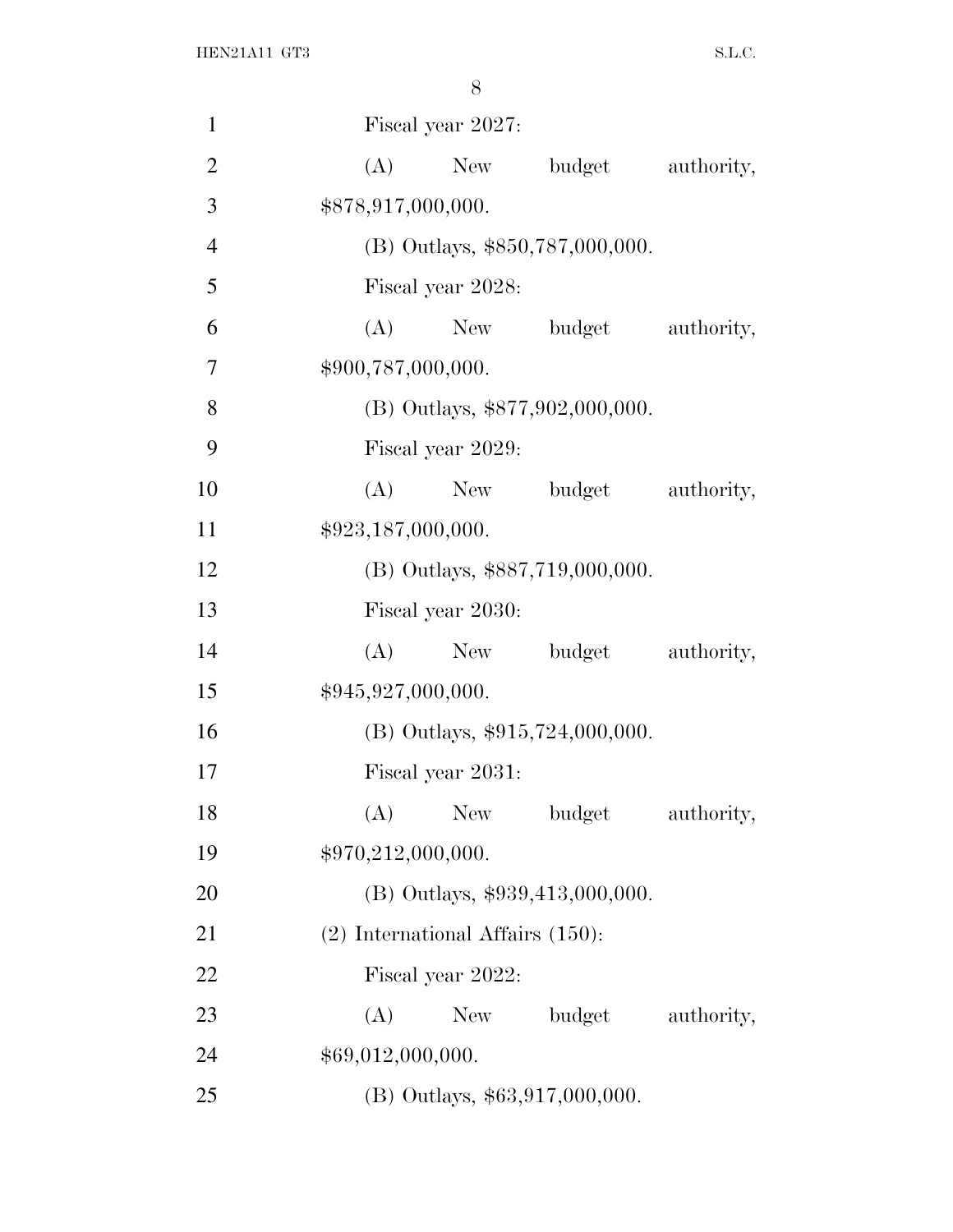| $\mathbf{1}$   |                   | Fiscal year 2023: |                                  |            |
|----------------|-------------------|-------------------|----------------------------------|------------|
| $\overline{2}$ | (A)               |                   | New budget                       | authority, |
| 3              | \$65,549,000,000. |                   |                                  |            |
| $\overline{4}$ |                   |                   | $(B)$ Outlays, \$65,371,000,000. |            |
| 5              |                   | Fiscal year 2024: |                                  |            |
| 6              | (A)               |                   | New budget                       | authority, |
| $\tau$         | \$67,126,000,000. |                   |                                  |            |
| 8              |                   |                   | $(B)$ Outlays, \$66,047,000,000. |            |
| 9              |                   | Fiscal year 2025: |                                  |            |
| 10             | (A)               |                   | New budget                       | authority, |
| 11             | \$68,690,000,000. |                   |                                  |            |
| 12             |                   |                   | (B) Outlays, \$66,464,000,000.   |            |
| 13             |                   | Fiscal year 2026: |                                  |            |
| 14             | (A)               |                   | New budget                       | authority, |
| 15             | \$70,275,000,000. |                   |                                  |            |
| 16             |                   |                   | (B) Outlays, \$67,340,000,000.   |            |
| 17             |                   | Fiscal year 2027: |                                  |            |
| 18             |                   | $(A)$ New         | budget                           | authority, |
| 19             | \$72,001,000,000. |                   |                                  |            |
| 20             |                   |                   | (B) Outlays, \$68,745,000,000.   |            |
| 21             |                   | Fiscal year 2028: |                                  |            |
| 22             | (A)               | New               | budget                           | authority, |
| 23             | \$73,729,000,000. |                   |                                  |            |
| 24             |                   |                   | (B) Outlays, \$70,046,000,000.   |            |
| 25             |                   | Fiscal year 2029: |                                  |            |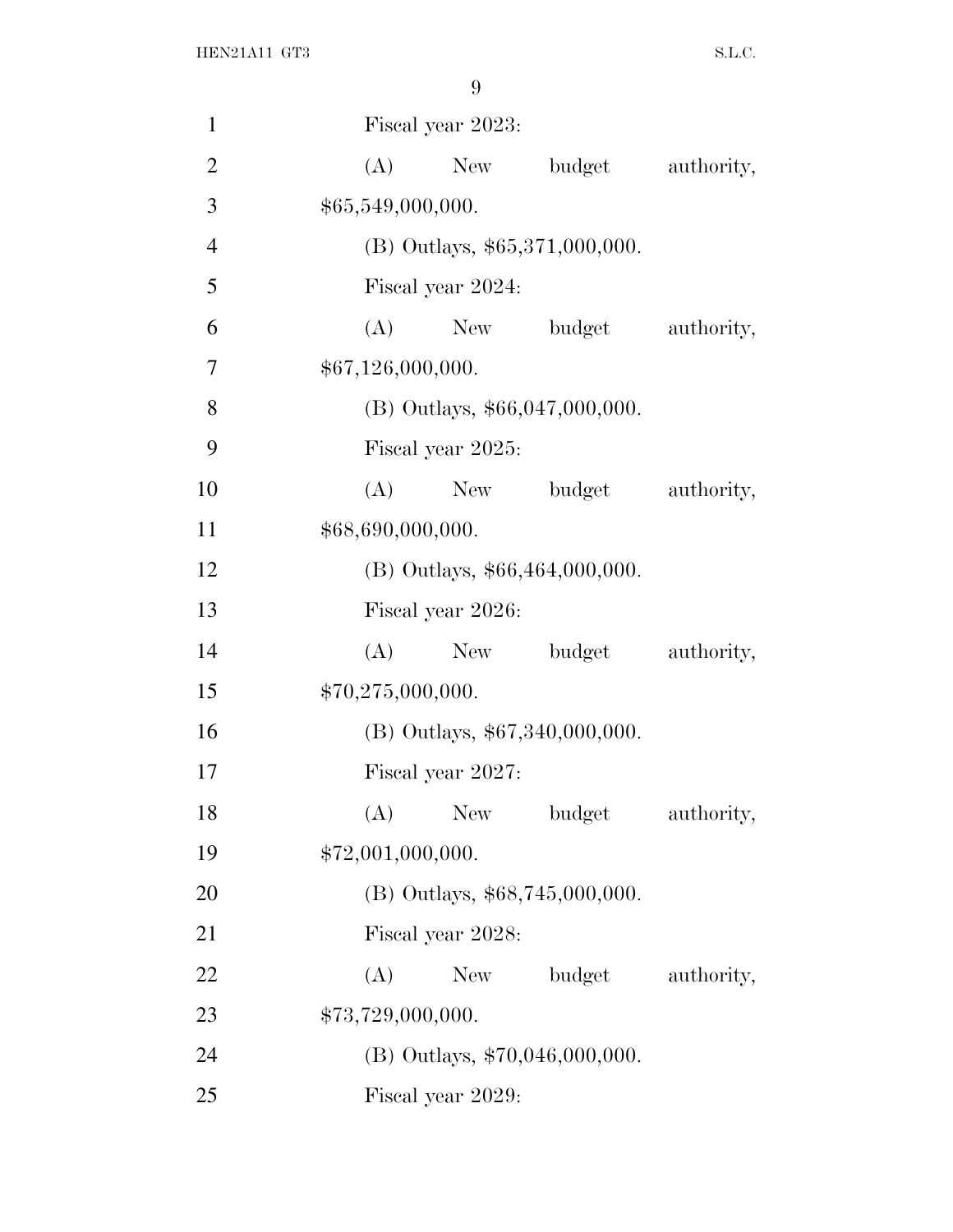| $\mathbf{1}$   |        | (A)               |                   | New budget                                 | authority, |  |
|----------------|--------|-------------------|-------------------|--------------------------------------------|------------|--|
| $\overline{2}$ |        | \$75,490,000,000. |                   |                                            |            |  |
| 3              |        |                   |                   | (B) Outlays, \$71,694,000,000.             |            |  |
| $\overline{4}$ |        |                   | Fiscal year 2030: |                                            |            |  |
| 5              |        |                   |                   | (A) New budget                             | authority, |  |
| 6              |        | \$77,232,000,000. |                   |                                            |            |  |
| 7              |        |                   |                   | $(B)$ Outlays, \$73,280,000,000.           |            |  |
| 8              |        |                   | Fiscal year 2031: |                                            |            |  |
| 9              |        | (A)               |                   | New budget                                 | authority, |  |
| 10             |        | \$78,975,000,000. |                   |                                            |            |  |
| 11             |        |                   |                   | $(B)$ Outlays, \$74,902,000,000.           |            |  |
| 12             |        |                   |                   | (3) General Science, Space, and Technology |            |  |
| 13             | (250): |                   |                   |                                            |            |  |
| 14             |        |                   | Fiscal year 2022: |                                            |            |  |
| 15             |        | (A)               | New               | budget                                     | authority, |  |
| 16             |        | \$38,998,000,000. |                   |                                            |            |  |
| 17             |        |                   |                   | (B) Outlays, \$37,354,000,000.             |            |  |
| 18             |        |                   | Fiscal year 2023: |                                            |            |  |
| 19             |        | (A)               | New               | budget                                     | authority, |  |
| 20             |        | \$39,902,000,000. |                   |                                            |            |  |
| 21             |        |                   |                   | $(B)$ Outlays, \$39,205,000,000.           |            |  |
| 22             |        |                   | Fiscal year 2024: |                                            |            |  |
| 23             |        | (A)               | New               | budget                                     | authority, |  |
| 24             |        | \$40,845,000,000. |                   |                                            |            |  |
| 25             |        |                   |                   | (B) Outlays, \$40,090,000,000.             |            |  |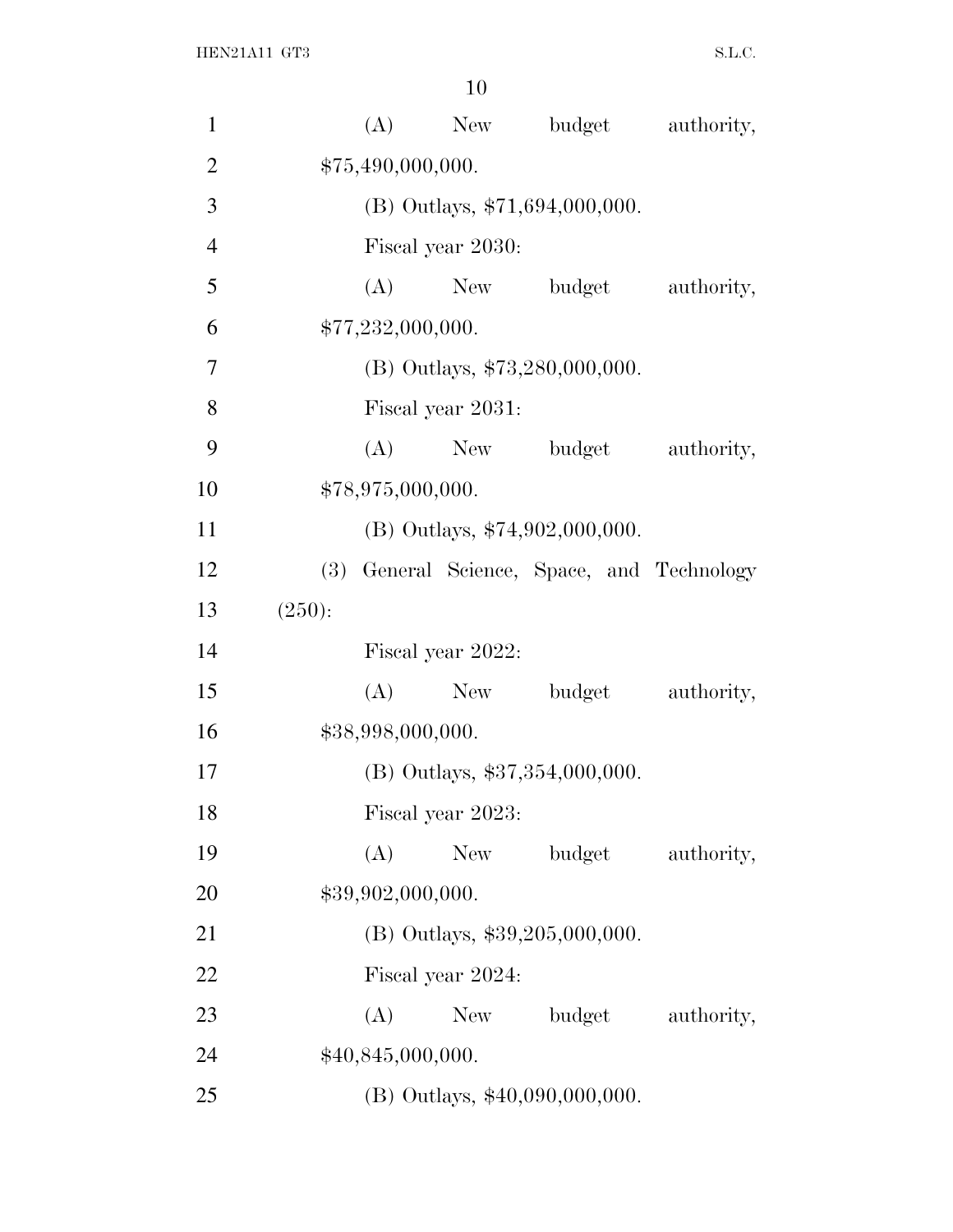| $\mathbf{1}$   | Fiscal year 2025:                         |
|----------------|-------------------------------------------|
| $\overline{2}$ | New budget<br>(A)<br>authority,           |
| 3              | \$41,785,000,000.                         |
| $\overline{4}$ | (B) Outlays, \$40,931,000,000.            |
| 5              | Fiscal year 2026:                         |
| 6              | New budget<br>(A)<br>authority,           |
| 7              | \$42,730,000,000.                         |
| 8              | (B) Outlays, \$41,742,000,000.            |
| 9              | Fiscal year 2027:                         |
| 10             | (A)<br>New budget<br>authority,           |
| 11             | \$43,709,000,000.                         |
| 12             | (B) Outlays, \$42,631,000,000.            |
| 13             | Fiscal year 2028:                         |
| 14             | (A)<br>New budget<br>authority,           |
| 15             | \$44,695,000,000.                         |
| 16             | (B) Outlays, \$43,586,000,000.            |
| 17             | Fiscal year 2029:                         |
| 18             | (A)<br><b>New</b><br>budget<br>authority, |
| 19             | \$45,715,000,000.                         |
| 20             | (B) Outlays, \$44,579,000,000.            |
| 21             | Fiscal year 2030:                         |
| 22             | (A)<br>budget<br>New<br>authority,        |
| 23             | \$46,745,000,000.                         |
| 24             | $(B)$ Outlays, \$45,590,000,000.          |
| 25             | Fiscal year 2031:                         |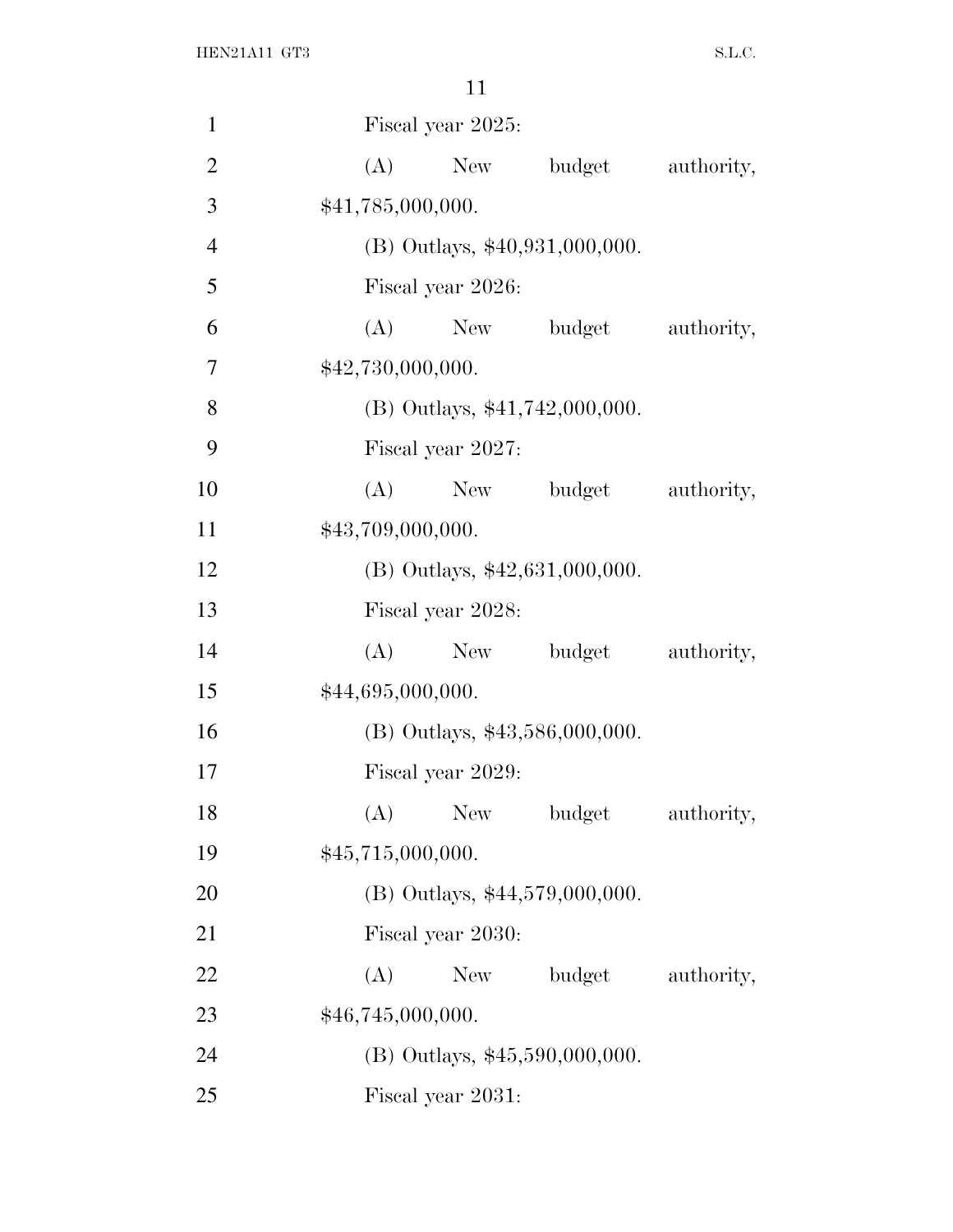| $\mathbf{1}$   | (A)<br>New budget                | authority, |  |  |  |  |  |
|----------------|----------------------------------|------------|--|--|--|--|--|
| $\overline{2}$ | \$47,791,000,000.                |            |  |  |  |  |  |
| 3              | $(B)$ Outlays, \$46,617,000,000. |            |  |  |  |  |  |
| $\overline{4}$ | $(4)$ Energy $(270)$ :           |            |  |  |  |  |  |
| 5              | Fiscal year 2022:                |            |  |  |  |  |  |
| 6              | New budget<br>(A)                | authority, |  |  |  |  |  |
| 7              | \$5,534,000,000.                 |            |  |  |  |  |  |
| 8              | $(B)$ Outlays, \$5,035,000,000.  |            |  |  |  |  |  |
| 9              | Fiscal year 2023:                |            |  |  |  |  |  |
| 10             | (A)<br>New budget                | authority, |  |  |  |  |  |
| 11             | \$5,153,000,000.                 |            |  |  |  |  |  |
| 12             | (B) Outlays, \$4,901,000,000.    |            |  |  |  |  |  |
| 13             | Fiscal year 2024:                |            |  |  |  |  |  |
| 14             | (A)<br>New budget                | authority, |  |  |  |  |  |
| 15             | \$5,666,000,000.                 |            |  |  |  |  |  |
| 16             | $(B)$ Outlays, \$5,331,000,000.  |            |  |  |  |  |  |
| 17             | Fiscal year 2025:                |            |  |  |  |  |  |
| 18             | (A)<br>New<br>budget             | authority, |  |  |  |  |  |
| 19             | \$5,847,000,000.                 |            |  |  |  |  |  |
| 20             | (B) Outlays, $$5,495,000,000$ .  |            |  |  |  |  |  |
| 21             | Fiscal year 2026:                |            |  |  |  |  |  |
| 22             | (A)<br>New<br>budget             | authority, |  |  |  |  |  |
| 23             | \$5,606,000,000.                 |            |  |  |  |  |  |
| 24             | (B) Outlays, \$5,670,000,000.    |            |  |  |  |  |  |
| 25             | Fiscal year 2027:                |            |  |  |  |  |  |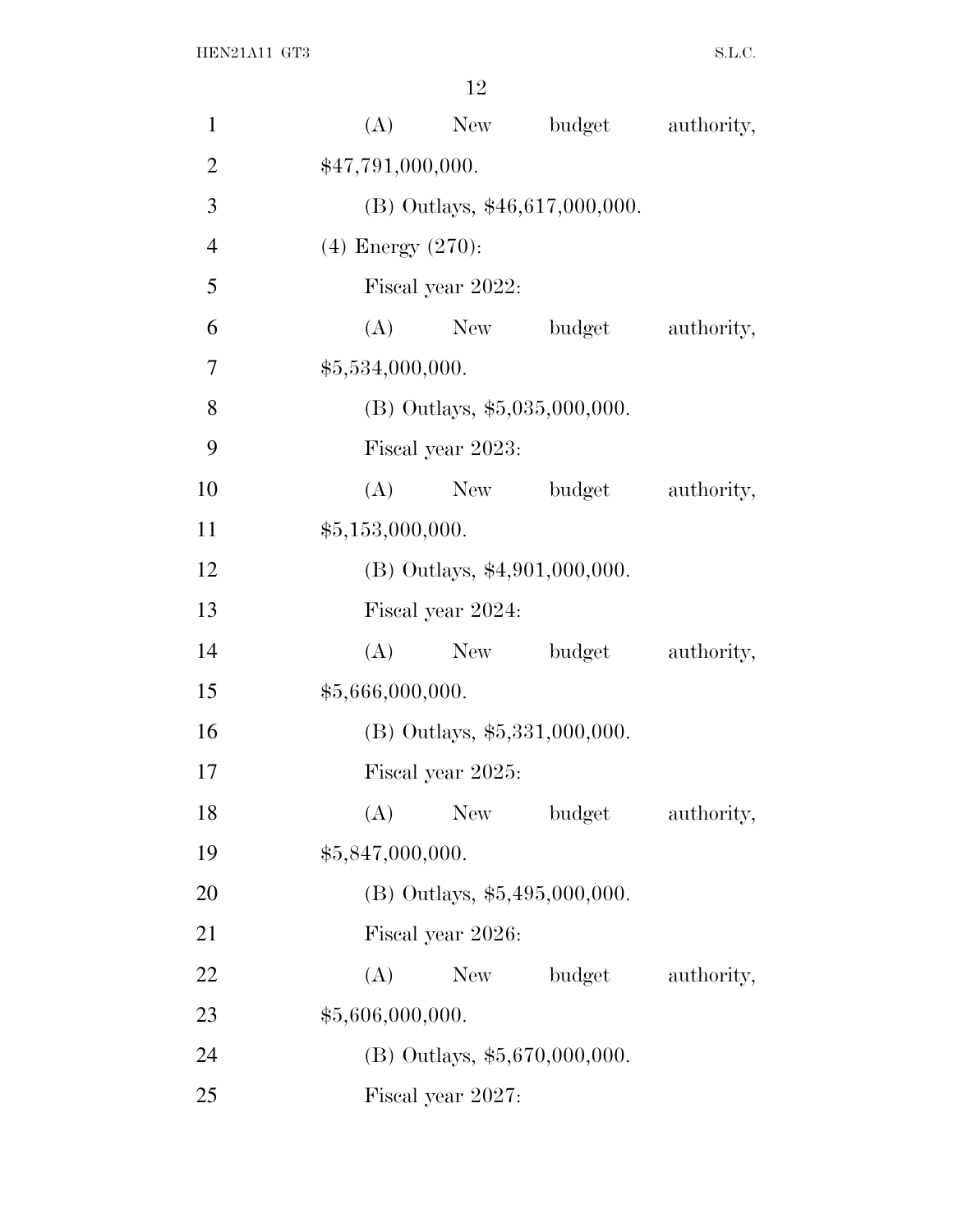| $\mathbf{1}$   | (A)                                               | New              | budget                          | authority, |  |  |
|----------------|---------------------------------------------------|------------------|---------------------------------|------------|--|--|
| $\overline{2}$ |                                                   | \$5,702,000,000. |                                 |            |  |  |
| 3              |                                                   |                  | (B) Outlays, \$5,776,000,000.   |            |  |  |
| $\overline{4}$ | Fiscal year 2028:                                 |                  |                                 |            |  |  |
| 5              | (A)                                               |                  | New budget                      | authority, |  |  |
| 6              | \$8,515,000,000.                                  |                  |                                 |            |  |  |
| $\overline{7}$ |                                                   |                  | (B) Outlays, \$8,375,000,000.   |            |  |  |
| 8              | Fiscal year 2029:                                 |                  |                                 |            |  |  |
| 9              | (A)                                               | New              | budget                          | authority, |  |  |
| 10             | \$9,205,000,000.                                  |                  |                                 |            |  |  |
| 11             |                                                   |                  | (B) Outlays, \$8,949,000,000.   |            |  |  |
| 12             | Fiscal year 2030:                                 |                  |                                 |            |  |  |
| 13             | (A)                                               | New              | budget                          | authority, |  |  |
| 14             | \$9,731,000,000.                                  |                  |                                 |            |  |  |
| 15             |                                                   |                  | $(B)$ Outlays, \$9,438,000,000. |            |  |  |
| 16             | Fiscal year 2031:                                 |                  |                                 |            |  |  |
| 17             | (A)                                               | New              | budget                          | authority, |  |  |
| 18             | \$10,035,000,000.                                 |                  |                                 |            |  |  |
| 19             |                                                   |                  | $(B)$ Outlays, \$9,665,000,000. |            |  |  |
| 20             | $(5)$ Natural Resources and Environment $(300)$ : |                  |                                 |            |  |  |
| 21             | Fiscal year 2022:                                 |                  |                                 |            |  |  |
| 22             | (A)                                               | New              | budget                          | authority, |  |  |
| 23             | \$50,744,000,000.                                 |                  |                                 |            |  |  |
| 24             |                                                   |                  | (B) Outlays, \$47,297,000,000.  |            |  |  |
| 25             | Fiscal year 2023:                                 |                  |                                 |            |  |  |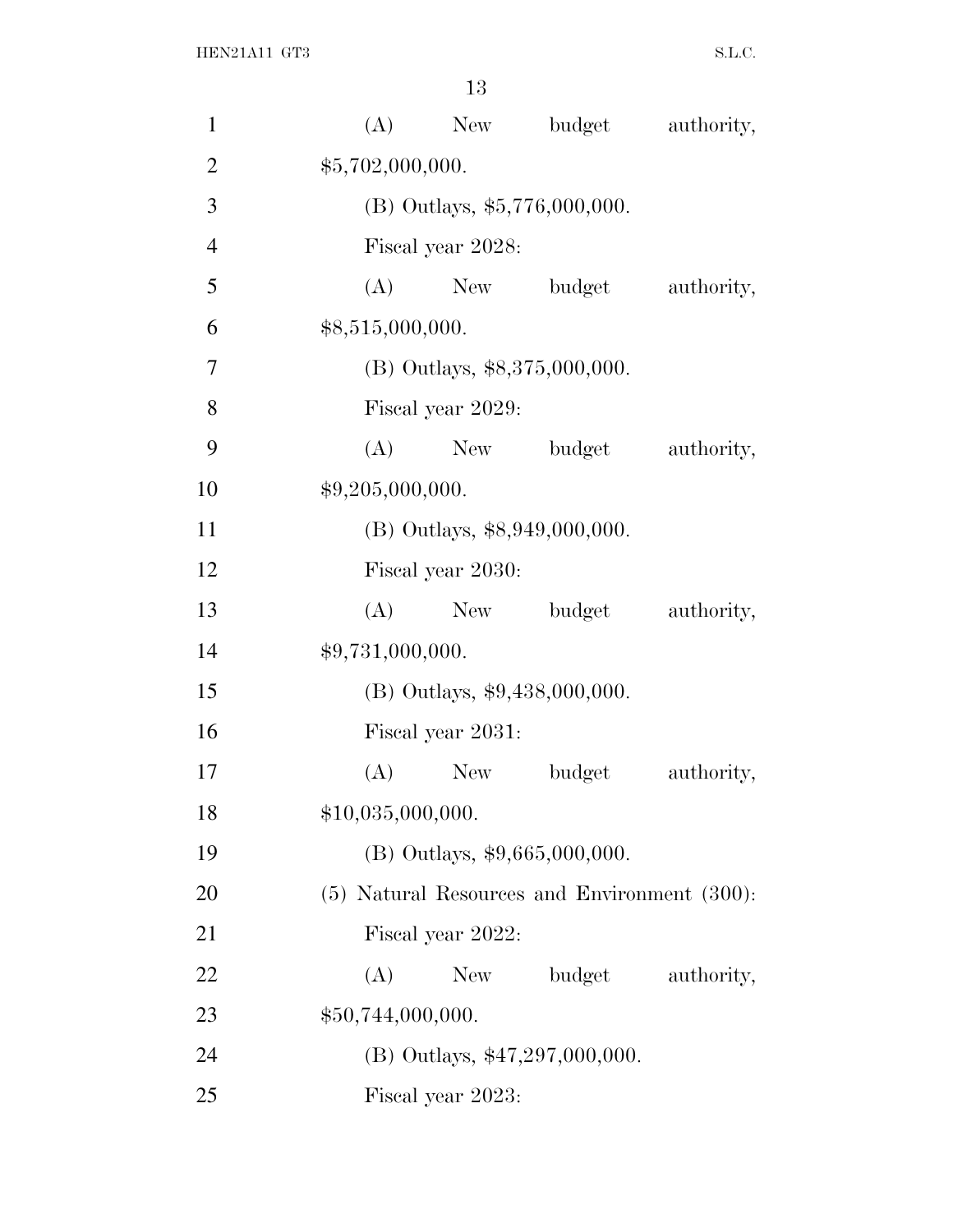| $\mathbf{1}$   | (A)               | New               | budget                           | authority, |  |  |
|----------------|-------------------|-------------------|----------------------------------|------------|--|--|
| $\overline{2}$ |                   | \$52,294,000,000. |                                  |            |  |  |
| 3              |                   |                   | (B) Outlays, \$49,999,000,000.   |            |  |  |
| $\overline{4}$ |                   | Fiscal year 2024: |                                  |            |  |  |
| 5              | (A)               | New               | budget                           | authority, |  |  |
| 6              | \$53,614,000,000. |                   |                                  |            |  |  |
| 7              |                   |                   | (B) Outlays, \$52,178,000,000.   |            |  |  |
| 8              |                   | Fiscal year 2025: |                                  |            |  |  |
| 9              | (A)               | New               | budget                           | authority, |  |  |
| 10             | \$55,000,000,000. |                   |                                  |            |  |  |
| 11             |                   |                   | $(B)$ Outlays, \$54,076,000,000. |            |  |  |
| 12             |                   | Fiscal year 2026: |                                  |            |  |  |
| 13             | (A)               | New               | budget                           | authority, |  |  |
| 14             | \$54,642,000,000. |                   |                                  |            |  |  |
| 15             |                   |                   | (B) Outlays, \$55,956,000,000.   |            |  |  |
| 16             |                   | Fiscal year 2027: |                                  |            |  |  |
| 17             | (A)               | <b>New</b>        | budget                           | authority, |  |  |
| 18             | \$55,986,000,000. |                   |                                  |            |  |  |
| 19             |                   |                   | $(B)$ Outlays, \$57,413,000,000. |            |  |  |
| 20             |                   | Fiscal year 2028: |                                  |            |  |  |
| 21             | (A)               | New               | budget                           | authority, |  |  |
| 22             | \$57,300,000,000. |                   |                                  |            |  |  |
| 23             |                   |                   | (B) Outlays, \$58,394,000,000.   |            |  |  |
| 24             |                   | Fiscal year 2029: |                                  |            |  |  |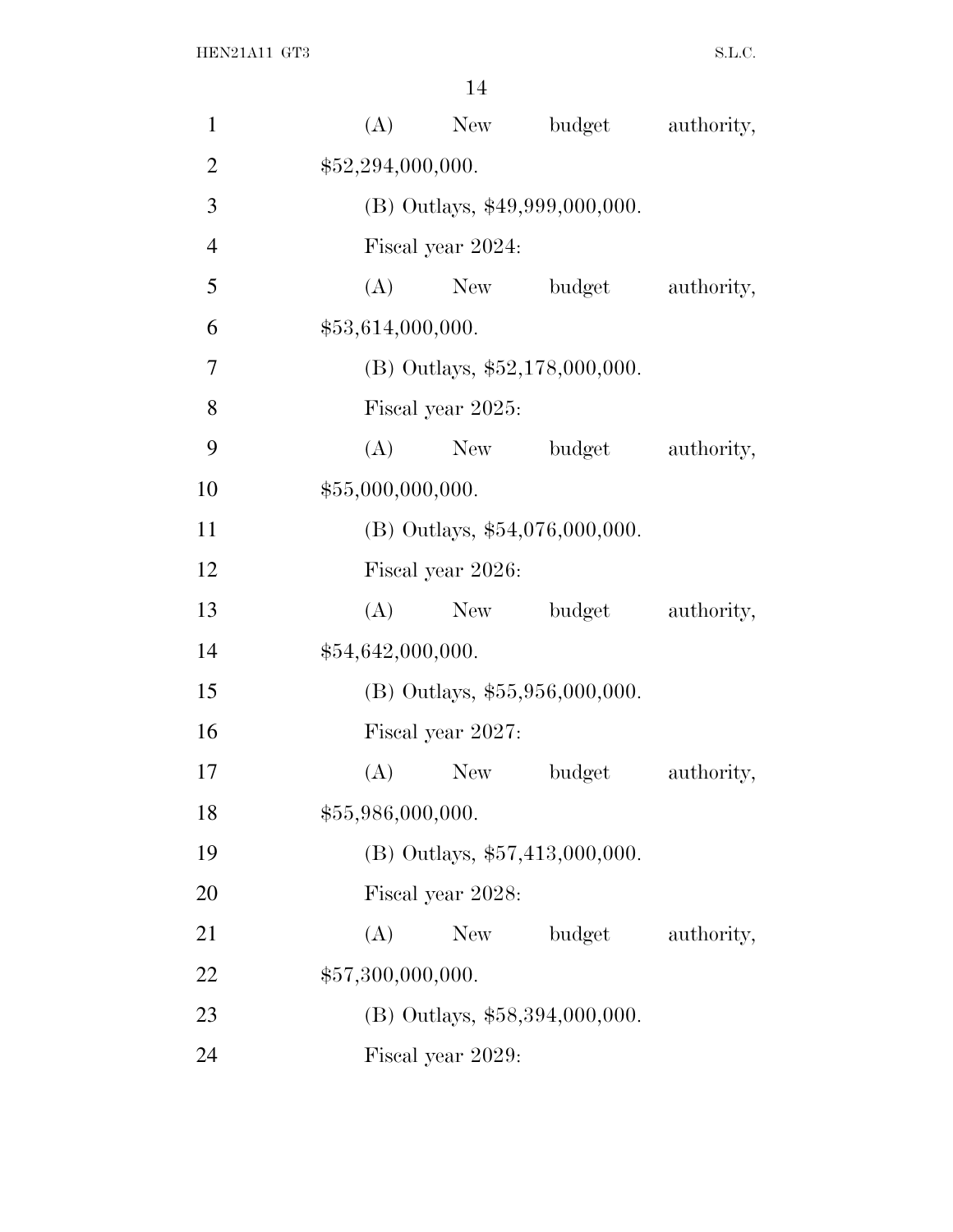| $\mathbf{1}$   | (A)                         | New               | budget                           | authority, |  |  |  |
|----------------|-----------------------------|-------------------|----------------------------------|------------|--|--|--|
| $\overline{2}$ |                             | \$58,677,000,000. |                                  |            |  |  |  |
| 3              |                             |                   | $(B)$ Outlays, \$59,369,000,000. |            |  |  |  |
| $\overline{4}$ |                             | Fiscal year 2030: |                                  |            |  |  |  |
| 5              | (A)                         |                   | New budget                       | authority, |  |  |  |
| 6              | \$59,945,000,000.           |                   |                                  |            |  |  |  |
| 7              |                             |                   | $(B)$ Outlays, \$60,344,000,000. |            |  |  |  |
| 8              |                             | Fiscal year 2031: |                                  |            |  |  |  |
| 9              | (A)                         | New               | budget                           | authority, |  |  |  |
| 10             | \$61,770,000,000.           |                   |                                  |            |  |  |  |
| 11             |                             |                   | (B) Outlays, \$61,480,000,000.   |            |  |  |  |
| 12             | $(6)$ Agriculture $(350)$ : |                   |                                  |            |  |  |  |
| 13             |                             | Fiscal year 2022: |                                  |            |  |  |  |
| 14             | (A)                         | New               | budget                           | authority, |  |  |  |
| 15             | \$22,243,000,000.           |                   |                                  |            |  |  |  |
| 16             |                             |                   | (B) Outlays, \$24,769,000,000.   |            |  |  |  |
| 17             |                             | Fiscal year 2023: |                                  |            |  |  |  |
| 18             | (A)                         | <b>New</b>        | budget                           | authority, |  |  |  |
| 19             | \$20,406,000,000.           |                   |                                  |            |  |  |  |
| 20             |                             |                   | (B) Outlays, $$21,556,000,000$ . |            |  |  |  |
| 21             |                             | Fiscal year 2024: |                                  |            |  |  |  |
| 22             | (A)                         | New               | budget                           | authority, |  |  |  |
| 23             | \$18,208,000,000.           |                   |                                  |            |  |  |  |
| 24             |                             |                   | (B) Outlays, \$22,246,000,000.   |            |  |  |  |
| 25             |                             | Fiscal year 2025: |                                  |            |  |  |  |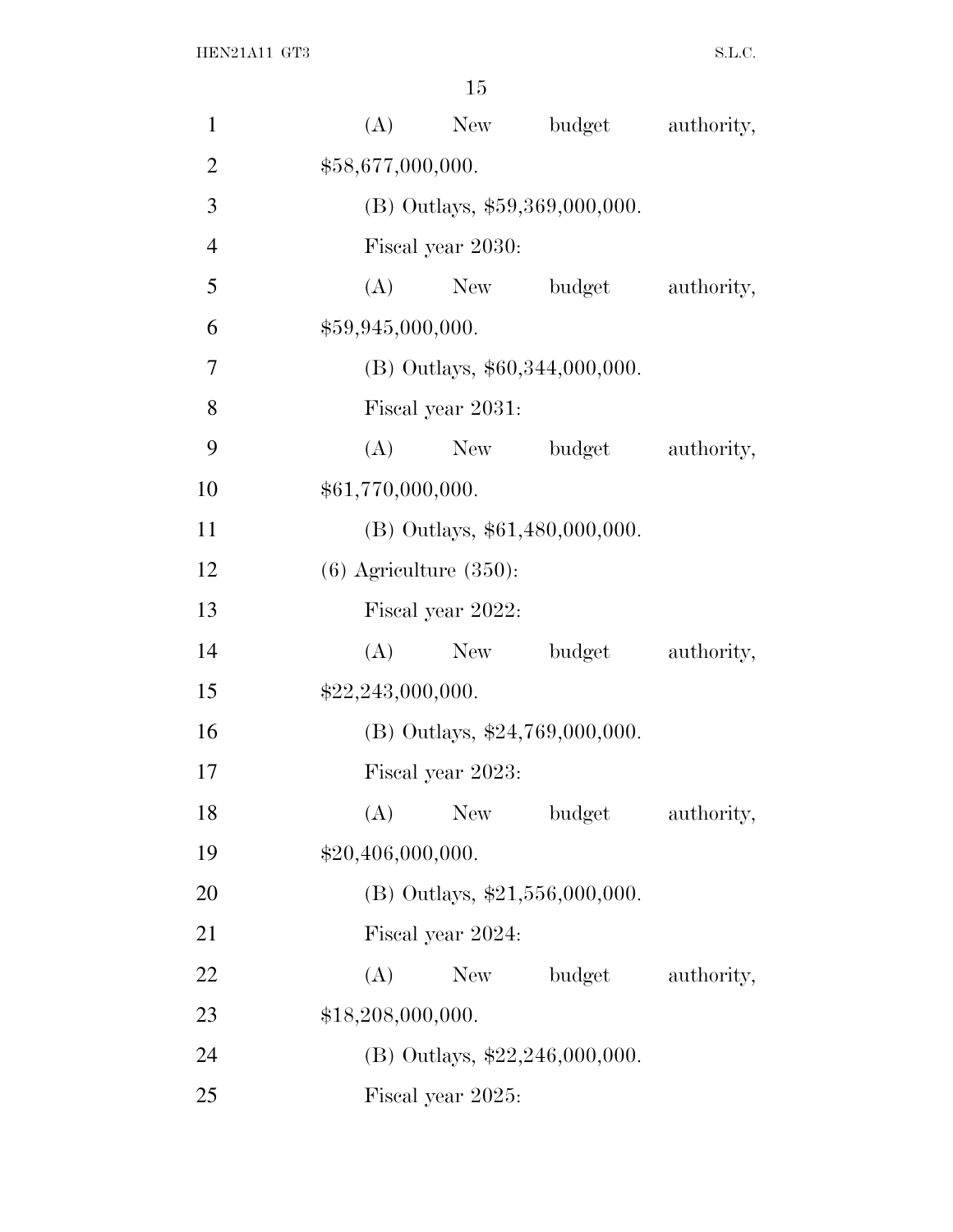| $\mathbf{1}$   | (A)               | New               |                                  | budget authority, |
|----------------|-------------------|-------------------|----------------------------------|-------------------|
| $\overline{2}$ | \$20,791,000,000. |                   |                                  |                   |
| 3              |                   |                   | (B) Outlays, \$23,586,000,000.   |                   |
| $\overline{4}$ |                   | Fiscal year 2026: |                                  |                   |
| 5              | (A)               |                   | New budget                       | authority,        |
| 6              | \$22,735,000,000. |                   |                                  |                   |
| $\overline{7}$ |                   |                   | $(B)$ Outlays, \$24,134,000,000. |                   |
| 8              |                   | Fiscal year 2027: |                                  |                   |
| 9              | (A)               | New               | budget                           | authority,        |
| 10             | \$24,610,000,000. |                   |                                  |                   |
| 11             |                   |                   | (B) Outlays, $$25,590,000,000$ . |                   |
| 12             |                   | Fiscal year 2028: |                                  |                   |
| 13             | (A)               | New               |                                  | budget authority, |
| 14             | \$25,485,000,000. |                   |                                  |                   |
| 15             |                   |                   | (B) Outlays, \$25,808,000,000.   |                   |
| 16             |                   | Fiscal year 2029: |                                  |                   |
| 17             | (A)               | New               | budget                           | authority,        |
| 18             | \$25,012,000,000. |                   |                                  |                   |
| 19             |                   |                   | (B) Outlays, \$25,268,000,000.   |                   |
| 20             |                   | Fiscal year 2030: |                                  |                   |
| 21             | (A)               | New               | budget                           | authority,        |
| 22             | \$24,607,000,000. |                   |                                  |                   |
| 23             |                   |                   | (B) Outlays, $$25,446,000,000$ . |                   |
| 24             |                   | Fiscal year 2031: |                                  |                   |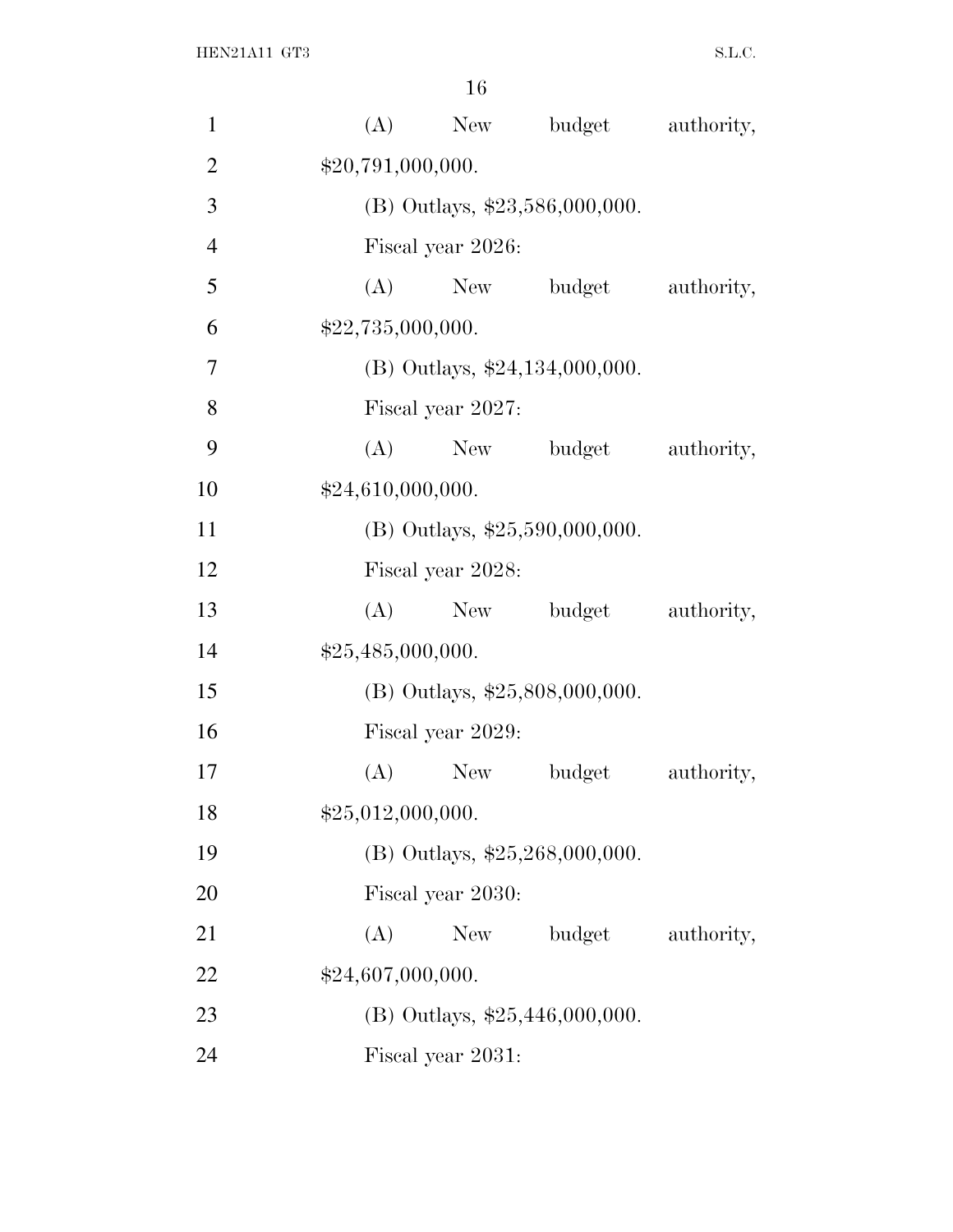| $\mathbf{1}$   | (A)               | New               | budget                                 | authority, |
|----------------|-------------------|-------------------|----------------------------------------|------------|
| $\mathbf{2}$   | \$27,999,000,000. |                   |                                        |            |
| 3              |                   |                   | (B) Outlays, \$25,779,000,000.         |            |
| $\overline{4}$ |                   |                   | (7) Commerce and Housing Credit (370): |            |
| 5              |                   | Fiscal year 2022: |                                        |            |
| 6              |                   | $(A)$ New         | budget                                 | authority, |
| 7              | \$10,330,000,000. |                   |                                        |            |
| 8              |                   |                   | (B) Outlays, \$38,343,000,000.         |            |
| 9              |                   | Fiscal year 2023: |                                        |            |
| 10             | (A)               | New               | budget                                 | authority, |
| 11             | \$13,064,000,000. |                   |                                        |            |
| 12             |                   |                   | (B) Outlays, $$23,562,000,000$ .       |            |
| 13             |                   | Fiscal year 2024: |                                        |            |
| 14             | (A)               |                   | New budget                             | authority, |
| 15             | \$17,915,000,000. |                   |                                        |            |
| 16             |                   |                   | (B) Outlays, \$14,280,000,000.         |            |
| 17             |                   | Fiscal year 2025: |                                        |            |
| 18             |                   |                   | (A) New budget                         | authority, |
| 19             | \$20,495,000,000. |                   |                                        |            |
| 20             |                   |                   | (B) Outlays, \$13,373,000,000.         |            |
| 21             |                   | Fiscal year 2026: |                                        |            |
| 22             | (A)               | New               | budget                                 | authority, |
| 23             | \$20,262,000,000. |                   |                                        |            |
| 24             |                   |                   | (B) Outlays, \$9,622,000,000.          |            |
| 25             |                   | Fiscal year 2027: |                                        |            |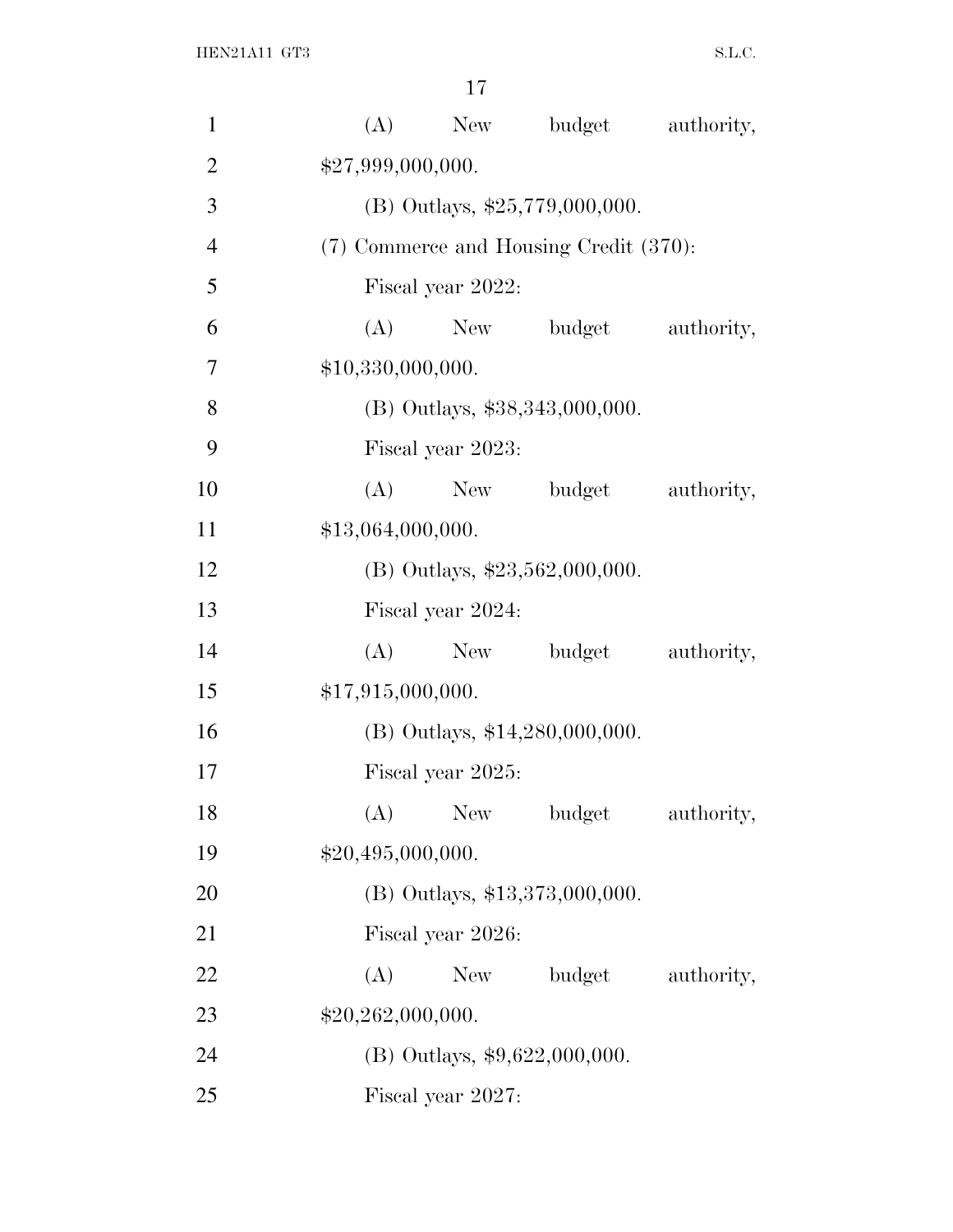| $\mathbf{1}$   | (A)<br>New budget<br>authority,    |  |
|----------------|------------------------------------|--|
| $\overline{2}$ | \$20,492,000,000.                  |  |
| 3              | (B) Outlays, \$7,750,000,000.      |  |
| $\overline{4}$ | Fiscal year 2028:                  |  |
| 5              | (A) New budget<br>authority,       |  |
| 6              | \$20,392,000,000.                  |  |
| $\overline{7}$ | (B) Outlays, $$7,659,000,000$ .    |  |
| 8              | Fiscal year 2029:                  |  |
| 9              | (A)<br>New budget<br>authority,    |  |
| 10             | \$19,868,000,000.                  |  |
| 11             | (B) Outlays, \$5,677,000,000.      |  |
| 12             | Fiscal year 2030:                  |  |
| 13             | (A)<br>New budget<br>authority,    |  |
| 14             | \$19,463,000,000.                  |  |
| 15             | (B) Outlays, \$3,877,000,000.      |  |
| 16             | Fiscal year 2031:                  |  |
| 17             | (A)<br>budget<br>authority,<br>New |  |
| 18             | \$19,903,000,000.                  |  |
| 19             | (B) Outlays, \$3,592,000,000.      |  |
| 20             | $(8)$ Transportation $(400)$ :     |  |
| 21             | Fiscal year 2022:                  |  |
| 22             | (A)<br>New<br>budget<br>authority, |  |
| 23             | \$106,038,000,000.                 |  |
| 24             | (B) Outlays, \$131,061,000,000.    |  |
| 25             | Fiscal year 2023:                  |  |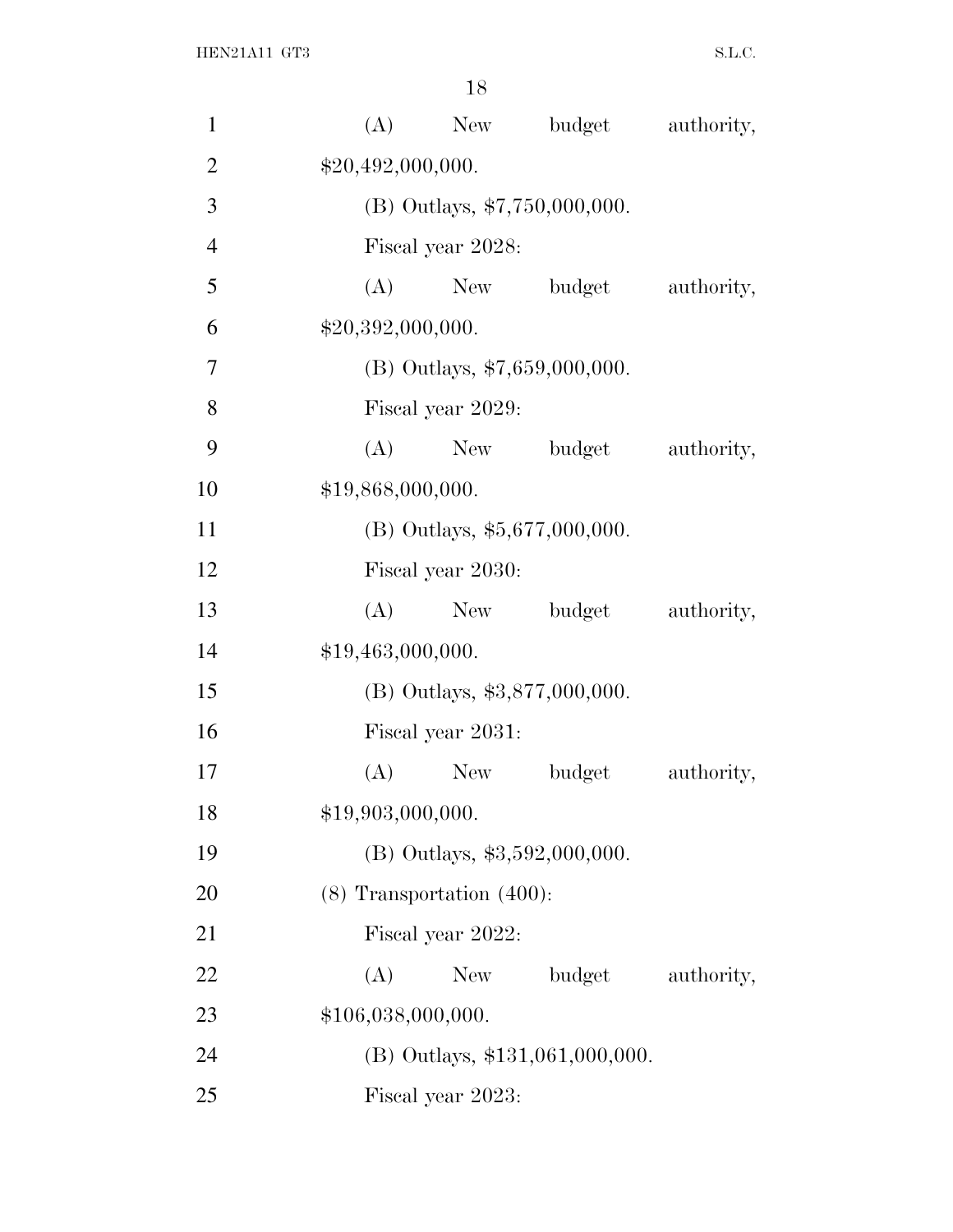| $\mathbf{1}$   | (A)                | New | budget                            | authority, |
|----------------|--------------------|-----|-----------------------------------|------------|
| $\overline{2}$ | \$106,982,000,000. |     |                                   |            |
| 3              |                    |     | (B) Outlays, \$116,109,000,000.   |            |
| $\overline{4}$ | Fiscal year 2024:  |     |                                   |            |
| 5              | (A)                | New | budget                            | authority, |
| 6              | \$108,033,000,000. |     |                                   |            |
| 7              |                    |     | (B) Outlays, \$109,445,000,000.   |            |
| 8              | Fiscal year 2025:  |     |                                   |            |
| 9              | (A)                | New | budget                            | authority, |
| 10             | \$108,731,000,000. |     |                                   |            |
| 11             |                    |     | (B) Outlays, \$111,808,000,000.   |            |
| 12             | Fiscal year 2026:  |     |                                   |            |
| 13             | (A)                | New | budget                            | authority, |
| 14             | \$109,777,000,000. |     |                                   |            |
| 15             |                    |     | $(B)$ Outlays, \$114,366,000,000. |            |
| 16             | Fiscal year 2027:  |     |                                   |            |
| 17             | (A)                | New | budget                            | authority, |
| 18             | \$111,245,000,000. |     |                                   |            |
| 19             |                    |     | (B) Outlays, \$117,300,000,000.   |            |
| 20             | Fiscal year 2028:  |     |                                   |            |
| 21             | (A)                | New | budget                            | authority, |
| 22             | \$112,407,000,000. |     |                                   |            |
| 23             |                    |     | (B) Outlays, \$119,639,000,000.   |            |
| 24             | Fiscal year 2029:  |     |                                   |            |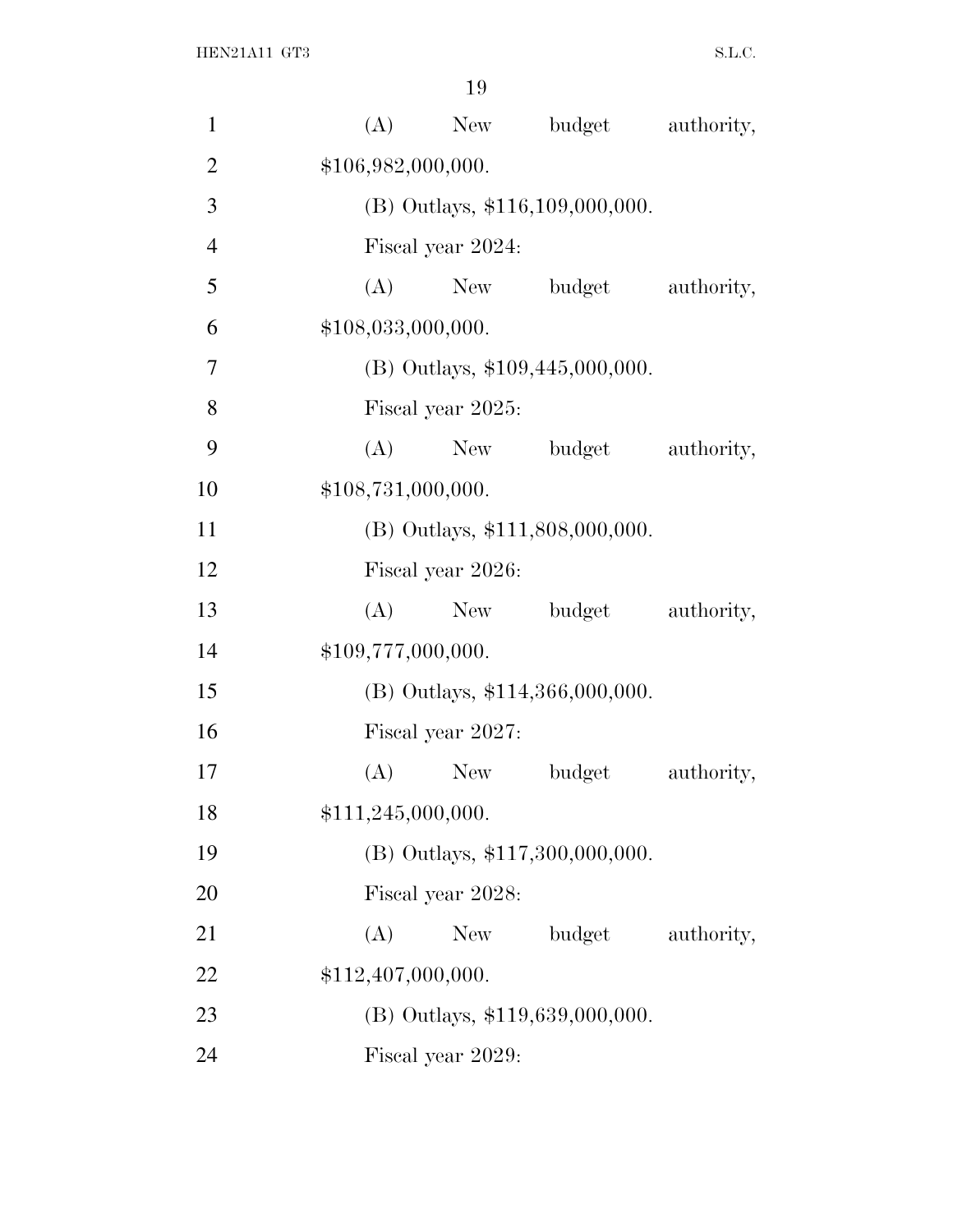| $\mathbf{1}$   |        |     | $(A)$ New                         | budget | authority,                             |
|----------------|--------|-----|-----------------------------------|--------|----------------------------------------|
| $\overline{2}$ |        |     | \$113,389,000,000.                |        |                                        |
| 3              |        |     | (B) Outlays, \$122,392,000,000.   |        |                                        |
| $\overline{4}$ |        |     | Fiscal year 2030:                 |        |                                        |
| 5              |        |     | (A) New budget                    |        | authority,                             |
| 6              |        |     | \$108,979,000,000.                |        |                                        |
| 7              |        |     | $(B)$ Outlays, \$119,310,000,000. |        |                                        |
| 8              |        |     | Fiscal year 2031:                 |        |                                        |
| 9              |        | (A) | New                               | budget | authority,                             |
| 10             |        |     | \$110,360,000,000.                |        |                                        |
| 11             |        |     | (B) Outlays, \$121,968,000,000.   |        |                                        |
| 12             |        |     |                                   |        | (9) Community and Regional Development |
| 13             | (450): |     |                                   |        |                                        |
| 14             |        |     | Fiscal year 2022:                 |        |                                        |
| 15             |        | (A) | New                               | budget | authority,                             |
| 16             |        |     | \$32,216,000,000.                 |        |                                        |
| 17             |        |     | (B) Outlays, \$43,972,000,000.    |        |                                        |
| 18             |        |     | Fiscal year 2023:                 |        |                                        |
| 19             |        | (A) | <b>New</b>                        | budget | authority,                             |
| 20             |        |     | \$33,050,000,000.                 |        |                                        |
| 21             |        |     | (B) Outlays, \$33,158,000,000.    |        |                                        |
| 22             |        |     | Fiscal year 2024:                 |        |                                        |
| 23             |        | (A) | New                               | budget | authority,                             |
| 24             |        |     | \$33,812,000,000.                 |        |                                        |
| 25             |        |     | (B) Outlays, \$33,180,000,000.    |        |                                        |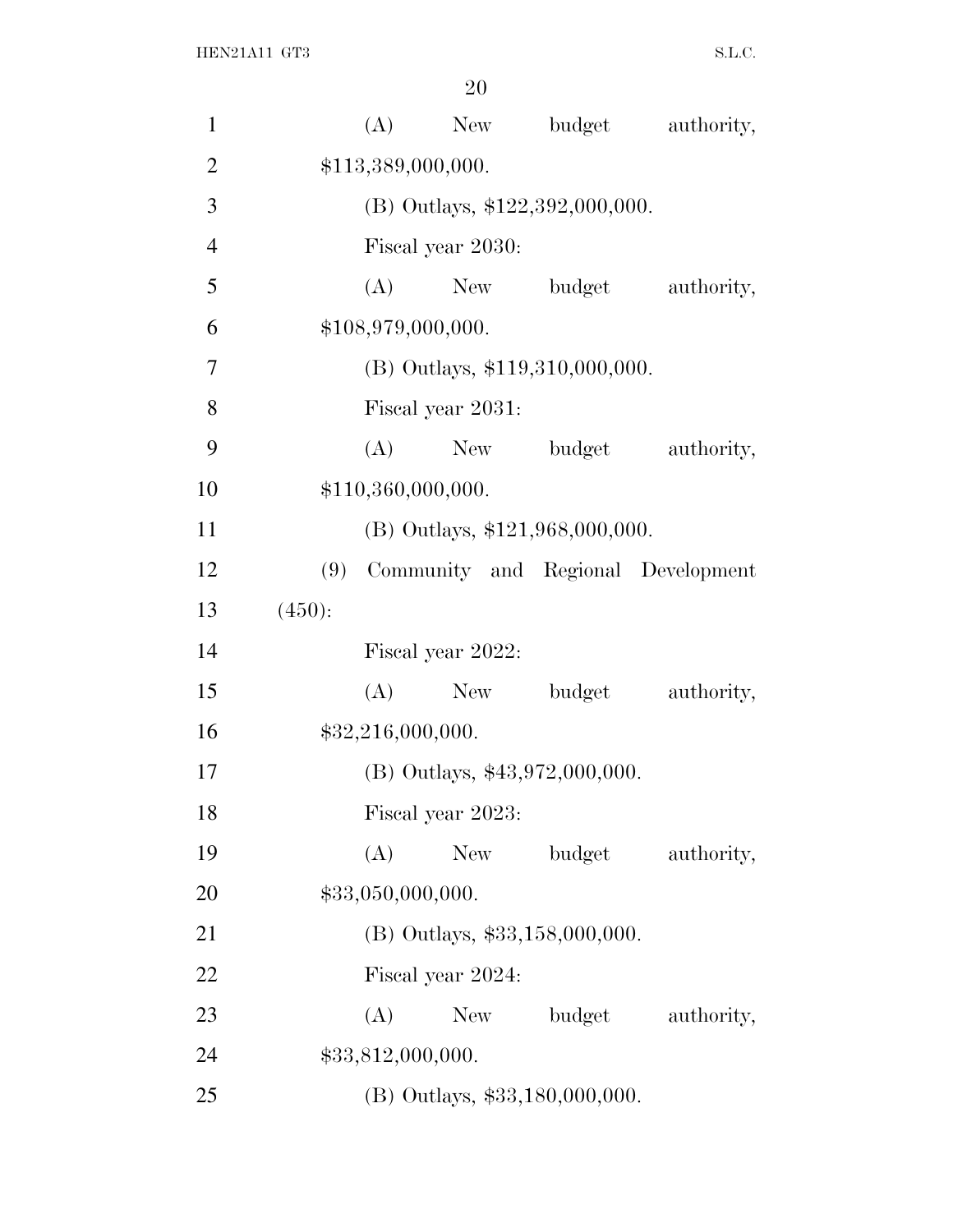| $\mathbf{1}$   | Fiscal year 2025:                         |
|----------------|-------------------------------------------|
| $\overline{2}$ | budget<br>(A)<br>New<br>authority,        |
| 3              | \$34,584,000,000.                         |
| $\overline{4}$ | $(B)$ Outlays, \$34,172,000,000.          |
| 5              | Fiscal year 2026:                         |
| 6              | (A)<br>New budget<br>authority,           |
| 7              | \$35,362,000,000.                         |
| 8              | $(B)$ Outlays, \$34,571,000,000.          |
| 9              | Fiscal year 2027:                         |
| 10             | (A)<br>New budget<br>authority,           |
| 11             | \$36,164,000,000.                         |
| 12             | (B) Outlays, \$34,733,000,000.            |
| 13             | Fiscal year 2028:                         |
| 14             | (A)<br>budget<br>authority,<br>New        |
| 15             | \$36,967,000,000.                         |
| 16             | (B) Outlays, \$34,903,000,000.            |
| 17             | Fiscal year 2029:                         |
| 18             | budget<br><b>New</b><br>authority,<br>(A) |
| 19             | \$37,805,000,000.                         |
| 20             | $(B)$ Outlays, \$35,312,000,000.          |
| 21             | Fiscal year 2030:                         |
| 22             | (A)<br>budget<br>authority,<br>New        |
| 23             | \$38,645,000,000.                         |
| 24             | $(B)$ Outlays, \$35,668,000,000.          |
| 25             | Fiscal year 2031:                         |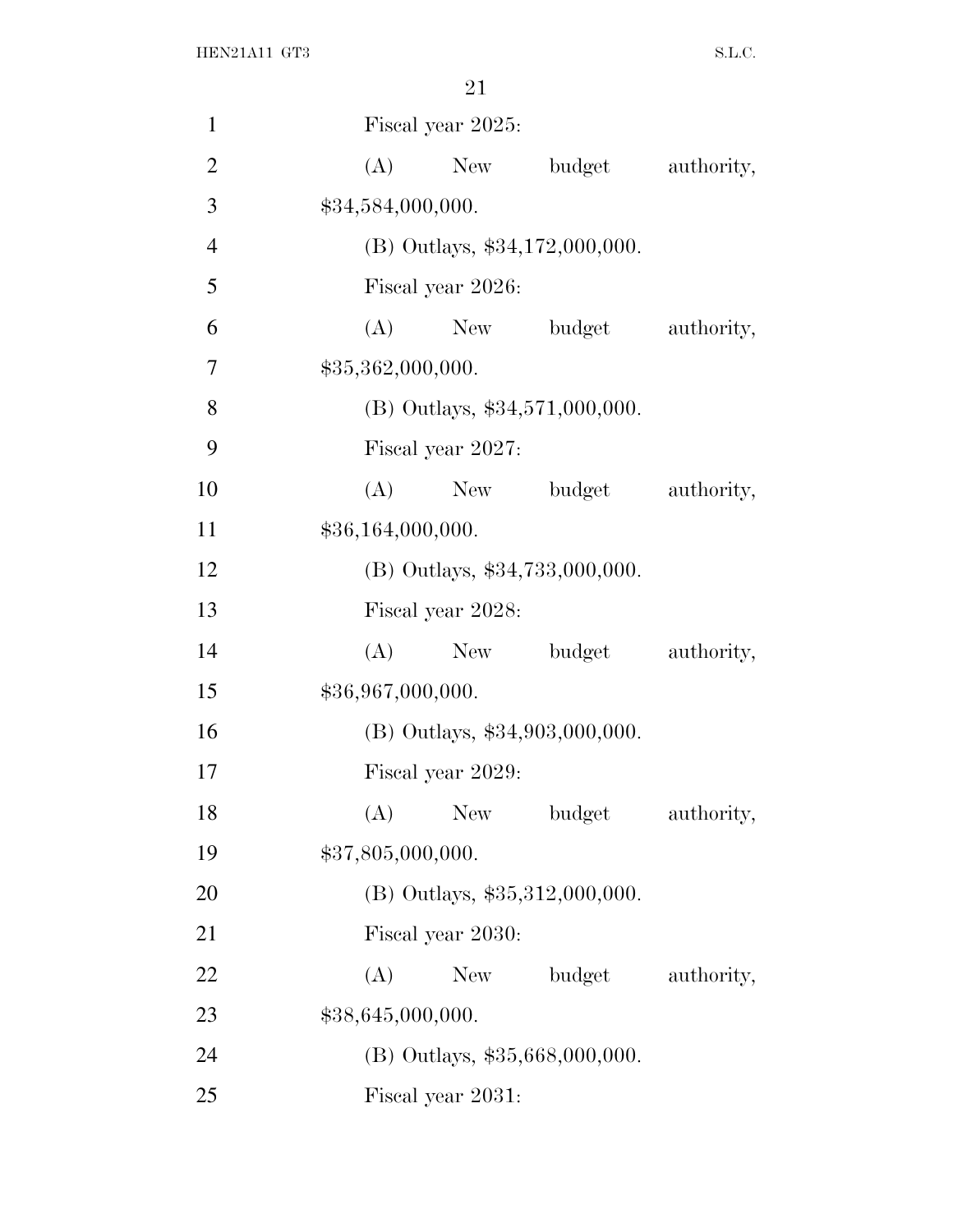| $\mathbf{1}$   | budget<br>(A)<br>New<br>authority,        |
|----------------|-------------------------------------------|
| $\overline{2}$ | \$43,558,000,000.                         |
| 3              | (B) Outlays, \$37,341,000,000.            |
| $\overline{4}$ | (10) Education, Training, Employment, and |
| 5              | Social Services (500):                    |
| 6              | Fiscal year 2022:                         |
| 7              | budget<br>$(A)$ New<br>authority,         |
| 8              | \$120,064,000,000.                        |
| 9              | (B) Outlays, \$203,102,000,000.           |
| 10             | Fiscal year 2023:                         |
| 11             | (A)<br>budget<br>authority,<br>New        |
| 12             | \$121,532,000,000.                        |
| 13             | (B) Outlays, \$194,653,000,000.           |
| 14             | Fiscal year 2024:                         |
| 15             | budget<br>(A)<br>New<br>authority,        |
| 16             | \$124,464,000,000.                        |
| 17             | (B) Outlays, \$168,395,000,000.           |
| 18             | Fiscal year 2025:                         |
| 19             | budget<br>(A)<br><b>New</b><br>authority, |
| 20             | \$127,779,000,000.                        |
| 21             | $(B)$ Outlays, \$153,513,000,000.         |
| 22             | Fiscal year 2026:                         |
| 23             | budget<br>(A)<br>New \,<br>authority,     |
| 24             | \$130,695,000,000.                        |
| 25             | (B) Outlays, \$141,176,000,000.           |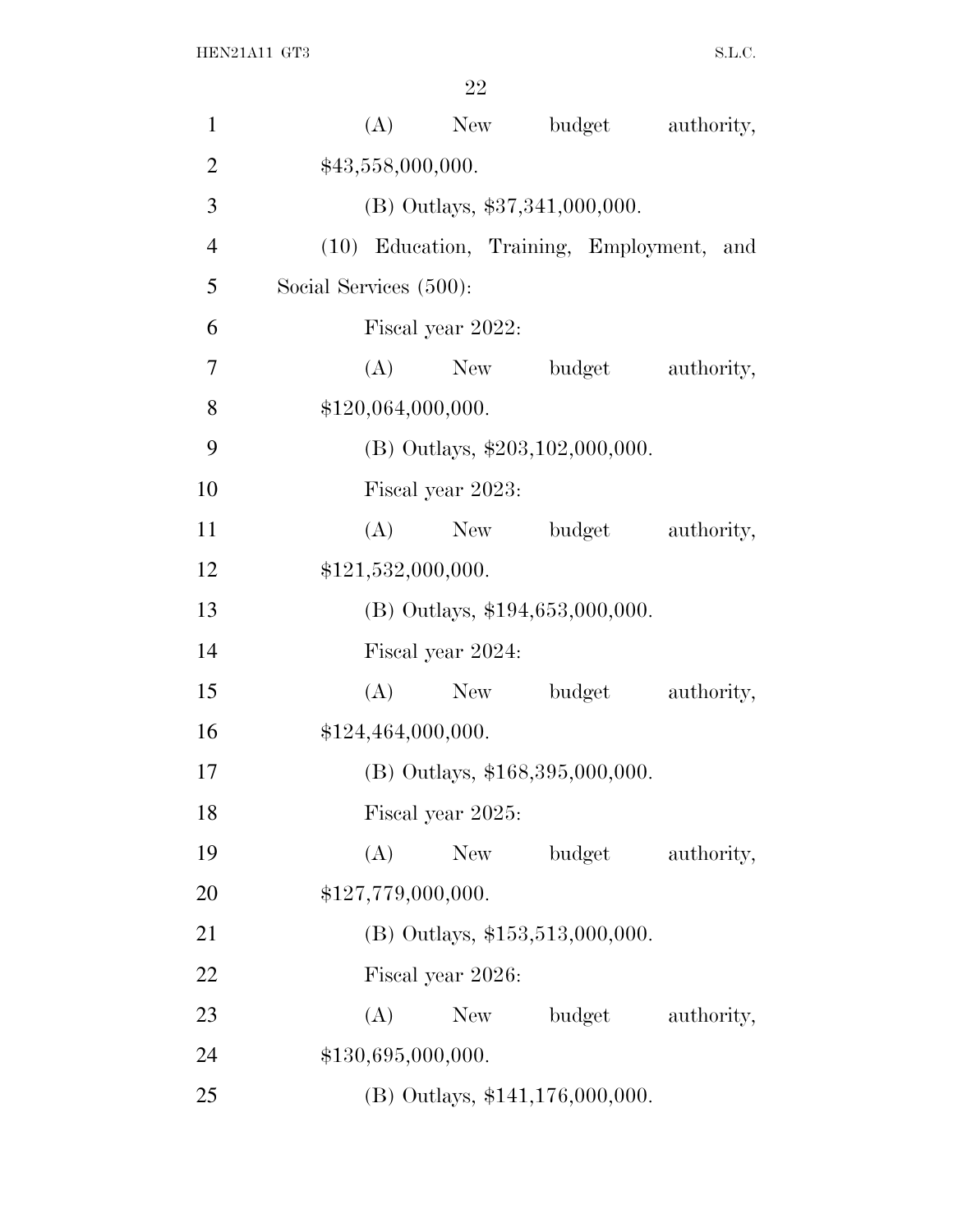| $\mathbf{1}$   | Fiscal year 2027:                         |
|----------------|-------------------------------------------|
| $\overline{2}$ | budget<br>(A)<br>New<br>authority,        |
| 3              | \$133,549,000,000.                        |
| $\overline{4}$ | $(B)$ Outlays, \$136,026,000,000.         |
| 5              | Fiscal year 2028:                         |
| 6              | (A)<br>budget<br>New<br>authority,        |
| 7              | \$136,491,000,000.                        |
| 8              | (B) Outlays, \$135,619,000,000.           |
| 9              | Fiscal year 2029:                         |
| 10             | (A)<br>New<br>budget<br>authority,        |
| 11             | \$139,749,000,000.                        |
| 12             | (B) Outlays, \$137,006,000,000.           |
| 13             | Fiscal year 2030:                         |
| 14             | (A)<br>New<br>budget<br>authority,        |
| 15             | \$142,599,000,000.                        |
| 16             | $(B)$ Outlays, \$139,941,000,000.         |
| 17             | Fiscal year 2031:                         |
| 18             | (A)<br><b>New</b><br>budget<br>authority, |
| 19             | \$146,439,000,000.                        |
| <b>20</b>      | (B) Outlays, $$143,416,000,000$ .         |
| 21             | $(11)$ Health $(550)$ :                   |
| 22             | Fiscal year 2022:                         |
| 23             | budget<br>(A)<br>New<br>authority,        |
| 24             | \$803,123,000,000.                        |
| 25             | (B) Outlays, \$892,772,000,000.           |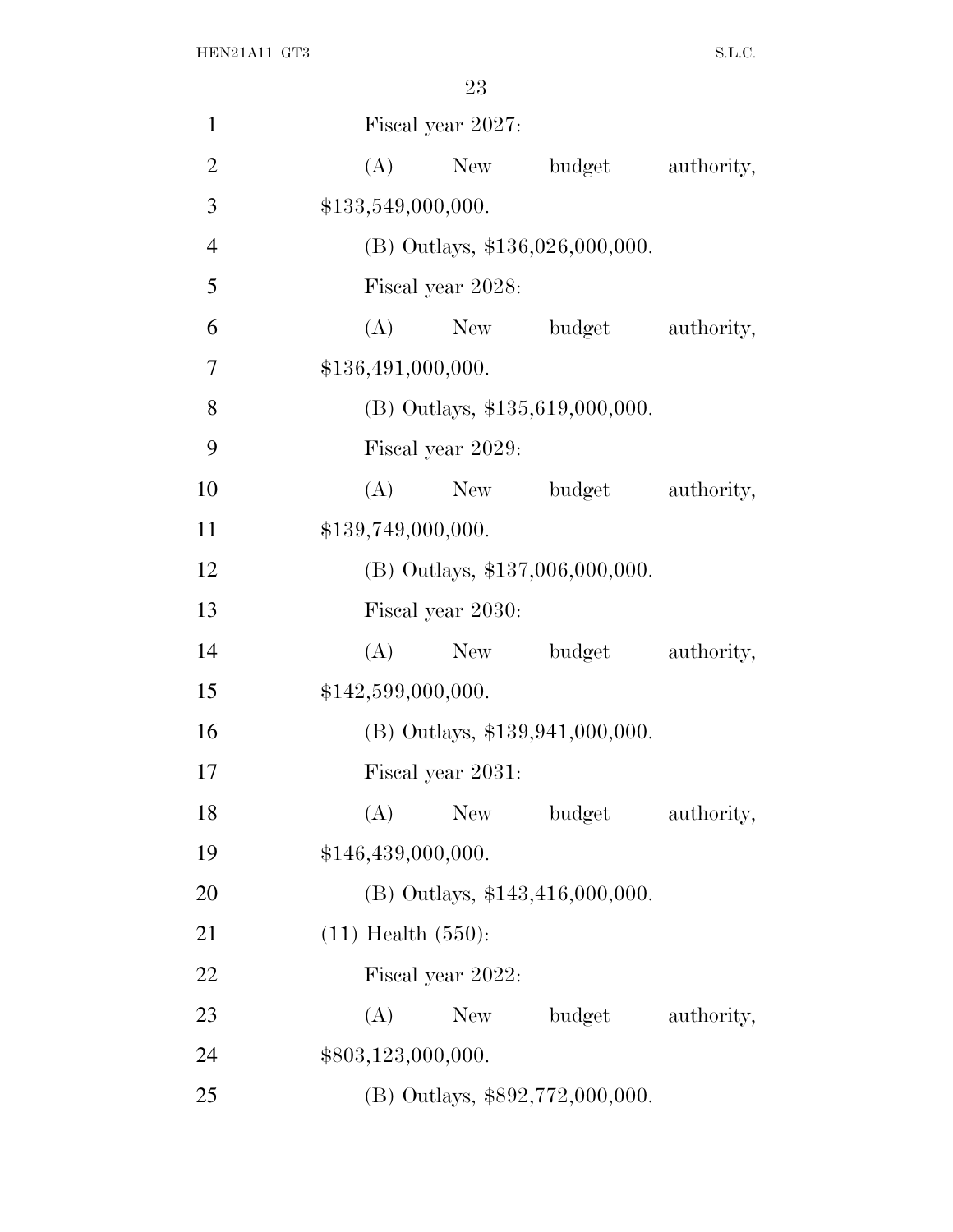| $\mathbf{1}$   | Fiscal year 2023:                         |
|----------------|-------------------------------------------|
| $\overline{2}$ | (A)<br>New<br>budget<br>authority,        |
| 3              | \$719,711,000,000.                        |
| $\overline{4}$ | (B) Outlays, \$747,528,000,000.           |
| 5              | Fiscal year 2024:                         |
| 6              | New budget<br>(A)<br>authority,           |
| 7              | \$715,862,000,000.                        |
| 8              | (B) Outlays, $$724,580,000,000$ .         |
| 9              | Fiscal year 2025:                         |
| 10             | New budget<br>authority,<br>(A)           |
| 11             | \$745,885,000,000.                        |
| 12             | (B) Outlays, \$744,704,000,000.           |
| 13             | Fiscal year 2026:                         |
| 14             | (A)<br>budget<br>authority,<br>New No.    |
| 15             | \$781,074,000,000.                        |
| 16             | (B) Outlays, $$775,126,000,000$ .         |
| 17             | Fiscal year 2027:                         |
| 18             | (A)<br><b>New</b><br>budget<br>authority, |
| 19             | \$817,914,000,000.                        |
| 20             | (B) Outlays, $$812,027,000,000$ .         |
| 21             | Fiscal year 2028:                         |
| 22             | budget<br>(A)<br>New<br>authority,        |
| 23             | \$854,544,000,000.                        |
| 24             | (B) Outlays, \$854,097,000,000.           |
| 25             | Fiscal year 2029:                         |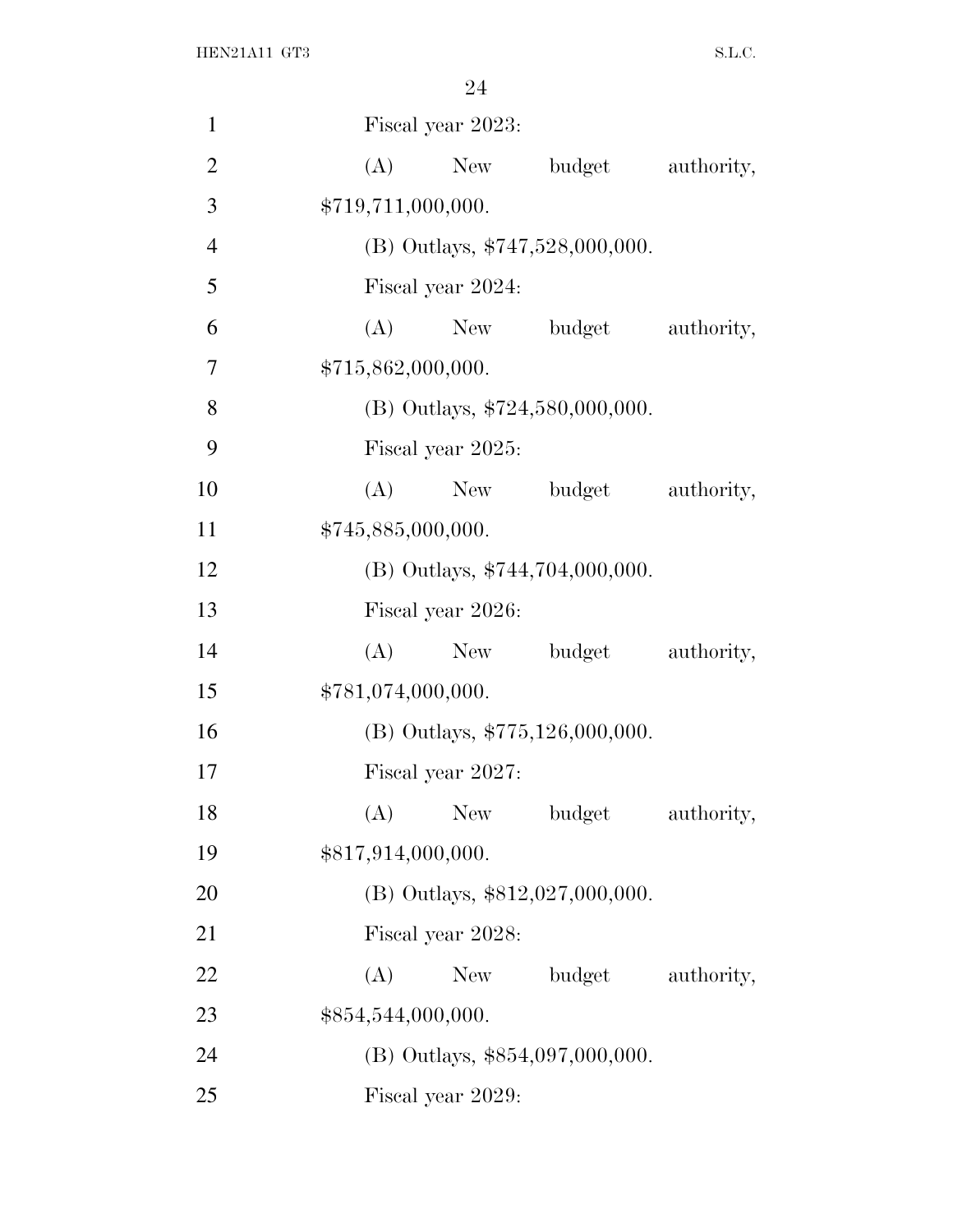| $\mathbf{1}$   | (A)<br>New budget<br>authority,           |  |
|----------------|-------------------------------------------|--|
| $\overline{2}$ | \$897,505,000,000.                        |  |
| 3              | (B) Outlays, \$897,625,000,000.           |  |
| $\overline{4}$ | Fiscal year 2030:                         |  |
| 5              | (A)<br>New<br>budget<br>authority,        |  |
| 6              | \$951,394,000,000.                        |  |
| 7              | (B) Outlays, $$942,078,000,000$ .         |  |
| 8              | Fiscal year 2031:                         |  |
| 9              | (A)<br>New<br>budget<br>authority,        |  |
| 10             | \$989,898,000,000.                        |  |
| 11             | (B) Outlays, \$990,582,000,000.           |  |
| 12             | $(12)$ Medicare $(570)$ :                 |  |
| 13             | Fiscal year 2022:                         |  |
| 14             | (A)<br>New<br>budget<br>authority,        |  |
| 15             | \$749,532,000,000.                        |  |
| 16             | (B) Outlays, $$749,276,000,000$ .         |  |
| 17             | Fiscal year 2023:                         |  |
| 18             | (A)<br><b>New</b><br>budget<br>authority, |  |
| 19             | \$847,396,000,000.                        |  |
| 20             | $(B)$ Outlays, \$847,121,000,000.         |  |
| 21             | Fiscal year 2024:                         |  |
| 22             | (A)<br>New<br>budget<br>authority,        |  |
| 23             | \$866,248,000,000.                        |  |
| 24             | (B) Outlays, \$865,998,000,000.           |  |
| 25             | Fiscal year 2025:                         |  |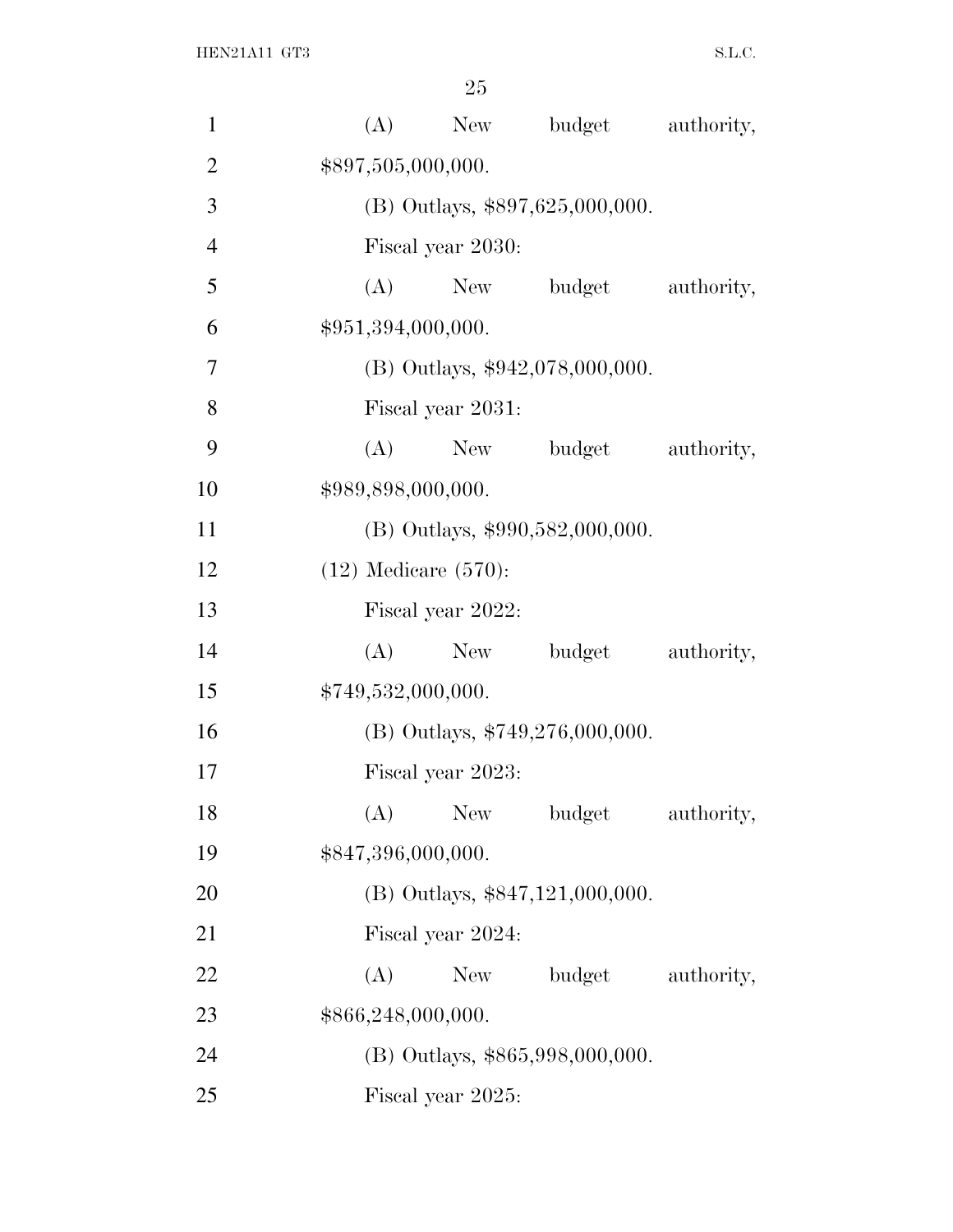| $\mathbf{1}$   | (A)<br>budget<br>authority,<br>New        |  |
|----------------|-------------------------------------------|--|
| $\overline{2}$ | \$981,723,000,000.                        |  |
| 3              | (B) Outlays, \$981,421,000,000.           |  |
| $\overline{4}$ | Fiscal year 2026:                         |  |
| 5              | (A)<br>budget<br>authority,<br>New        |  |
| 6              | \$1,053,221,000,000.                      |  |
| 7              | $(B)$ Outlays, \$1,052,875,000,000.       |  |
| 8              | Fiscal year 2027:                         |  |
| 9              | New budget<br>(A)<br>authority,           |  |
| 10             | \$1,129,828,000,000.                      |  |
| 11             | $(B)$ Outlays, \$1,129,433,000,000.       |  |
| 12             | Fiscal year 2028:                         |  |
| 13             | budget<br>authority,<br>(A)<br>New        |  |
| 14             | \$1,286,243,000,000.                      |  |
| 15             | (B) Outlays, $$1,285,802,000,000$ .       |  |
| 16             | Fiscal year 2029:                         |  |
| 17             | (A)<br>budget<br>authority,<br><b>New</b> |  |
| 18             | \$1,221,175,000,000.                      |  |
| 19             | (B) Outlays, \$1,220,705,000,000.         |  |
| 20             | Fiscal year 2030:                         |  |
| 21             | (A)<br>New<br>budget<br>authority,        |  |
| 22             | \$1,382,805,000,000.                      |  |
| 23             | (B) Outlays, $$1,382,292,000,000$ .       |  |
| 24             | Fiscal year 2031:                         |  |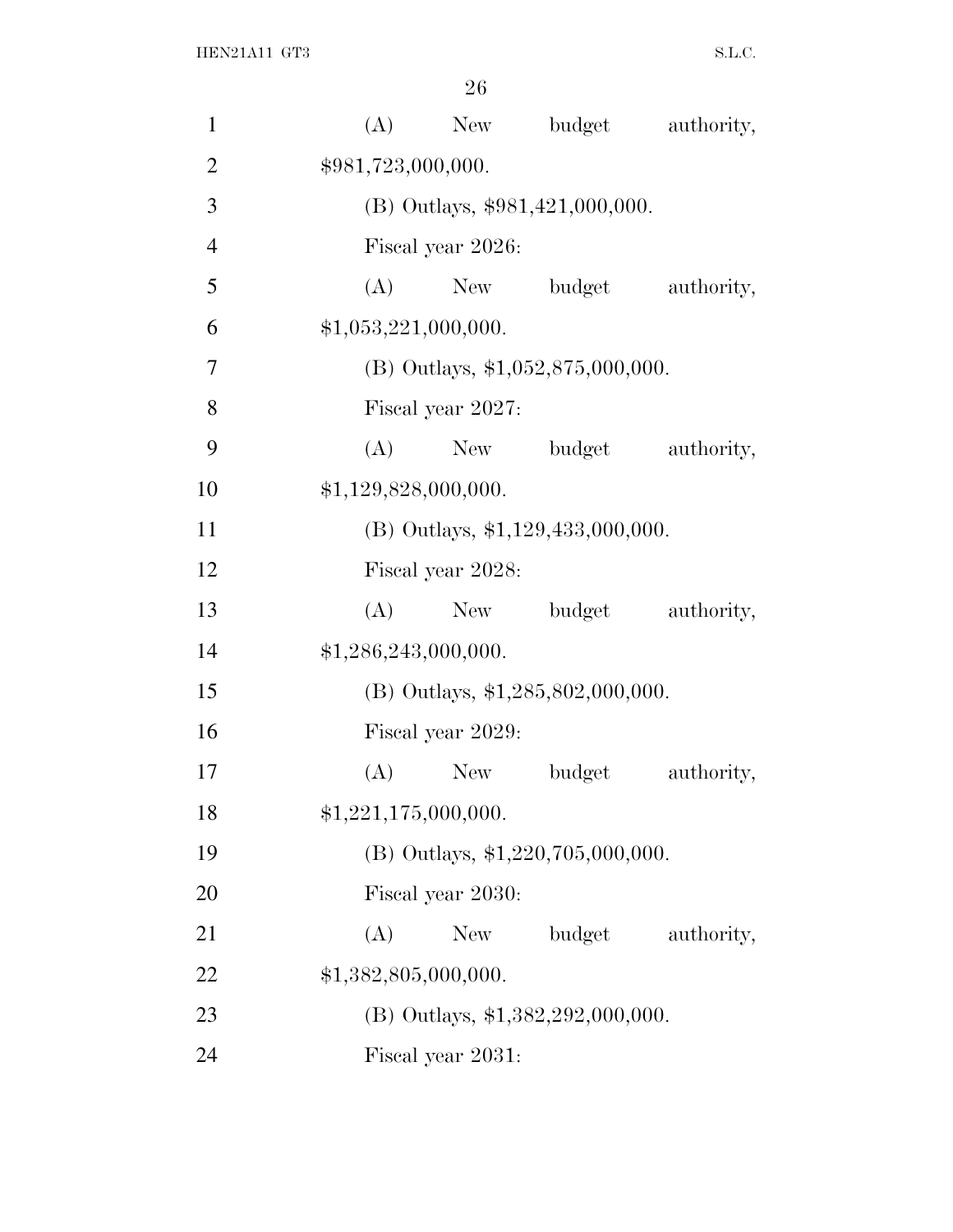| $\mathbf{1}$   |                                  |                   | (A) New budget                      | authority, |
|----------------|----------------------------------|-------------------|-------------------------------------|------------|
| $\overline{2}$ | \$1,465,522,000,000.             |                   |                                     |            |
| 3              |                                  |                   | $(B)$ Outlays, \$1,464,994,000,000. |            |
| $\overline{4}$ | $(13)$ Income Security $(600)$ : |                   |                                     |            |
| 5              |                                  | Fiscal year 2022: |                                     |            |
| 6              | (A)                              |                   | New budget                          | authority, |
| 7              | \$738,458,000,000.               |                   |                                     |            |
| 8              |                                  |                   | (B) Outlays, \$782,233,000,000.     |            |
| 9              |                                  | Fiscal year 2023: |                                     |            |
| 10             |                                  |                   | (A) New budget                      | authority, |
| 11             | \$622,062,000,000.               |                   |                                     |            |
| 12             |                                  |                   | (B) Outlays, \$642,283,000,000.     |            |
| 13             |                                  | Fiscal year 2024: |                                     |            |
| 14             | (A)                              | New               | budget                              | authority, |
| 15             | \$600,150,000,000.               |                   |                                     |            |
| 16             |                                  |                   | (B) Outlays, $$592,542,000,000$ .   |            |
| 17             |                                  | Fiscal year 2025: |                                     |            |
| 18             | (A)                              | New               | budget                              | authority, |
| 19             | \$611,536,000,000.               |                   |                                     |            |
| 20             |                                  |                   | (B) Outlays, \$602,444,000,000.     |            |
| 21             |                                  | Fiscal year 2026: |                                     |            |
| 22             | (A)                              | New               | budget                              | authority, |
| 23             | \$624,520,000,000.               |                   |                                     |            |
| 24             |                                  |                   | (B) Outlays, \$622,243,000,000.     |            |
| 25             |                                  | Fiscal year 2027: |                                     |            |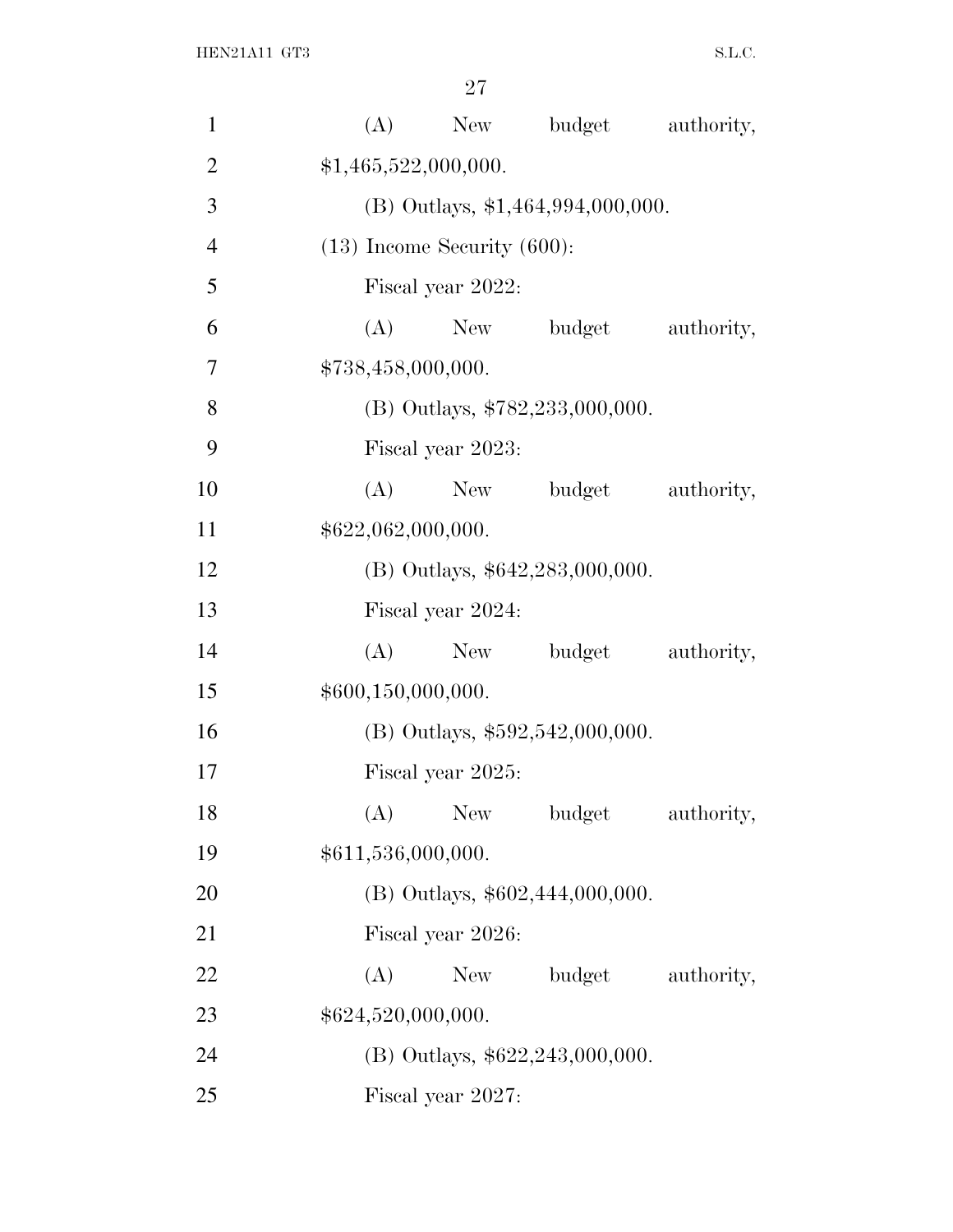| $\mathbf{1}$   | budget<br>(A)<br>New<br>authority,        |  |  |  |  |  |
|----------------|-------------------------------------------|--|--|--|--|--|
| $\overline{2}$ | \$621,528,000,000.                        |  |  |  |  |  |
| 3              | (B) Outlays, \$614,688,000,000.           |  |  |  |  |  |
| $\overline{4}$ | Fiscal year 2028:                         |  |  |  |  |  |
| 5              | (A)<br>budget<br>New<br>authority,        |  |  |  |  |  |
| 6              | \$638,790,000,000.                        |  |  |  |  |  |
| $\overline{7}$ | (B) Outlays, $$637,520,000,000$ .         |  |  |  |  |  |
| 8              | Fiscal year 2029:                         |  |  |  |  |  |
| 9              | (A)<br>budget<br>authority,<br>New        |  |  |  |  |  |
| 10             | \$640,262,000,000.                        |  |  |  |  |  |
| 11             | $(B)$ Outlays, \$626,505,000,000.         |  |  |  |  |  |
| 12             | Fiscal year 2030:                         |  |  |  |  |  |
| 13             | budget<br>(A)<br>New<br>authority,        |  |  |  |  |  |
| 14             | \$658,829,000,000.                        |  |  |  |  |  |
| 15             | (B) Outlays, \$650,669,000,000.           |  |  |  |  |  |
| 16             | Fiscal year 2031:                         |  |  |  |  |  |
| 17             | (A)<br><b>New</b><br>budget<br>authority, |  |  |  |  |  |
| 18             | \$671,857,000,000.                        |  |  |  |  |  |
| 19             | (B) Outlays, \$663,268,000,000.           |  |  |  |  |  |
| 20             | $(14)$ Social Security $(650)$ :          |  |  |  |  |  |
| 21             | Fiscal year 2022:                         |  |  |  |  |  |
| 22             | (A)<br>budget<br>New<br>authority,        |  |  |  |  |  |
| 23             | \$47,020,000,000.                         |  |  |  |  |  |
| 24             | $(B)$ Outlays, \$47,020,000,000.          |  |  |  |  |  |
| 25             | Fiscal year 2023:                         |  |  |  |  |  |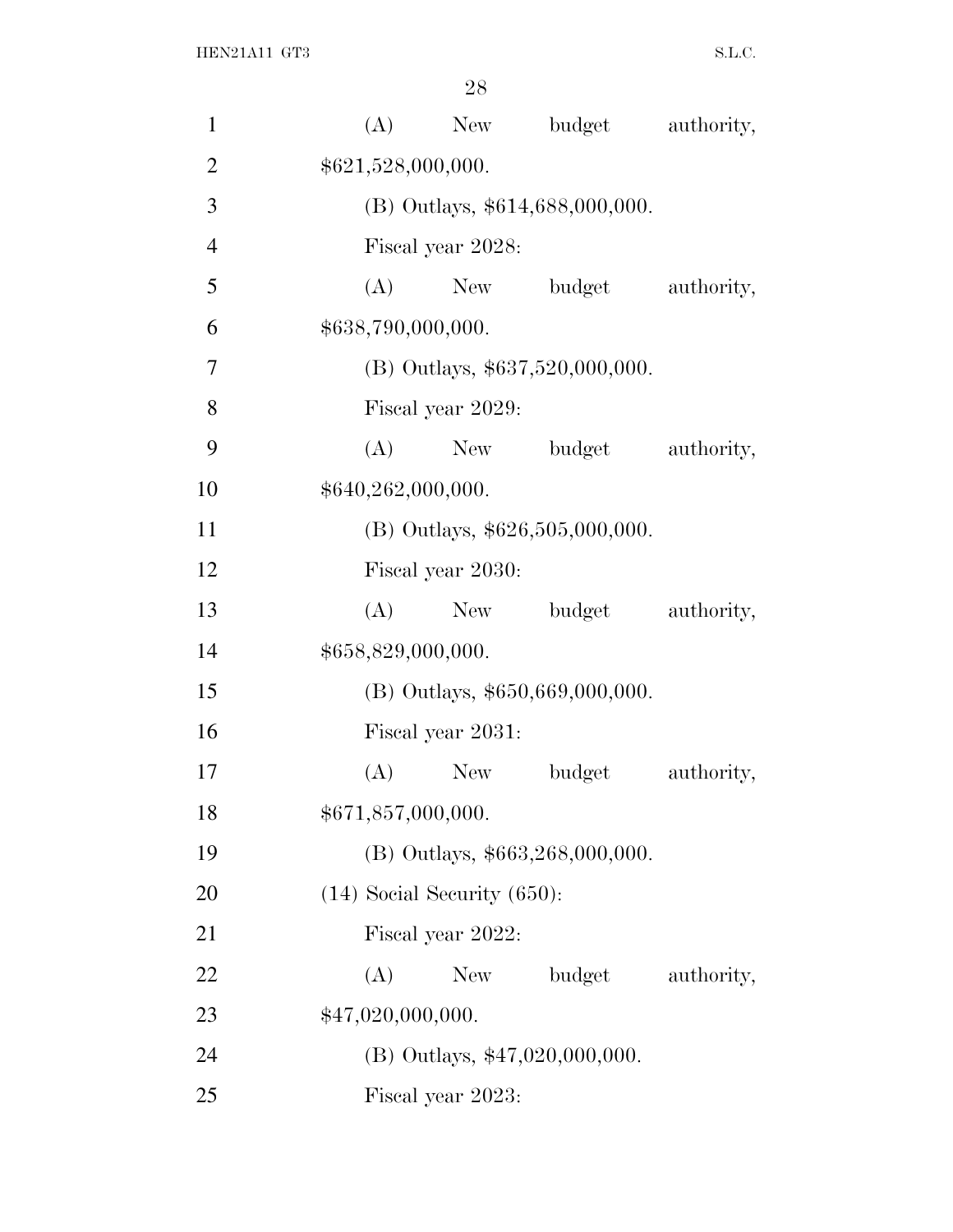| $\mathbf{1}$   | (A)               |                                  | New budget                       | authority, |  |  |  |
|----------------|-------------------|----------------------------------|----------------------------------|------------|--|--|--|
| $\overline{2}$ |                   | \$50,129,000,000.                |                                  |            |  |  |  |
| 3              |                   | $(B)$ Outlays, \$50,129,000,000. |                                  |            |  |  |  |
| $\overline{4}$ |                   | Fiscal year 2024:                |                                  |            |  |  |  |
| 5              |                   |                                  | (A) New budget                   | authority, |  |  |  |
| 6              | \$53,591,000,000. |                                  |                                  |            |  |  |  |
| 7              |                   |                                  | $(B)$ Outlays, \$53,591,000,000. |            |  |  |  |
| 8              |                   | Fiscal year 2025:                |                                  |            |  |  |  |
| 9              | (A)               |                                  | New budget                       | authority, |  |  |  |
| 10             | \$57,355,000,000. |                                  |                                  |            |  |  |  |
| 11             |                   |                                  | (B) Outlays, \$57,355,000,000.   |            |  |  |  |
| 12             |                   | Fiscal year 2026:                |                                  |            |  |  |  |
| 13             | (A)               |                                  | New budget                       | authority, |  |  |  |
| 14             |                   | \$67,932,000,000.                |                                  |            |  |  |  |
| 15             |                   |                                  | (B) Outlays, \$67,932,000,000.   |            |  |  |  |
| 16             |                   | Fiscal year 2027:                |                                  |            |  |  |  |
| 17             | (A)               | New \,                           | budget                           | authority, |  |  |  |
| 18             |                   | \$74,299,000,000.                |                                  |            |  |  |  |
| 19             |                   | (B) Outlays, \$74,299,000,000.   |                                  |            |  |  |  |
| <b>20</b>      |                   | Fiscal year 2028:                |                                  |            |  |  |  |
| 21             | (A)               | New                              | budget                           | authority, |  |  |  |
| 22             |                   | \$79,053,000,000.                |                                  |            |  |  |  |
| 23             |                   | (B) Outlays, \$79,053,000,000.   |                                  |            |  |  |  |
| 24             |                   | Fiscal year 2029:                |                                  |            |  |  |  |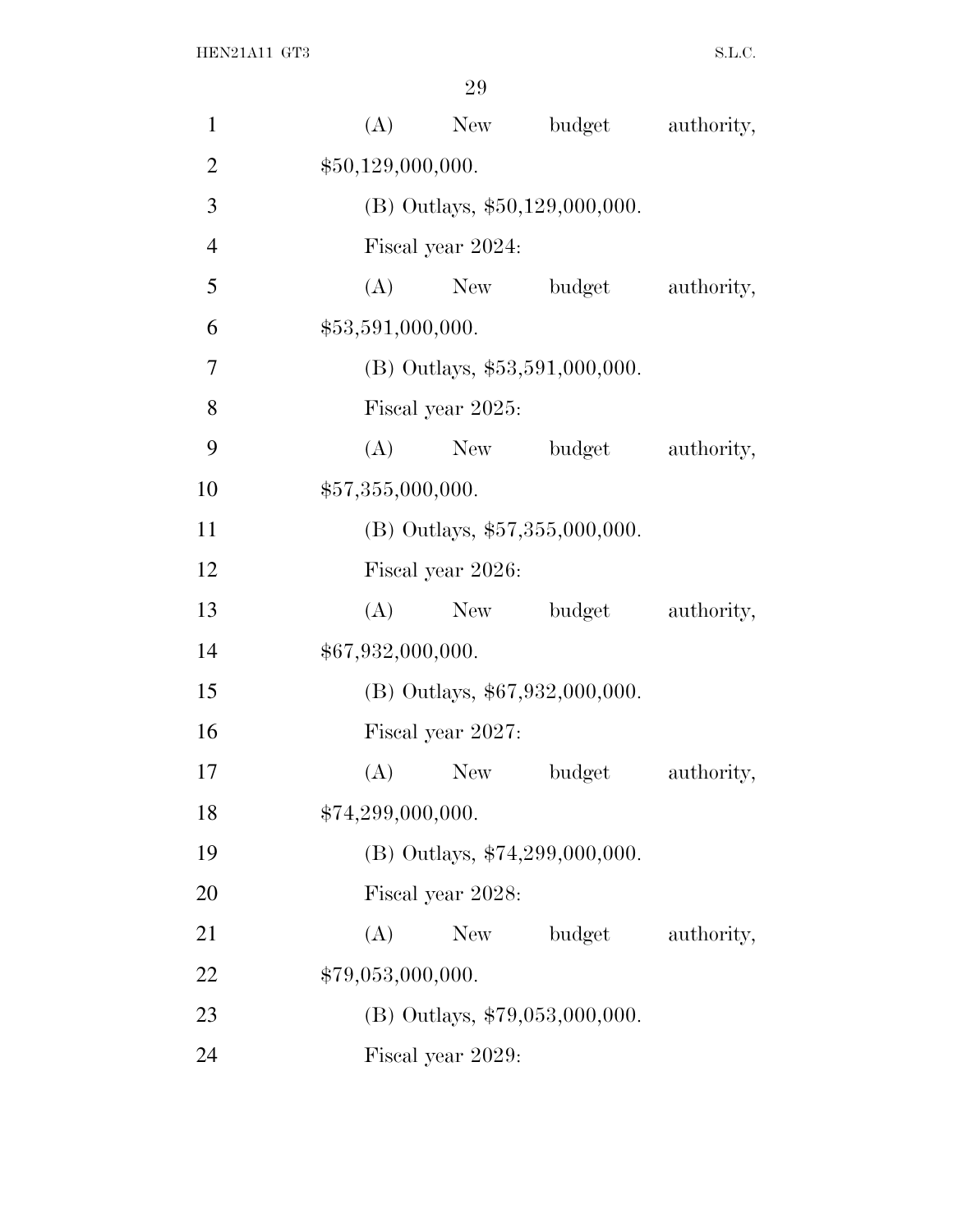| $\mathbf{1}$   | (A)<br>New<br>budget<br>authority,              |  |  |  |  |  |
|----------------|-------------------------------------------------|--|--|--|--|--|
| $\overline{2}$ | \$84,191,000,000.                               |  |  |  |  |  |
| 3              | (B) Outlays, \$84,191,000,000.                  |  |  |  |  |  |
| $\overline{4}$ | Fiscal year 2030:                               |  |  |  |  |  |
| 5              | (A)<br>New budget<br>authority,                 |  |  |  |  |  |
| 6              | \$89,406,000,000.                               |  |  |  |  |  |
| 7              | (B) Outlays, \$89,406,000,000.                  |  |  |  |  |  |
| 8              | Fiscal year 2031:                               |  |  |  |  |  |
| 9              | (A)<br>New<br>budget<br>authority,              |  |  |  |  |  |
| 10             | \$93,932,000,000.                               |  |  |  |  |  |
| 11             | (B) Outlays, \$93,932,000,000.                  |  |  |  |  |  |
| 12             | $(15)$ Veterans Benefits and Services $(700)$ : |  |  |  |  |  |
| 13             | Fiscal year 2022:                               |  |  |  |  |  |
| 14             | (A)<br>New<br>budget<br>authority,              |  |  |  |  |  |
| 15             | \$254,702,000,000.                              |  |  |  |  |  |
| 16             | (B) Outlays, \$279,701,000,000.                 |  |  |  |  |  |
| 17             | Fiscal year 2023:                               |  |  |  |  |  |
| 18             | (A)<br><b>New</b><br>budget<br>authority,       |  |  |  |  |  |
| 19             | \$264,053,000,000.                              |  |  |  |  |  |
| <b>20</b>      | (B) Outlays, \$265,009,000,000.                 |  |  |  |  |  |
| 21             | Fiscal year 2024:                               |  |  |  |  |  |
| 22             | budget<br>(A)<br>New<br>authority,              |  |  |  |  |  |
| 23             | \$279,656,000,000.                              |  |  |  |  |  |
| 24             | (B) Outlays, \$260,824,000,000.                 |  |  |  |  |  |
| 25             | Fiscal year 2025:                               |  |  |  |  |  |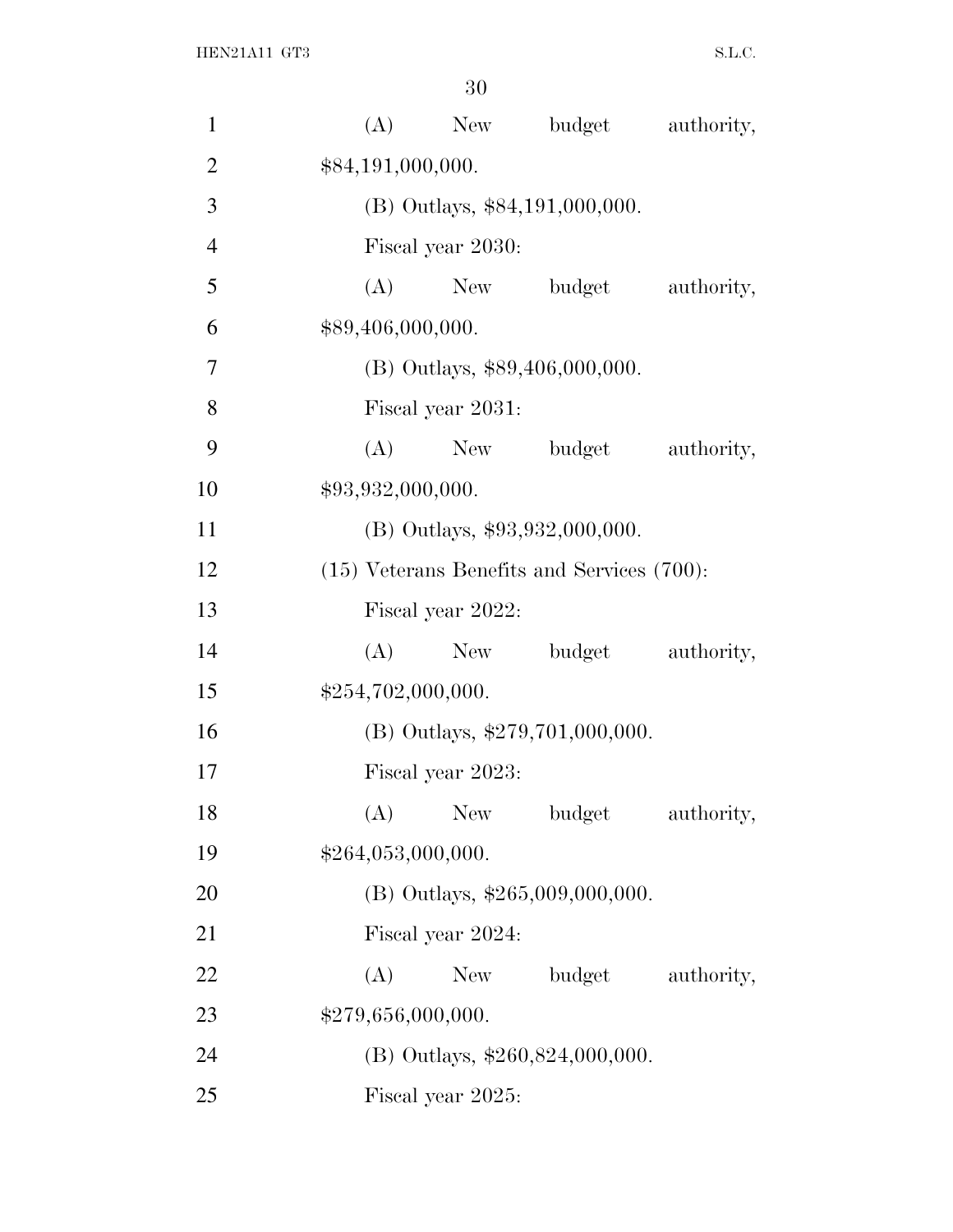| $\mathbf{1}$   | (A)                | New                             | budget                          | authority, |  |  |
|----------------|--------------------|---------------------------------|---------------------------------|------------|--|--|
| $\overline{2}$ |                    | \$282,773,000,000.              |                                 |            |  |  |
| 3              |                    | (B) Outlays, \$281,357,000,000. |                                 |            |  |  |
| $\overline{4}$ |                    | Fiscal year 2026:               |                                 |            |  |  |
| 5              | (A)                |                                 | New budget                      | authority, |  |  |
| 6              | \$291,314,000,000. |                                 |                                 |            |  |  |
| 7              |                    |                                 | (B) Outlays, \$289,733,000,000. |            |  |  |
| 8              |                    | Fiscal year 2027:               |                                 |            |  |  |
| 9              | (A)                | New                             | budget                          | authority, |  |  |
| 10             | \$300,372,000,000. |                                 |                                 |            |  |  |
| 11             |                    | (B) Outlays, \$298,708,000,000. |                                 |            |  |  |
| 12             |                    | Fiscal year 2028:               |                                 |            |  |  |
| 13             | (A)                |                                 | New budget                      | authority, |  |  |
| 14             |                    | \$309,505,000,000.              |                                 |            |  |  |
| 15             |                    |                                 | (B) Outlays, \$322,256,000,000. |            |  |  |
| 16             |                    | Fiscal year 2029:               |                                 |            |  |  |
| 17             | (A)                | New                             | budget                          | authority, |  |  |
| 18             | \$319,356,000,000. |                                 |                                 |            |  |  |
| 19             |                    |                                 | (B) Outlays, \$303,026,000,000. |            |  |  |
| 20             |                    | Fiscal year 2030:               |                                 |            |  |  |
| 21             | (A)                | New                             | budget                          | authority, |  |  |
| 22             |                    | \$329,247,000,000.              |                                 |            |  |  |
| 23             |                    |                                 | (B) Outlays, \$327,342,000,000. |            |  |  |
| 24             |                    | Fiscal year 2031:               |                                 |            |  |  |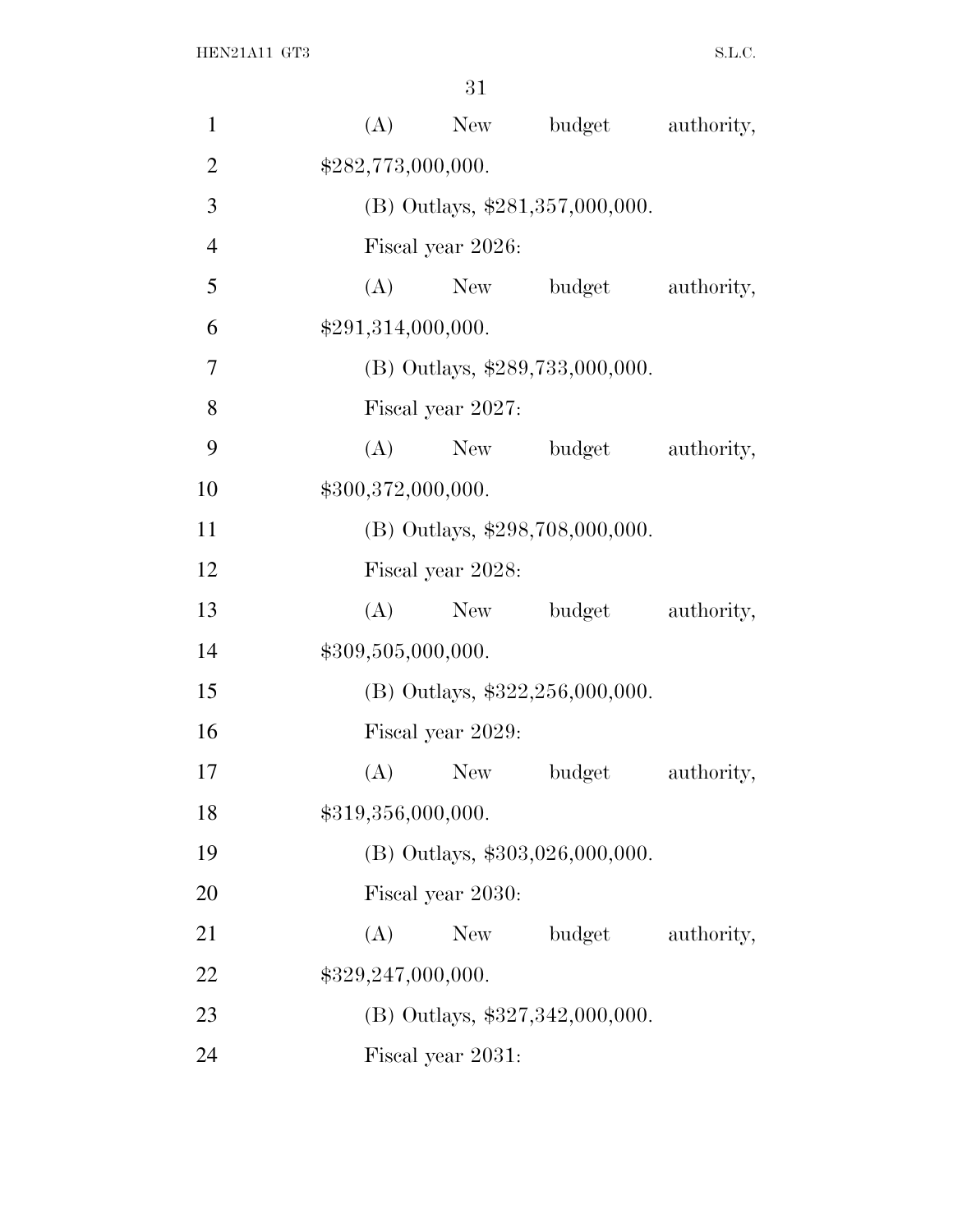| $\mathbf{1}$   | (A)                                        | New                             | budget                         | authority, |  |  |
|----------------|--------------------------------------------|---------------------------------|--------------------------------|------------|--|--|
| $\overline{2}$ |                                            | \$340,320,000,000.              |                                |            |  |  |
| 3              |                                            | (B) Outlays, \$338,352,000,000. |                                |            |  |  |
| $\overline{4}$ | $(16)$ Administration of Justice $(750)$ : |                                 |                                |            |  |  |
| 5              | Fiscal year 2022:                          |                                 |                                |            |  |  |
| 6              | (A)                                        |                                 | New budget                     | authority, |  |  |
| 7              | \$76,203,000,000.                          |                                 |                                |            |  |  |
| 8              |                                            |                                 | (B) Outlays, \$75,436,000,000. |            |  |  |
| 9              | Fiscal year 2023:                          |                                 |                                |            |  |  |
| 10             | (A)                                        | New                             | budget                         | authority, |  |  |
| 11             | \$75,878,000,000.                          |                                 |                                |            |  |  |
| 12             |                                            |                                 | (B) Outlays, \$75,870,000,000. |            |  |  |
| 13             | Fiscal year 2024:                          |                                 |                                |            |  |  |
| 14             | (A)                                        |                                 | New budget                     | authority, |  |  |
| 15             |                                            | \$78,091,000,000.               |                                |            |  |  |
| 16             |                                            |                                 | (B) Outlays, \$77,845,000,000. |            |  |  |
| 17             | Fiscal year 2025:                          |                                 |                                |            |  |  |
| 18             |                                            |                                 | (A) New budget                 | authority, |  |  |
| 19             | \$79,494,000,000.                          |                                 |                                |            |  |  |
| 20             |                                            | (B) Outlays, \$78,932,000,000.  |                                |            |  |  |
| 21             |                                            | Fiscal year 2026:               |                                |            |  |  |
| 22             | (A)                                        | New                             | budget                         | authority, |  |  |
| 23             |                                            | \$81,767,000,000.               |                                |            |  |  |
| 24             |                                            | (B) Outlays, \$81,072,000,000.  |                                |            |  |  |
| 25             |                                            | Fiscal year 2027:               |                                |            |  |  |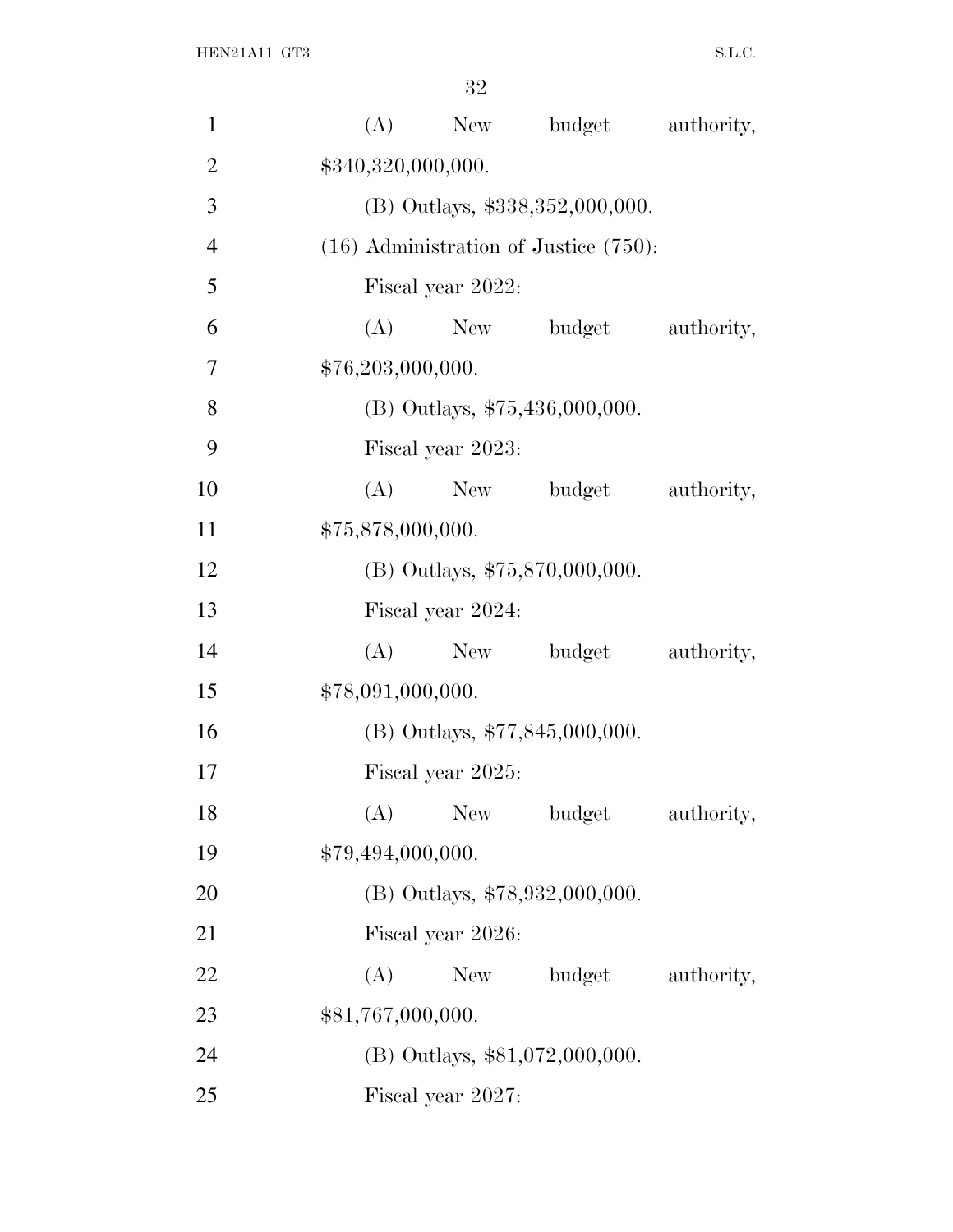| $\mathbf{1}$   | (A)<br>New budget<br>authority,     |  |  |  |  |  |
|----------------|-------------------------------------|--|--|--|--|--|
| $\overline{2}$ | \$84,100,000,000.                   |  |  |  |  |  |
| 3              | (B) Outlays, \$83,116,000,000.      |  |  |  |  |  |
| $\overline{4}$ | Fiscal year 2028:                   |  |  |  |  |  |
| 5              | New budget<br>(A)<br>authority,     |  |  |  |  |  |
| 6              | \$86,459,000,000.                   |  |  |  |  |  |
| 7              | (B) Outlays, \$85,180,000,000.      |  |  |  |  |  |
| 8              | Fiscal year 2029:                   |  |  |  |  |  |
| 9              | (A)<br>New<br>budget<br>authority,  |  |  |  |  |  |
| 10             | \$88,880,000,000.                   |  |  |  |  |  |
| 11             | (B) Outlays, $$87,521,000,000$ .    |  |  |  |  |  |
| 12             | Fiscal year 2030:                   |  |  |  |  |  |
| 13             | (A)<br>New budget<br>authority,     |  |  |  |  |  |
| 14             | \$91,348,000,000.                   |  |  |  |  |  |
| 15             | (B) Outlays, \$89,895,000,000.      |  |  |  |  |  |
| 16             | Fiscal year 2031:                   |  |  |  |  |  |
| 17             | (A)<br>budget<br>authority,<br>New  |  |  |  |  |  |
| 18             | \$100,807,000,000.                  |  |  |  |  |  |
| 19             | (B) Outlays, \$98,591,000,000.      |  |  |  |  |  |
| 20             | $(17)$ General Government $(800)$ : |  |  |  |  |  |
| 21             | Fiscal year 2022:                   |  |  |  |  |  |
| 22             | budget<br>(A)<br>New<br>authority,  |  |  |  |  |  |
| 23             | \$24,545,000,000.                   |  |  |  |  |  |
| 24             | (B) Outlays, \$102,914,000,000.     |  |  |  |  |  |
| 25             | Fiscal year 2023:                   |  |  |  |  |  |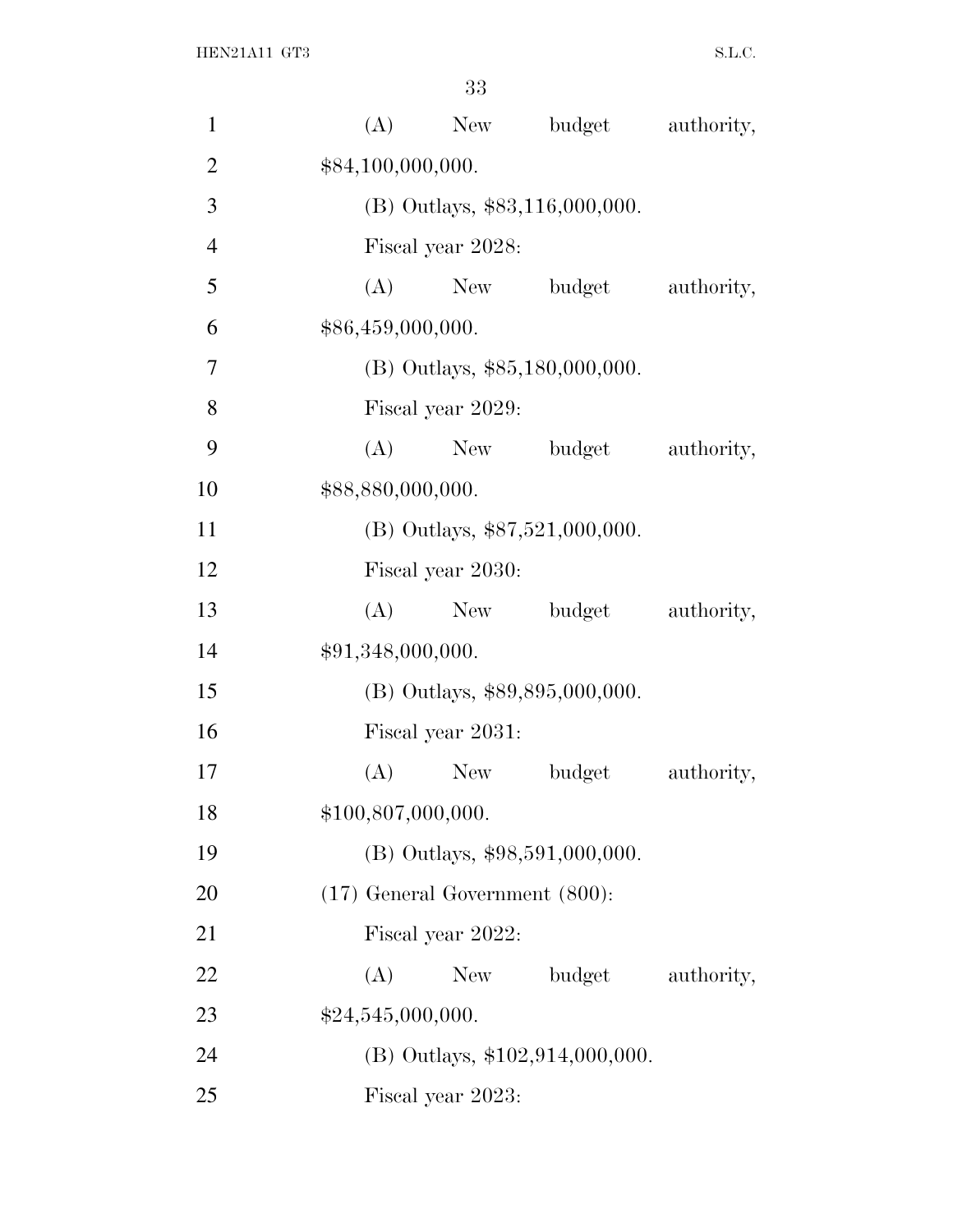| $\mathbf{1}$   |     | (A)<br>New                       | budget                           | authority, |  |  |
|----------------|-----|----------------------------------|----------------------------------|------------|--|--|
| $\overline{2}$ |     | \$25,224,000,000.                |                                  |            |  |  |
| 3              |     | (B) Outlays, \$26,973,000,000.   |                                  |            |  |  |
| $\overline{4}$ |     | Fiscal year 2024:                |                                  |            |  |  |
| 5              |     | $(A)$ New                        | budget                           | authority, |  |  |
| 6              |     | \$25,888,000,000.                |                                  |            |  |  |
| 7              |     |                                  | $(B)$ Outlays, \$26,008,000,000. |            |  |  |
| 8              |     | Fiscal year 2025:                |                                  |            |  |  |
| 9              | (A) | New                              | budget                           | authority, |  |  |
| 10             |     | \$26,582,000,000.                |                                  |            |  |  |
| 11             |     |                                  | (B) Outlays, $$26,382,000,000$ . |            |  |  |
| 12             |     | Fiscal year 2026:                |                                  |            |  |  |
| 13             | (A) |                                  | New budget                       | authority, |  |  |
| 14             |     | \$27,320,000,000.                |                                  |            |  |  |
| 15             |     |                                  | (B) Outlays, \$26,854,000,000.   |            |  |  |
| 16             |     | Fiscal year 2027:                |                                  |            |  |  |
| 17             | (A) | New                              | budget                           | authority, |  |  |
| 18             |     | \$28,085,000,000.                |                                  |            |  |  |
| 19             |     | $(B)$ Outlays, \$27,614,000,000. |                                  |            |  |  |
| 20             |     | Fiscal year 2028:                |                                  |            |  |  |
| 21             | (A) | New                              | budget                           | authority, |  |  |
| 22             |     | \$38,862,000,000.                |                                  |            |  |  |
| 23             |     | (B) Outlays, \$28,378,000,000.   |                                  |            |  |  |
| 24             |     | Fiscal year 2029:                |                                  |            |  |  |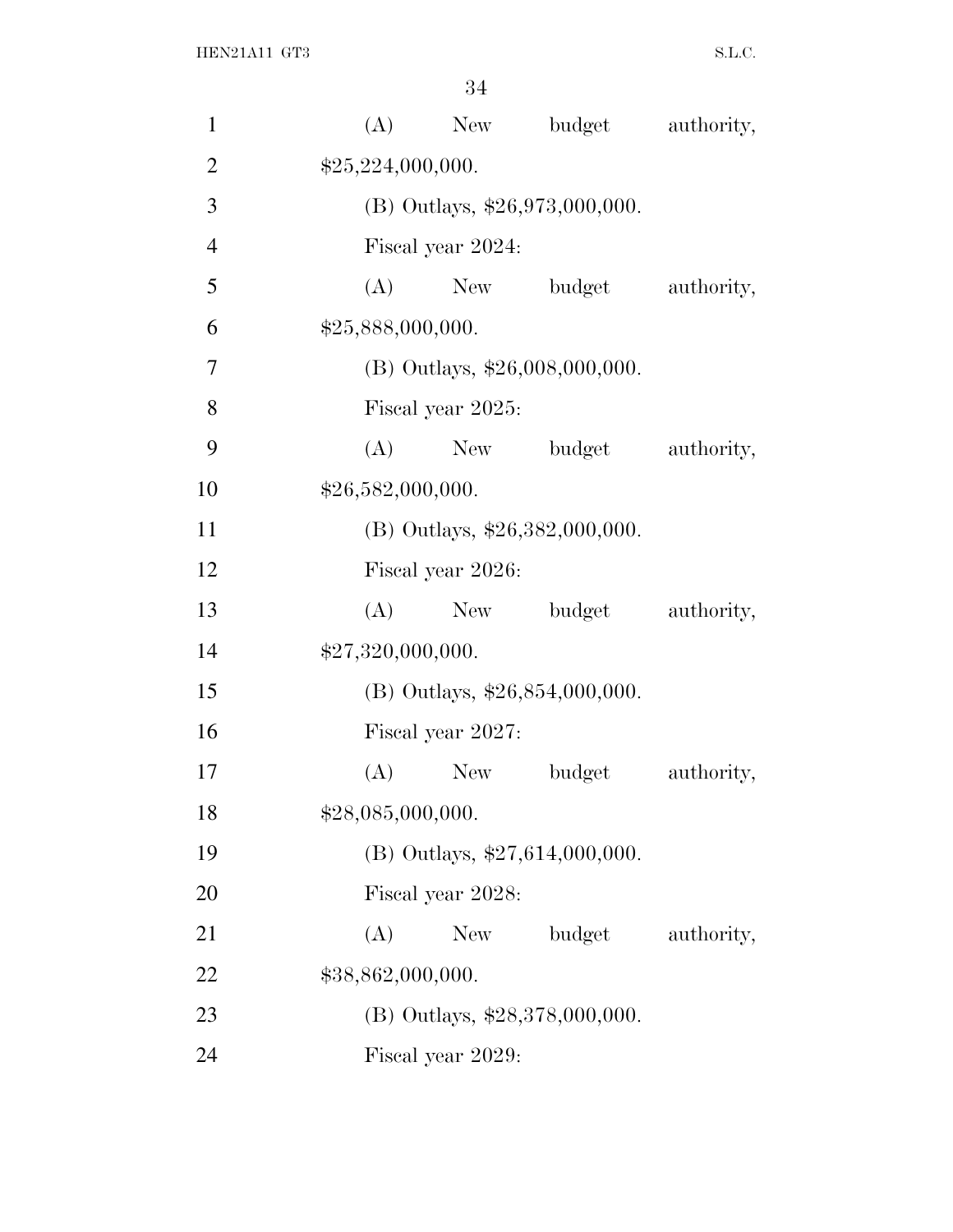| $\mathbf{1}$   | (A)<br>New<br>budget              | authority,                       |  |  |  |  |
|----------------|-----------------------------------|----------------------------------|--|--|--|--|
| $\overline{2}$ | \$29,647,000,000.                 |                                  |  |  |  |  |
| 3              |                                   | $(B)$ Outlays, \$29,154,000,000. |  |  |  |  |
| $\overline{4}$ | Fiscal year 2030:                 |                                  |  |  |  |  |
| 5              | (A)<br>New budget                 | authority,                       |  |  |  |  |
| 6              | \$30,490,000,000.                 |                                  |  |  |  |  |
| 7              | (B) Outlays, \$29,988,000,000.    |                                  |  |  |  |  |
| 8              | Fiscal year 2031:                 |                                  |  |  |  |  |
| 9              | (A)<br>budget<br>New              | authority,                       |  |  |  |  |
| 10             | \$31,684,000,000.                 |                                  |  |  |  |  |
| 11             | $(B)$ Outlays, \$31,171,000,000.  |                                  |  |  |  |  |
| 12             | $(18)$ Net Interest $(900)$ :     |                                  |  |  |  |  |
| 13             | Fiscal year 2022:                 |                                  |  |  |  |  |
| 14             | (A)<br>New<br>budget              | authority,                       |  |  |  |  |
| 15             | \$372,256,000,000.                |                                  |  |  |  |  |
| 16             | (B) Outlays, $$372,256,000,000$ . |                                  |  |  |  |  |
| 17             | Fiscal year 2023:                 |                                  |  |  |  |  |
| 18             | <b>New</b><br>(A)<br>budget       | authority,                       |  |  |  |  |
| 19             | \$375,438,000,000.                |                                  |  |  |  |  |
| 20             |                                   | (B) Outlays, \$375,438,000,000.  |  |  |  |  |
| 21             | Fiscal year 2024:                 |                                  |  |  |  |  |
| 22             | (A)<br>budget<br>New              | authority,                       |  |  |  |  |
| 23             | \$399,625,000,000.                |                                  |  |  |  |  |
| 24             |                                   | (B) Outlays, \$399,625,000,000.  |  |  |  |  |
| 25             | Fiscal year 2025:                 |                                  |  |  |  |  |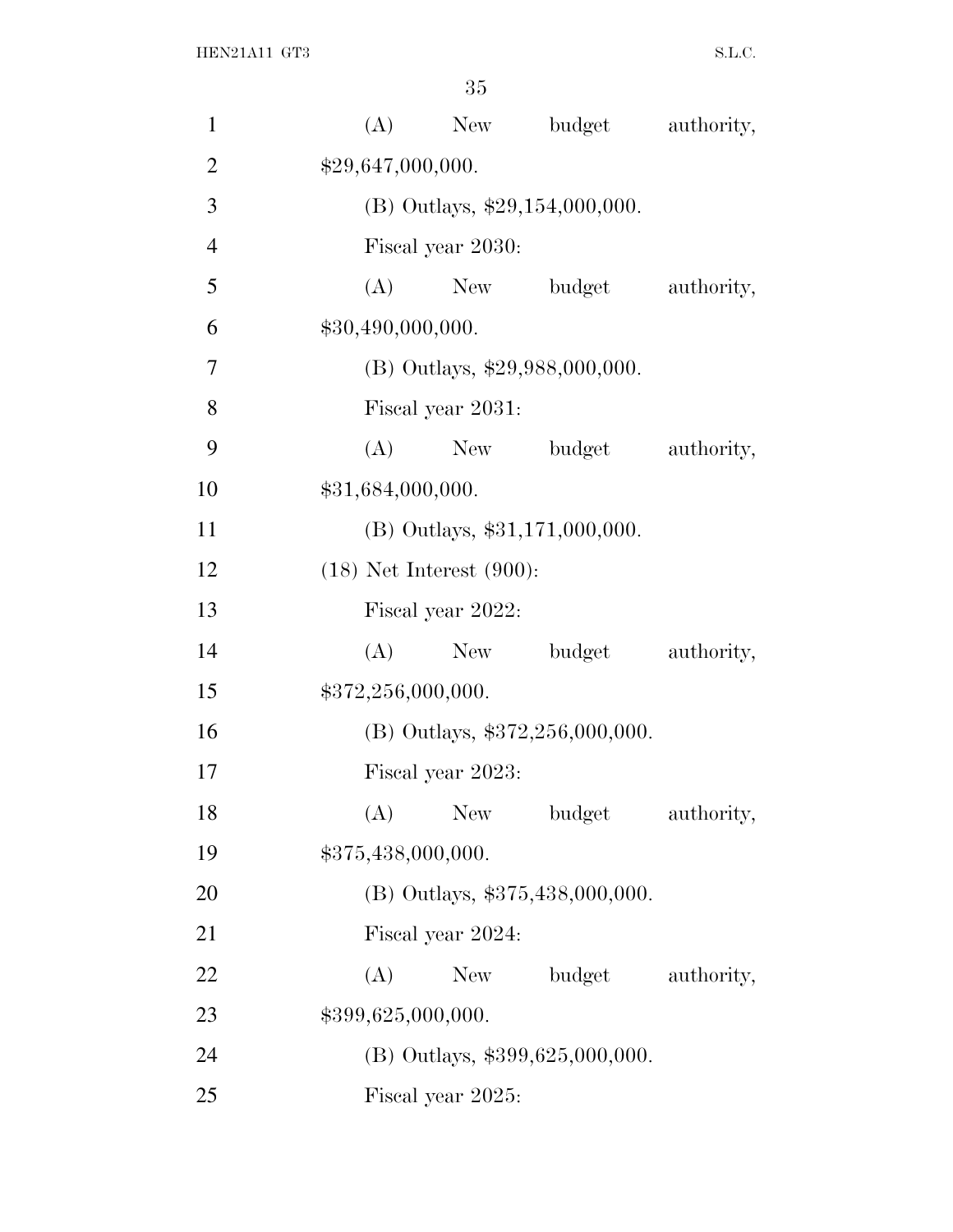| $\mathbf{1}$   | budget<br>(A)<br>New<br>authority, |  |  |  |  |  |
|----------------|------------------------------------|--|--|--|--|--|
| $\mathbf{2}$   | \$447,802,000,000.                 |  |  |  |  |  |
| 3              | (B) Outlays, \$447,802,000,000.    |  |  |  |  |  |
| $\overline{4}$ | Fiscal year 2026:                  |  |  |  |  |  |
| 5              | (A)<br>budget<br>authority,<br>New |  |  |  |  |  |
| 6              | \$514,427,000,000.                 |  |  |  |  |  |
| 7              | (B) Outlays, $$514,427,000,000$ .  |  |  |  |  |  |
| 8              | Fiscal year 2027:                  |  |  |  |  |  |
| 9              | (A)<br>New<br>budget<br>authority, |  |  |  |  |  |
| 10             | \$585,789,000,000.                 |  |  |  |  |  |
| 11             | (B) Outlays, \$585,789,000,000.    |  |  |  |  |  |
| 12             | Fiscal year 2028:                  |  |  |  |  |  |
| 13             | budget<br>(A)<br>authority,<br>New |  |  |  |  |  |
| 14             | \$668,043,000,000.                 |  |  |  |  |  |
| 15             | (B) Outlays, \$668,043,000,000.    |  |  |  |  |  |
| 16             | Fiscal year 2029:                  |  |  |  |  |  |
| 17             | (A)<br>authority,<br>New<br>budget |  |  |  |  |  |
| 18             | \$746,852,000,000.                 |  |  |  |  |  |
| 19             | (B) Outlays, \$746,852,000,000.    |  |  |  |  |  |
| 20             | Fiscal year 2030:                  |  |  |  |  |  |
| 21             | budget<br>authority,<br>(A)<br>New |  |  |  |  |  |
| 22             | \$836,294,000,000.                 |  |  |  |  |  |
| 23             | (B) Outlays, \$836,294,000,000.    |  |  |  |  |  |
| 24             | Fiscal year 2031:                  |  |  |  |  |  |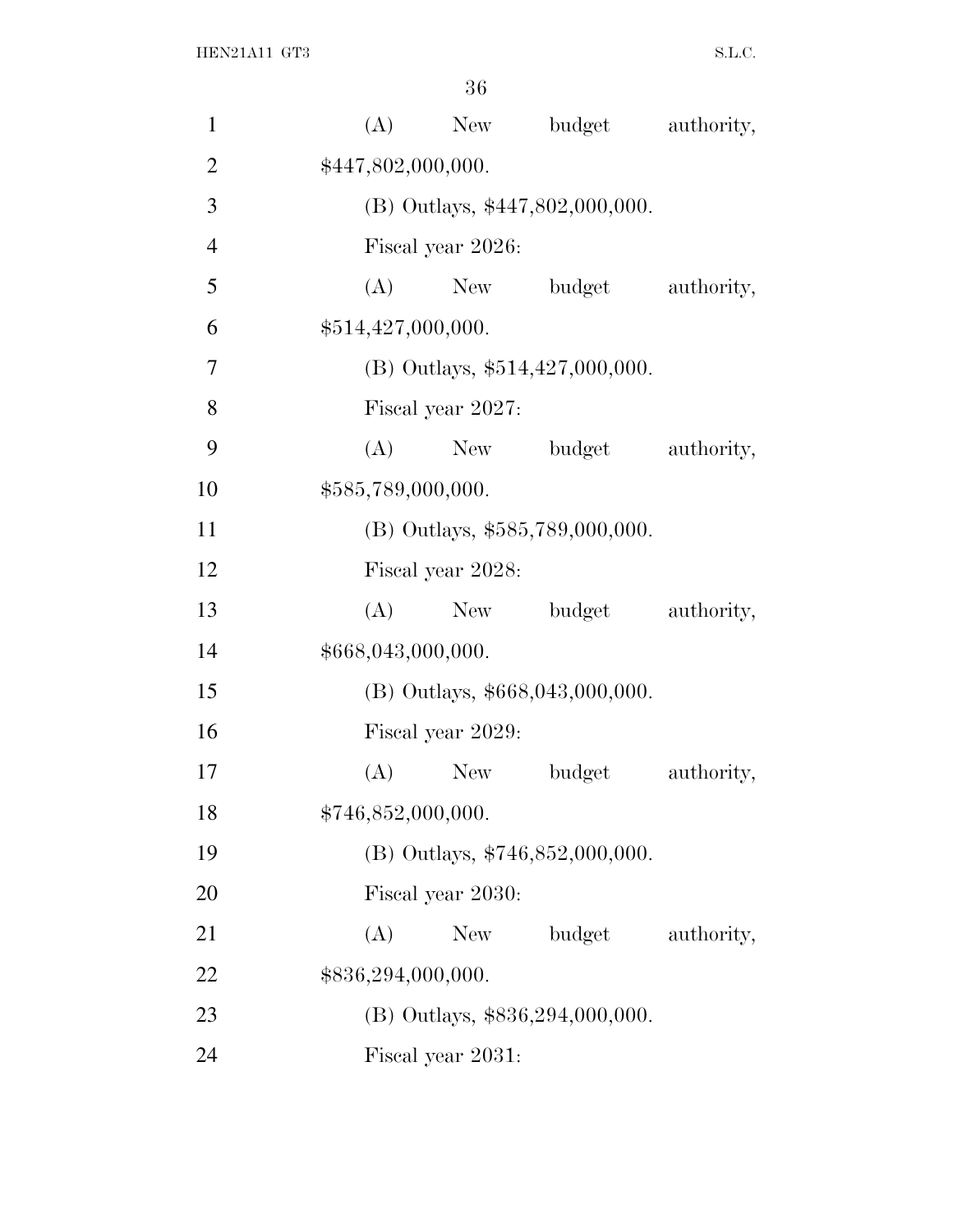| $\mathbf{1}$   | (A)                         | New                             |                                    | budget authority,         |  |  |
|----------------|-----------------------------|---------------------------------|------------------------------------|---------------------------|--|--|
| $\mathbf{2}$   |                             | \$929,537,000,000.              |                                    |                           |  |  |
| 3              |                             | (B) Outlays, \$929,537,000,000. |                                    |                           |  |  |
| $\overline{4}$ | $(19)$ Allowances $(920)$ : |                                 |                                    |                           |  |  |
| 5              |                             | Fiscal year 2022:               |                                    |                           |  |  |
| 6              |                             |                                 | (A) New budget                     | authority,                |  |  |
| 7              | $-$ \$33,311,000,000.       |                                 |                                    |                           |  |  |
| 8              |                             |                                 | (B) Outlays, $-\$18,432,000,000$ . |                           |  |  |
| 9              |                             | Fiscal year 2023:               |                                    |                           |  |  |
| 10             | (A)                         |                                 | New budget                         | authority,                |  |  |
| 11             | $-$ \$33,933,000,000.       |                                 |                                    |                           |  |  |
| 12             |                             |                                 | (B) Outlays, $-\$27,630,000,000$ . |                           |  |  |
| 13             |                             | Fiscal year 2024:               |                                    |                           |  |  |
| 14             | (A)                         |                                 |                                    | New budget authority,     |  |  |
| 15             |                             | $-$ \$34,688,000,000.           |                                    |                           |  |  |
| 16             |                             |                                 | (B) Outlays, $-$ \$31,377,000,000. |                           |  |  |
| 17             |                             | Fiscal year 2025:               |                                    |                           |  |  |
| 18             |                             |                                 |                                    | (A) New budget authority, |  |  |
| 19             | $-$ \$35,497,000,000.       |                                 |                                    |                           |  |  |
| <b>20</b>      |                             |                                 | (B) Outlays, $-\$33,382,000,000$ . |                           |  |  |
| 21             |                             | Fiscal year 2026:               |                                    |                           |  |  |
| 22             | (A)                         |                                 | New budget                         | authority,                |  |  |
| 23             | $-$ \$36,367,000,000.       |                                 |                                    |                           |  |  |
| 24             |                             |                                 | (B) Outlays, $-\$34,807,000,000$ . |                           |  |  |
| 25             |                             | Fiscal year 2027:               |                                    |                           |  |  |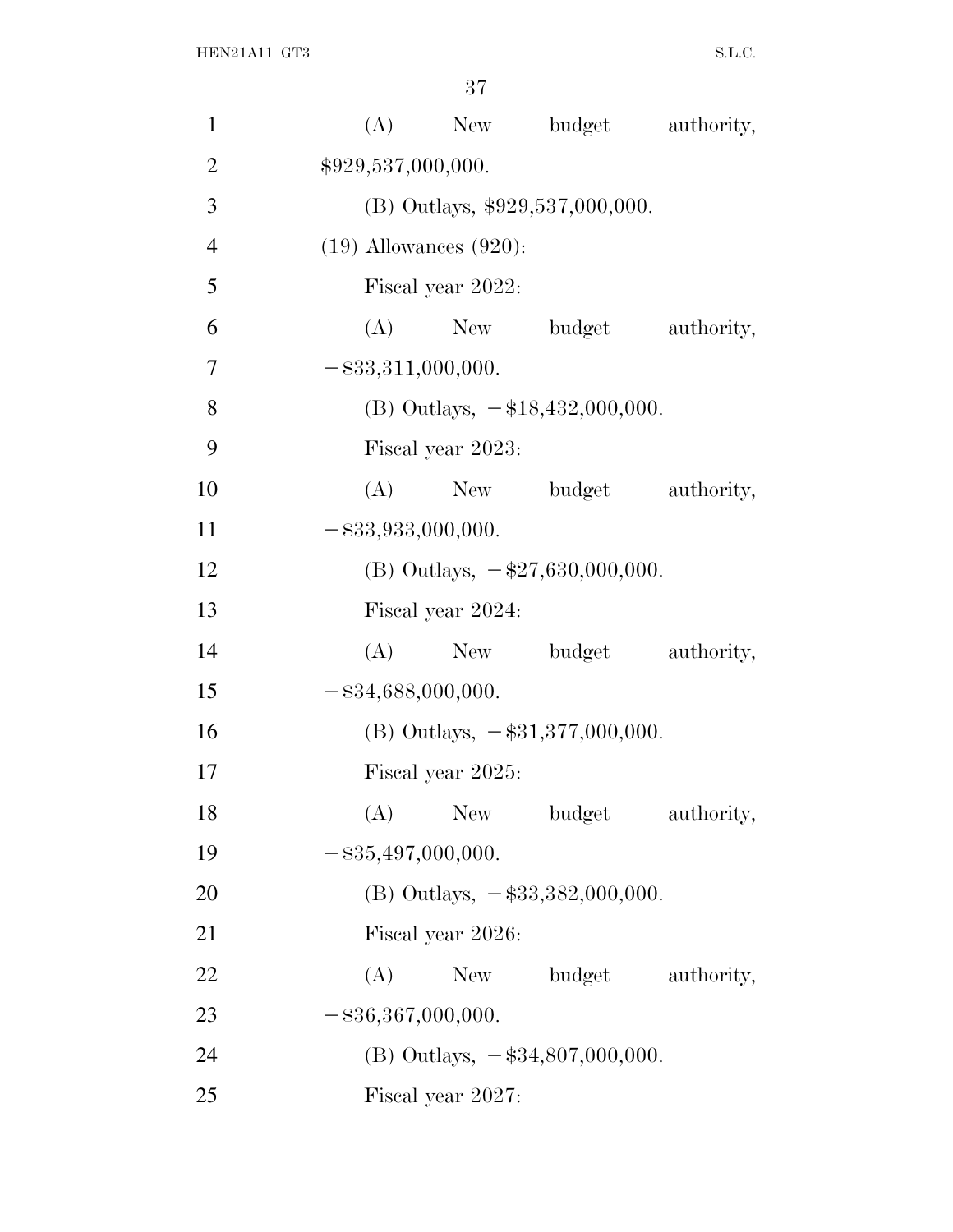| $\mathbf{1}$   | (A) New budget                               | authority,                         |  |  |  |
|----------------|----------------------------------------------|------------------------------------|--|--|--|
| $\overline{2}$ | $-$ \$37,240,000,000.                        |                                    |  |  |  |
| 3              |                                              | (B) Outlays, $-\$35,938,000,000$ . |  |  |  |
| $\overline{4}$ | Fiscal year 2028:                            |                                    |  |  |  |
| 5              | (A) New budget                               | authority,                         |  |  |  |
| 6              | $-$ \$38,152,000,000.                        |                                    |  |  |  |
| 7              | (B) Outlays, $-\$36,942,000,000$ .           |                                    |  |  |  |
| 8              | Fiscal year 2029:                            |                                    |  |  |  |
| 9              | (A)<br>New budget                            | authority,                         |  |  |  |
| 10             | $-$ \$38,991,000,000.                        |                                    |  |  |  |
| 11             | (B) Outlays, $-\$37,890,000,000$ .           |                                    |  |  |  |
| 12             | Fiscal year 2030:                            |                                    |  |  |  |
| 13             | (A) New budget                               | authority,                         |  |  |  |
| 14             | $-$ \$39,927,000,000.                        |                                    |  |  |  |
| 15             | (B) Outlays, $-\$38,847,000,000$ .           |                                    |  |  |  |
| 16             | Fiscal year 2031:                            |                                    |  |  |  |
| 17             | (A)<br>New budget                            | authority,                         |  |  |  |
| 18             | $-$ \$40,906,000,000.                        |                                    |  |  |  |
| 19             | (B) Outlays, $-\$39,817,000,000$ .           |                                    |  |  |  |
| 20             | Efficiencies, Consolidations,<br>(20)<br>New | and                                |  |  |  |
| 21             | Other Savings (930):                         |                                    |  |  |  |
| 22             | Fiscal year 2022:                            |                                    |  |  |  |
| 23             |                                              | $(A)$ New budget authority, \$0.   |  |  |  |
| 24             | (B) Outlays, \$0.                            |                                    |  |  |  |
| 25             | Fiscal year 2023:                            |                                    |  |  |  |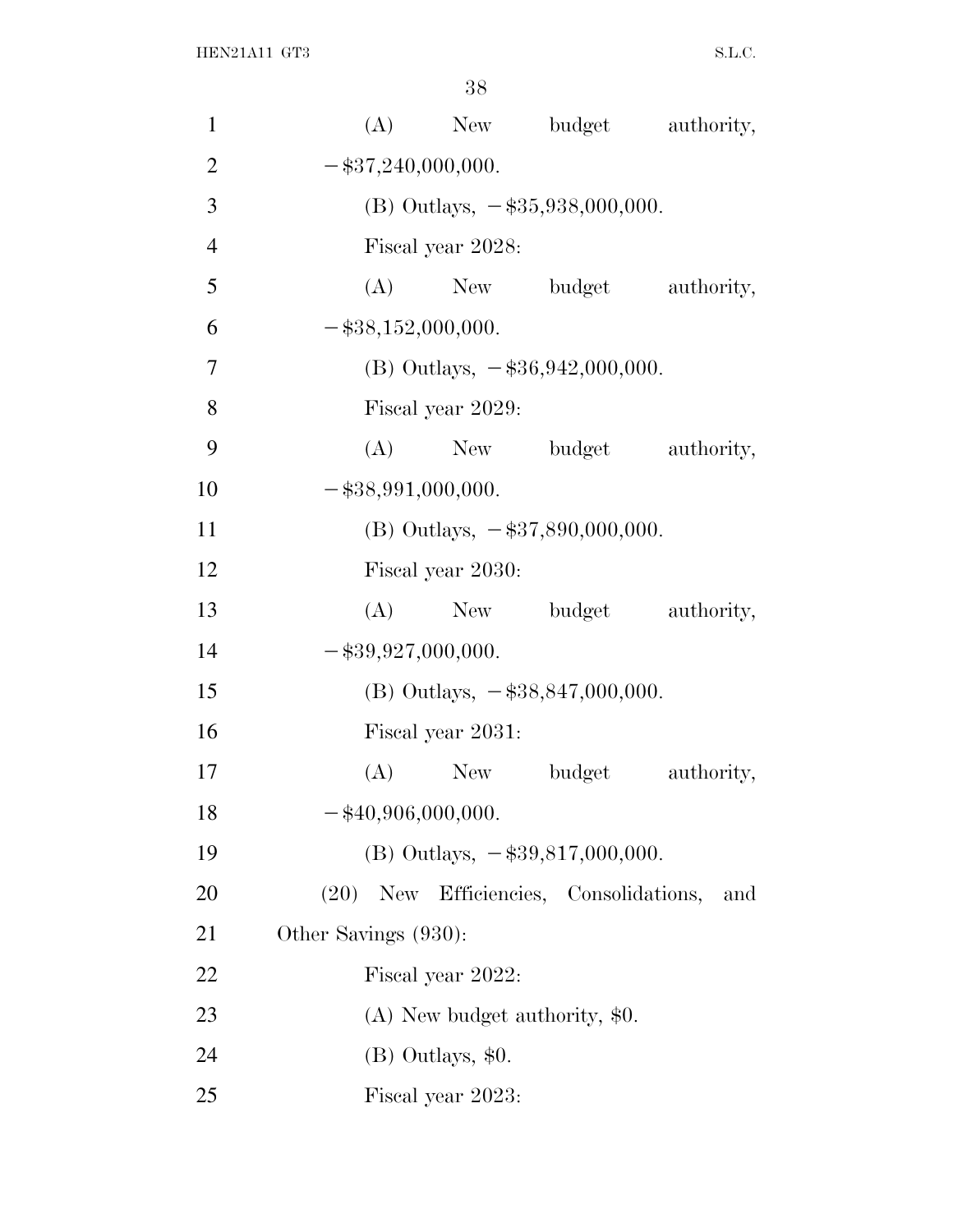| $\mathbf{1}$   |                        |                                       | (A) New budget                            | authority, |  |  |
|----------------|------------------------|---------------------------------------|-------------------------------------------|------------|--|--|
| $\overline{2}$ |                        | $-$ \$3,280,000,000.                  |                                           |            |  |  |
| 3              |                        | (B) Outlays, $-\$2,790,000,000$ .     |                                           |            |  |  |
| $\overline{4}$ | Fiscal year 2024:      |                                       |                                           |            |  |  |
| 5              | (A)                    |                                       | New budget authority,                     |            |  |  |
| 6              | $-$ \$184,960,000,000. |                                       |                                           |            |  |  |
| 7              |                        |                                       | (B) Outlays, $-\$157,480,000,000$ .       |            |  |  |
| $8\,$          | Fiscal year 2025:      |                                       |                                           |            |  |  |
| 9              | (A)                    |                                       | New budget authority,                     |            |  |  |
| 10             | $-$ \$619,060,000,000. |                                       |                                           |            |  |  |
| 11             |                        | (B) Outlays, $-\$541,100,000,000$ .   |                                           |            |  |  |
| 12             | Fiscal year 2026:      |                                       |                                           |            |  |  |
| 13             |                        |                                       | (A) New budget                            | authority, |  |  |
| 14             |                        | $-\frac{1038,910,000,000}{5000}$      |                                           |            |  |  |
| 15             |                        |                                       | (B) Outlays, $-\$938,\!210,\!000,\!000$ . |            |  |  |
| 16             | Fiscal year 2027:      |                                       |                                           |            |  |  |
| 17             | (A)                    |                                       | New budget                                | authority, |  |  |
| 18             |                        | $-\frac{11,176,230,000,000}{$         |                                           |            |  |  |
| 19             |                        | (B) Outlays, $-\$1,105,210,000,000$ . |                                           |            |  |  |
| 20             | Fiscal year 2028:      |                                       |                                           |            |  |  |
| 21             | (A)                    | New                                   | budget                                    | authority, |  |  |
| 22             |                        | $-$ \$1,465,660,000,000.              |                                           |            |  |  |
| 23             |                        | (B) Outlays, $-\$1,385,310,000,000$ . |                                           |            |  |  |
| 24             | Fiscal year 2029:      |                                       |                                           |            |  |  |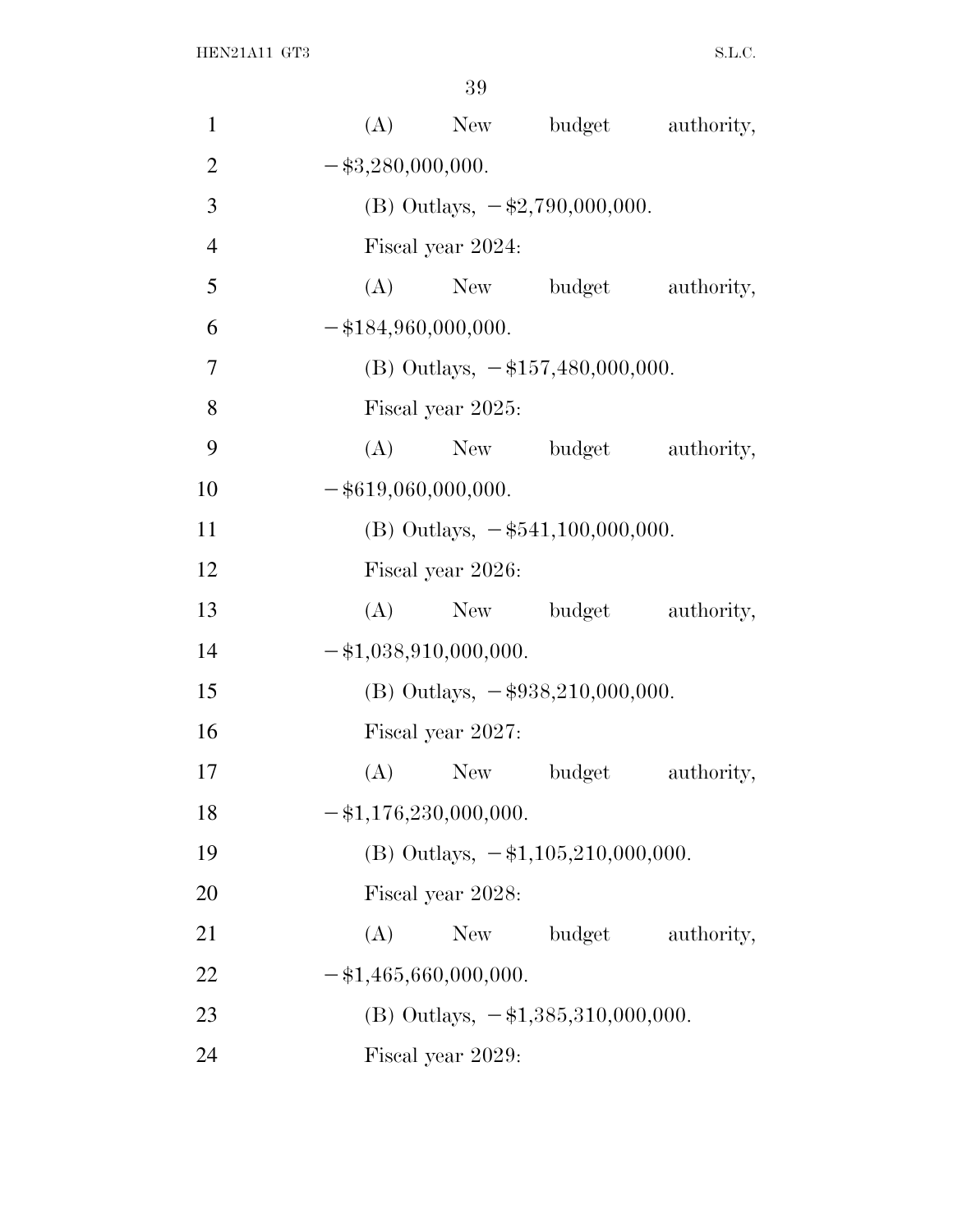| $\mathbf{1}$   | (A)<br>New budget                                  | authority, |
|----------------|----------------------------------------------------|------------|
| $\overline{2}$ | $-$ \$1,434,440,000,000.                           |            |
| 3              | (B) Outlays, $-\$1,398,780,000,000$ .              |            |
| $\overline{4}$ | Fiscal year 2030:                                  |            |
| 5              | (A) New budget                                     | authority, |
| 6              | $-\frac{1}{3}$ ,727,110,000,000.                   |            |
| 7              | (B) Outlays, $-\$1,660,680,000,000$ .              |            |
| 8              | Fiscal year 2031:                                  |            |
| 9              | (A)<br>New budget                                  | authority, |
| 10             | $-$ \$1,933,360,000,000.                           |            |
| 11             | (B) Outlays, $-\$1,865,630,000,000$ .              |            |
| 12             | $(21)$ Undistributed Offsetting Receipts $(950)$ : |            |
| 13             | Fiscal year 2022:                                  |            |
| 14             | (A)<br>New budget                                  | authority, |
| 15             | $-\$183,885,000,000.$                              |            |
| 16             | (B) Outlays, $-\$191,\!270,\!000,\!000$ .          |            |
| 17             | Fiscal year 2023:                                  |            |
| 18             | (A)<br>New<br>budget                               | authority, |
| 19             | $-\$116,355,000,000.$                              |            |
| 20             | (B) Outlays, $-\$123,615,000,000$ .                |            |
| 21             | Fiscal year 2024:                                  |            |
| 22             | (A)<br>New<br>budget                               | authority, |
| 23             | $-\$109,511,000,000.$                              |            |
| 24             | (B) Outlays, $-\$109,116,000,000$ .                |            |
| 25             | Fiscal year 2025:                                  |            |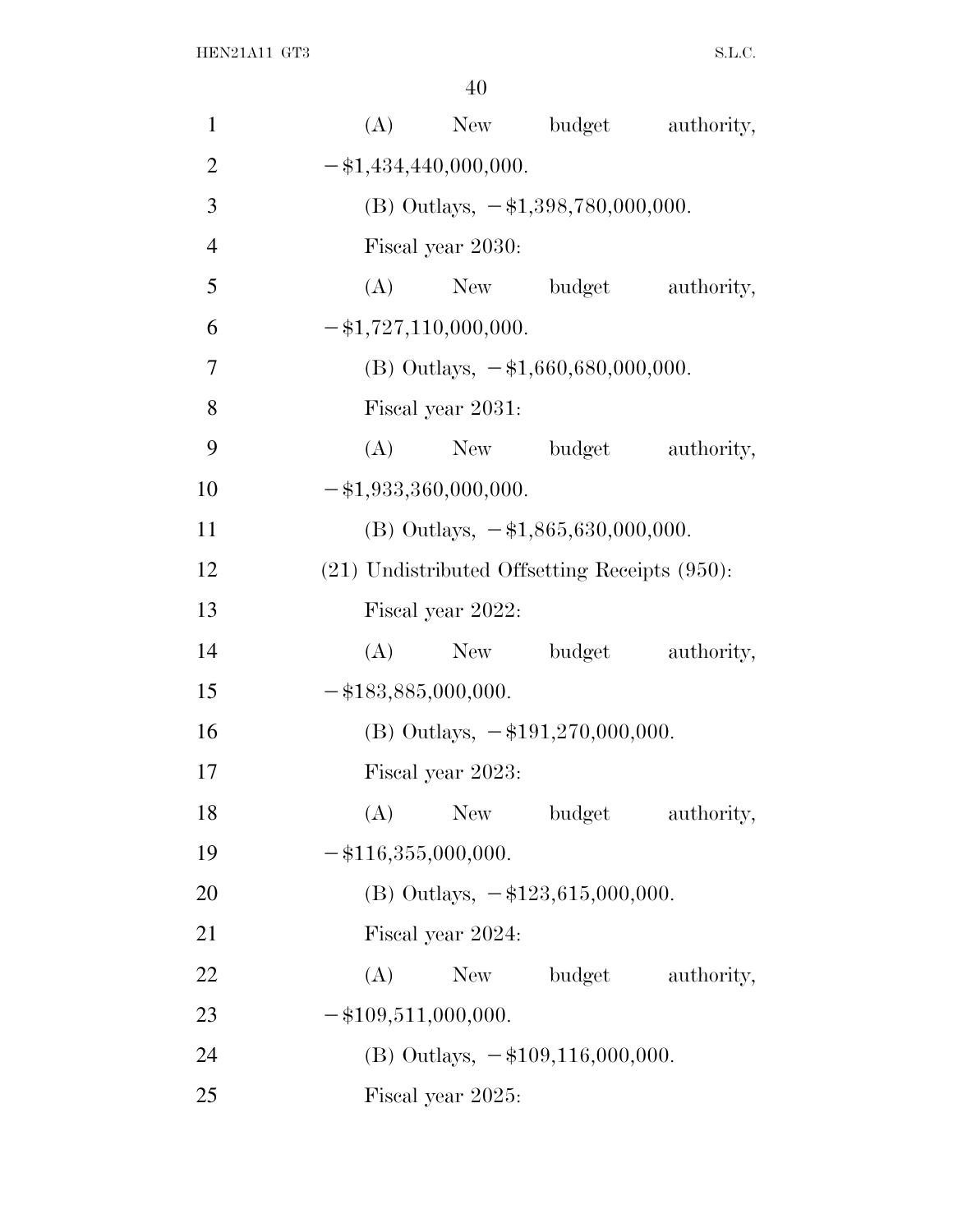| $\mathbf{1}$   | (A)                    |                   |                                     | New budget authority,     |
|----------------|------------------------|-------------------|-------------------------------------|---------------------------|
| $\overline{2}$ | $-\$111,761,000,000.$  |                   |                                     |                           |
| 3              |                        |                   | (B) Outlays, $-\$116,941,000,000$ . |                           |
| $\overline{4}$ |                        | Fiscal year 2026: |                                     |                           |
| 5              |                        |                   |                                     | (A) New budget authority, |
| 6              | $-$ \$115,184,000,000. |                   |                                     |                           |
| 7              |                        |                   | (B) Outlays, $-\$113,634,000,000$ . |                           |
| 8              |                        | Fiscal year 2027: |                                     |                           |
| 9              |                        |                   |                                     | (A) New budget authority, |
| 10             | $-$ \$118,981,000,000. |                   |                                     |                           |
| 11             |                        |                   | (B) Outlays, $-\$117,431,000,000$ . |                           |
| 12             |                        | Fiscal year 2028: |                                     |                           |
| 13             | (A)                    |                   |                                     | New budget authority,     |
| 14             | $-$ \$122,423,000,000. |                   |                                     |                           |
| 15             |                        |                   | (B) Outlays, $-\$120,603,000,000$ . |                           |
| 16             |                        | Fiscal year 2029: |                                     |                           |
| 17             |                        |                   | (A) New budget                      | authority,                |
| 18             | $-$ \$126,990,000,000. |                   |                                     |                           |
| 19             |                        |                   | (B) Outlays, $-\$125,170,000,000$ . |                           |
| 20             |                        | Fiscal year 2030: |                                     |                           |
| 21             | (A)                    | New               | budget                              | authority,                |
| 22             | $-$ \$131,662,000,000. |                   |                                     |                           |
| 23             |                        |                   | (B) Outlays, $-\$130,112,000,000$ . |                           |
| 24             |                        | Fiscal year 2031: |                                     |                           |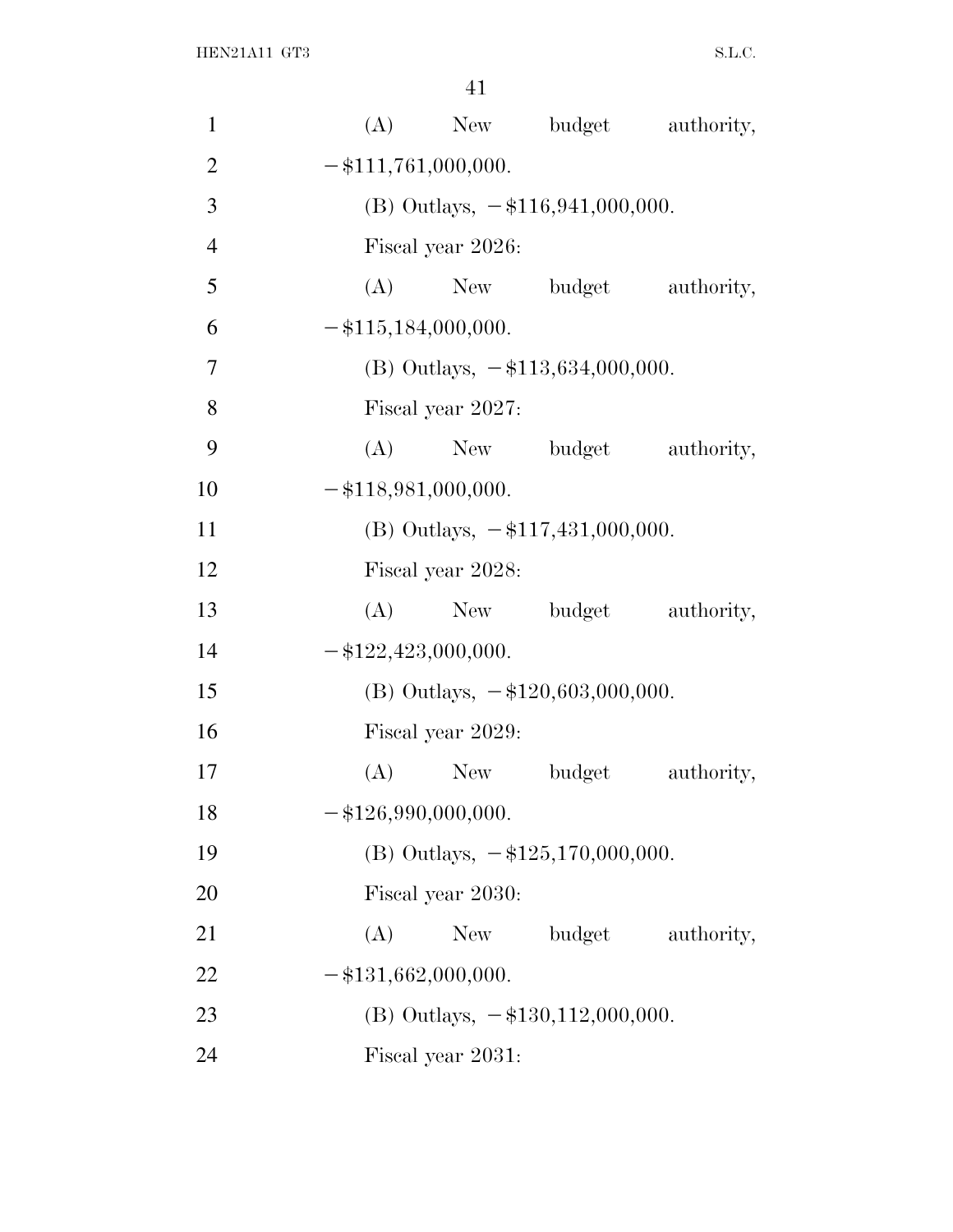|                | ŦΖ                                                       |
|----------------|----------------------------------------------------------|
| $\mathbf{1}$   | (A)<br>New<br>budget<br>authority,                       |
| $\mathbf{2}$   | $-$ \$136,520,000,000.                                   |
| 3              | (B) Outlays, $-\$135,110,000,000$ .                      |
| $\overline{4}$ | <b>Subtitle B—Levels and Amounts in</b>                  |
| 5              | the Senate                                               |
| 6              | SEC. 1201. SOCIAL SECURITY IN THE SENATE.                |
| 7              | (a) SOCIAL SECURITY REVENUES.—For purposes of            |
| 8              | Senate enforcement under sections 302 and 311 of the     |
| 9              | Congressional Budget Act of 1974 (2 U.S.C. 633 and       |
| 10             | 642), the amounts of revenues of the Federal Old-Age and |
| 11             | Survivors Insurance Trust Fund and the Federal Dis-      |
| 12             | ability Insurance Trust Fund are as follows:             |
| 13             | Fiscal year 2022: \$989,000,000,000.                     |
| 14             | Fiscal year $2023: $1,085,000,000,000$ .                 |
| 15             | Fiscal year 2024: \$1,128,000,000,000.                   |
| 16             | Fiscal year 2025: \$1,168,000,000,000.                   |
| 17             | Fiscal year 2026: \$1,211,000,000,000.                   |
| 18             | Fiscal year 2027: \$1,258,000,000,000.                   |
| 19             | Fiscal year 2028: \$1,306,000,000,000.                   |
| 20             | Fiscal year 2029: \$1,354,000,000,000.                   |
| 21             | Fiscal year 2030: \$1,402,000,000,000.                   |
| 22             | Fiscal year 2031: \$1,451,000,000,000.                   |
| 23             | (b) SOCIAL SECURITY OUTLAYS.—For purposes of             |
| 24             | Senate enforcement under sections 302 and 311 of the     |
| 25             | Congressional Budget Act of 1974 (2 U.S.C. 633 and       |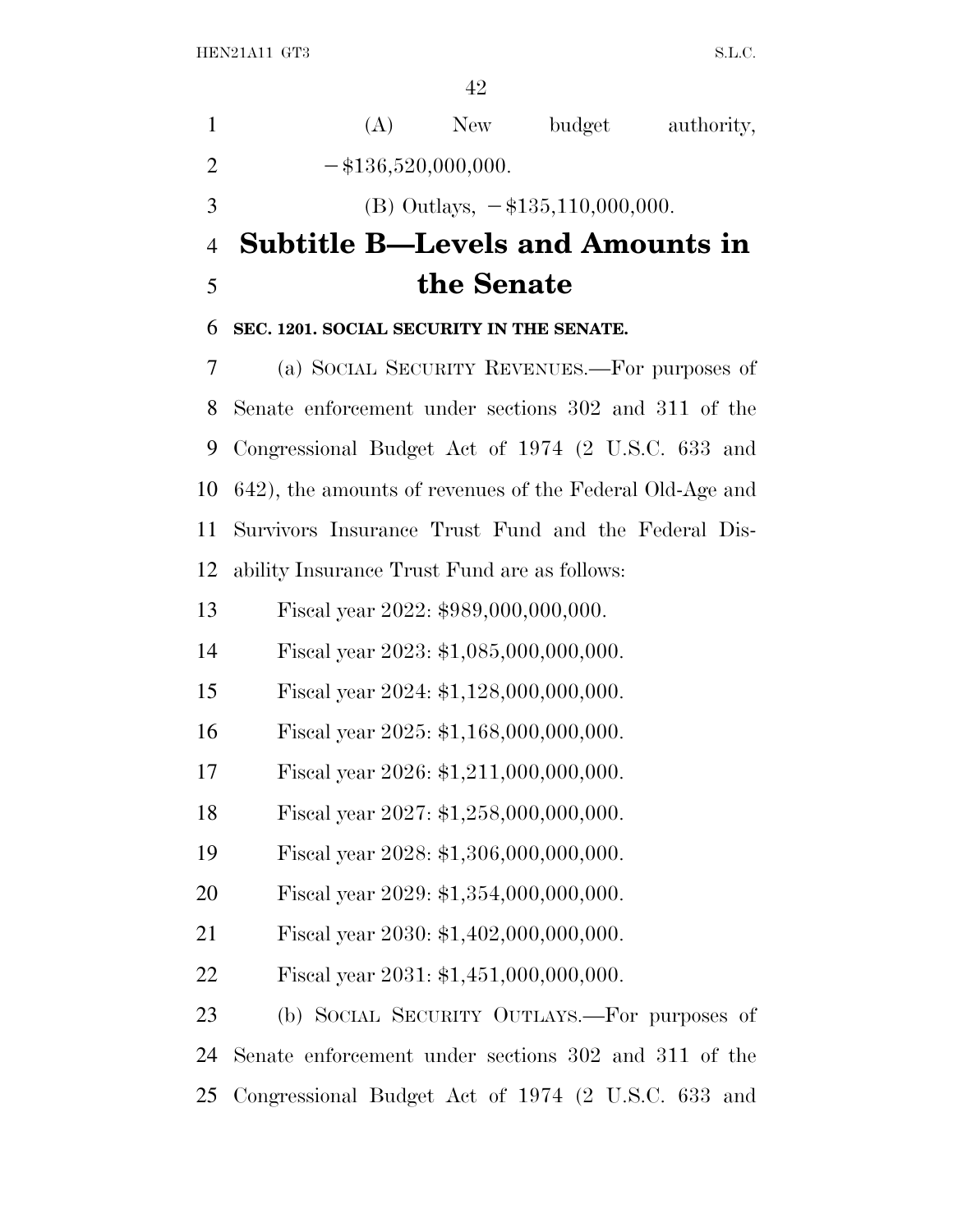HEN21A11 GT3 S.L.C.

| $\mathbf{1}$   | 642), the amounts of outlays of the Federal Old-Age and                   |
|----------------|---------------------------------------------------------------------------|
| $\overline{2}$ | Survivors Insurance Trust Fund and the Federal Dis-                       |
| 3              | ability Insurance Trust Fund are as follows:                              |
| $\overline{4}$ | Fiscal year 2022: \$1,162,020,000,000.                                    |
| 5              | Fiscal year 2023: \$1,236,893,000,000.                                    |
| 6              | Fiscal year 2024: \$1,310,836,000,000.                                    |
| 7              | Fiscal year 2025: \$1,388,512,000,000.                                    |
| 8              | Fiscal year 2026: $$1,462,455,000,000$ .                                  |
| 9              | Fiscal year 2027: \$1,542,731,000,000.                                    |
| 10             | Fiscal year 2028: \$1,634,255,000,000.                                    |
| 11             | Fiscal year 2029: \$1,726,819,000,000                                     |
| 12             | Fiscal year 2030: \$1,822,220,000,000.                                    |
| 13             | Fiscal year 2031: \$1,919,593,000,000.                                    |
| 14             | SECURITY<br>Ex-<br>$\left( \mathrm{e}\right)$<br>SOCIAL<br>ADMINISTRATIVE |
| 15             | PENSES.—In the Senate, the amounts of new budget au-                      |
| 16             | thority and budget outlays of the Federal Old-Age and                     |
| 17             | Survivors Insurance Trust Fund and the Federal Dis-                       |
| 18             | ability Insurance Trust Fund for administrative expenses                  |
| 19             | are as follows:                                                           |
| 20             | Fiscal year 2022:                                                         |
| 21             | (A)<br>New<br>budget<br>authority,                                        |
| 22             | \$3,434,000,000.                                                          |
| 23             | (B) Outlays, \$3,418,000,000.                                             |
| 24             | Fiscal year 2023:                                                         |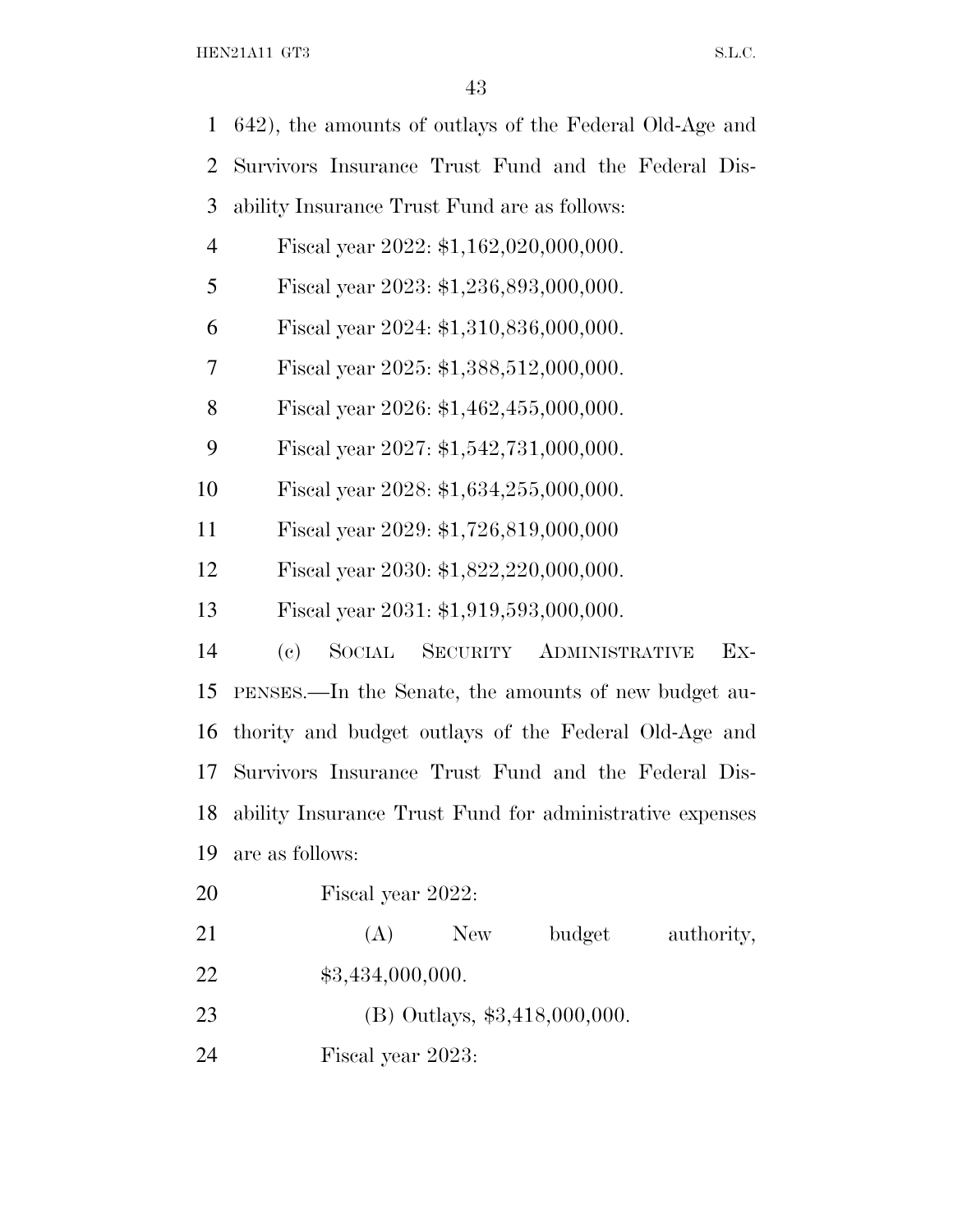| $\mathbf{1}$   | (A)               | New    | budget                          | authority, |
|----------------|-------------------|--------|---------------------------------|------------|
| $\overline{2}$ | \$3,544,000,000.  |        |                                 |            |
| 3              |                   |        | (B) Outlays, \$3,517,000,000.   |            |
| $\overline{4}$ | Fiscal year 2024: |        |                                 |            |
| 5              | (A)               | New \, | budget                          | authority, |
| 6              | \$3,661,000,000.  |        |                                 |            |
| 7              |                   |        | $(B)$ Outlays, \$3,630,000,000. |            |
| 8              | Fiscal year 2025: |        |                                 |            |
| 9              | (A)               | New    | budget                          | authority, |
| 10             | \$3,777,000,000.  |        |                                 |            |
| 11             |                   |        | (B) Outlays, \$3,746,000,000.   |            |
| 12             | Fiscal year 2026: |        |                                 |            |
| 13             | (A)               | New    | budget                          | authority, |
| 14             | \$3,894,000,000.  |        |                                 |            |
| 15             |                   |        | (B) Outlays, \$3,863,000,000.   |            |
| 16             | Fiscal year 2027: |        |                                 |            |
| 17             | (A)               | New    | budget                          | authority, |
| 18             | \$4,014,000,000.  |        |                                 |            |
| 19             |                   |        | (B) Outlays, \$3,892,000,000.   |            |
| 20             | Fiscal year 2028: |        |                                 |            |
| 21             | (A)               | New    | budget                          | authority, |
| 22             | \$4,137,000,000.  |        |                                 |            |
| 23             |                   |        | (B) Outlays, \$4,104,000,000.   |            |
| 24             | Fiscal year 2029: |        |                                 |            |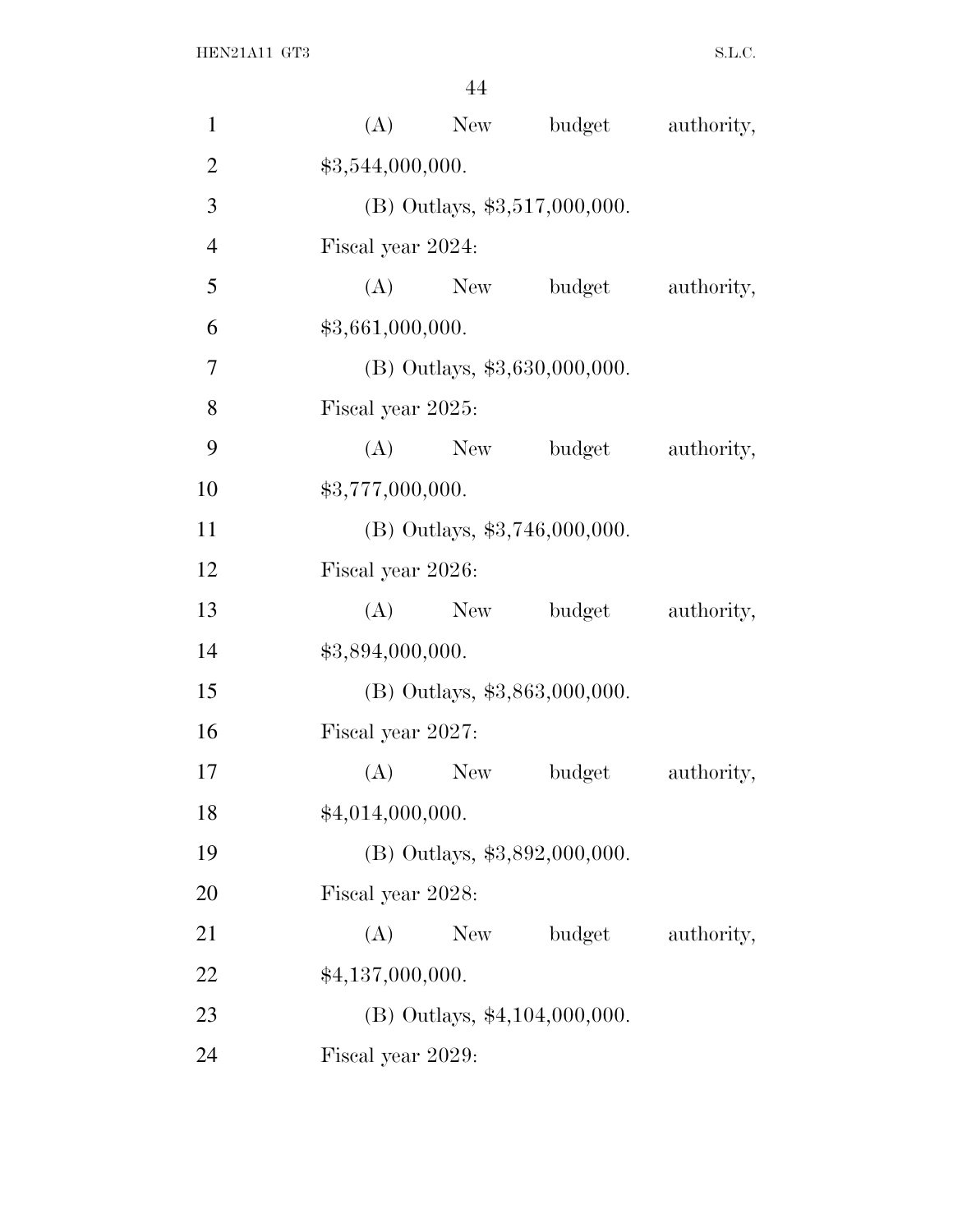| $\mathbf{1}$   |                                                            | $(A)$ New  | budget                          | authority, |
|----------------|------------------------------------------------------------|------------|---------------------------------|------------|
| $\overline{2}$ | \$4,262,000,000.                                           |            |                                 |            |
| 3              |                                                            |            | (B) Outlays, \$4,229,000,000.   |            |
| $\overline{4}$ | Fiscal year 2030:                                          |            |                                 |            |
| 5              | (A)                                                        | New        | budget                          | authority, |
| 6              | \$4,391,000,000.                                           |            |                                 |            |
| 7              |                                                            |            | $(B)$ Outlays, \$4,357,000,000. |            |
| 8              | Fiscal year 2031:                                          |            |                                 |            |
| 9              | (A)                                                        | New        | budget                          | authority, |
| 10             | \$4,524,000,000.                                           |            |                                 |            |
| 11             |                                                            |            | $(B)$ Outlays, \$4,489,000,000. |            |
| 12             | SEC. 1202. POSTAL SERVICE DISCRETIONARY ADMINISTRA-        |            |                                 |            |
| 13             |                                                            |            | TIVE EXPENSES IN THE SENATE.    |            |
| 14             | In the Senate, the amounts of new budget authority         |            |                                 |            |
| 15             | and budget outlays of the Postal Service for discretionary |            |                                 |            |
| 16             | administrative expenses are as follows:                    |            |                                 |            |
| 17             | Fiscal year 2022:                                          |            |                                 |            |
| 18             | (A)                                                        | <b>New</b> | budget                          | authority, |
| 19             | $-$ \$1,332,000,000.                                       |            |                                 |            |
| 20             |                                                            |            | (B) Outlays, \$1,478,000,000.   |            |
| 21             | Fiscal year 2023:                                          |            |                                 |            |
| 22             | (A)                                                        | New        | budget                          | authority, |
| 23             | $-$ \$903,000,000.                                         |            |                                 |            |
| 24             |                                                            |            | (B) Outlays, \$1,787,000,000.   |            |
| 25             | Fiscal year 2024:                                          |            |                                 |            |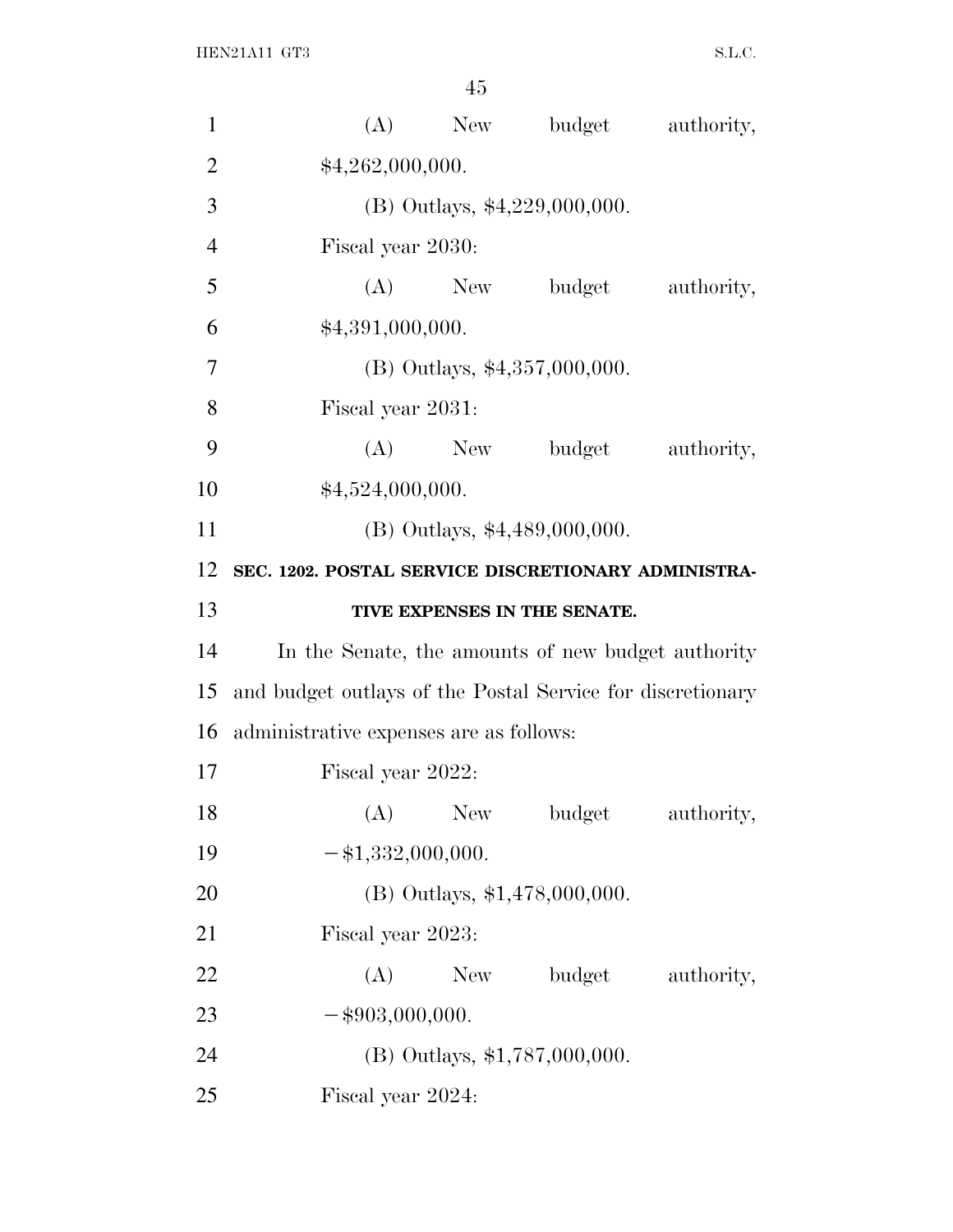| $\mathbf{1}$   | (A) New budget authority, $$40,000,000$ . |
|----------------|-------------------------------------------|
| $\overline{2}$ | (B) Outlays, \$1,398,000,000.             |
| 3              | Fiscal year 2025:                         |
| $\overline{4}$ | (A)<br>budget<br>authority,<br>New        |
| 5              | \$1,410,000,000.                          |
| 6              | $(B)$ Outlays, \$1,410,000,000.           |
| 7              | Fiscal year 2026:                         |
| 8              | (A)<br>New<br>budget<br>authority,        |
| 9              | \$2,271,000,000.                          |
| 10             | (B) Outlays, \$2,270,000,000.             |
| 11             | Fiscal year 2027:                         |
| 12             | (A)<br>budget<br>authority,<br>New        |
| 13             | \$3,032,000,000.                          |
| 14             | $(B)$ Outlays, \$3,032,000,000.           |
| 15             | Fiscal year 2028:                         |
| 16             | (A)<br>budget<br>authority,<br>New        |
| 17             | \$3,644,000,000.                          |
| 18             | (B) Outlays, $$3,643,000,000$ .           |
| 19             | Fiscal year 2029:                         |
| 20             | (A)<br>budget<br>authority,<br>New        |
| 21             | \$4,106,000,000.                          |
| 22             | (B) Outlays, \$4,105,000,000.             |
| 23             | Fiscal year 2030:                         |
| 24             | (A)<br>budget<br>authority,<br>New        |
| 25             | \$4,468,000,000.                          |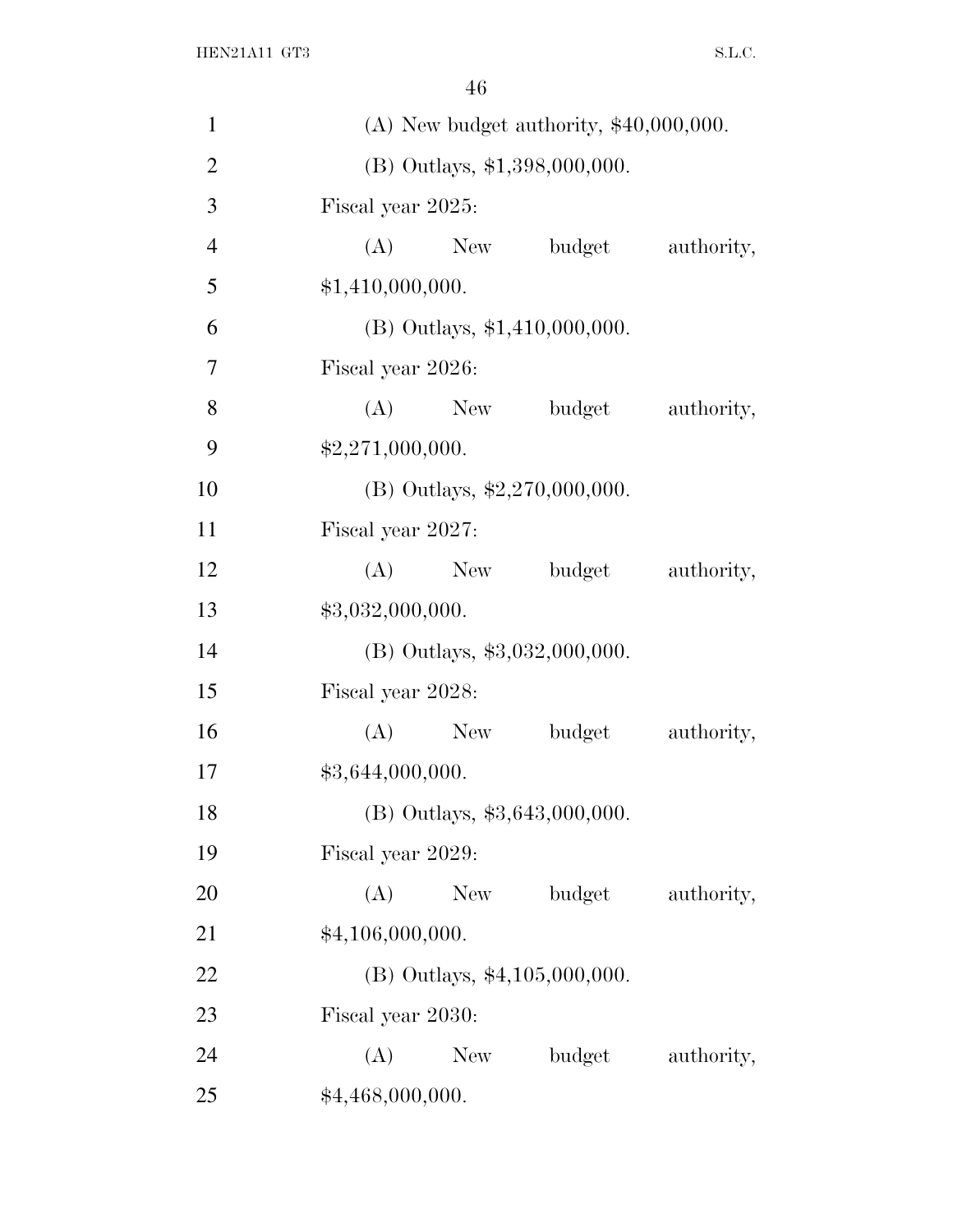| 1              |                   |     | (B) Outlays, \$4,467,000,000. |            |
|----------------|-------------------|-----|-------------------------------|------------|
| $\overline{2}$ | Fiscal year 2031: |     |                               |            |
| 3              | (A)               | New | budget                        | authority, |
| $\overline{4}$ | \$3,881,000,000.  |     |                               |            |
| 5              |                   |     | (B) Outlays, \$3,880,000,000. |            |

## **TITLE II—RECONCILIATION**

### **SEC. 2001. RECONCILIATION IN THE SENATE.**

 (a) BANKING, HOUSING, AND URBAN AFFAIRS.—The Committee on Banking, Housing, and Urban Affairs of the Senate shall report changes in laws within its jurisdic- tion to reduce the deficit by not less than \$600,000,000,000 for the period of fiscal years 2022 through 2031.

 (b) ENERGY AND NATURAL RESOURCES.—The Com- mittee on Energy and Natural Resources of the Senate shall report changes in laws within its jurisdiction to re- duce the deficit by not less than \$600,000,000,000 for the period of fiscal years 2022 through 2031.

 (c) ENVIRONMENT AND PUBLIC WORKS.—The Com- mittee on Environment and Public Works of the Senate shall report changes in laws within its jurisdiction to re- duce the deficit by not less than \$600,000,000,000 for the period of fiscal years 2022 through 2031.

 (d) FINANCE.—The Committee on Finance of the Senate shall report changes in laws within its jurisdiction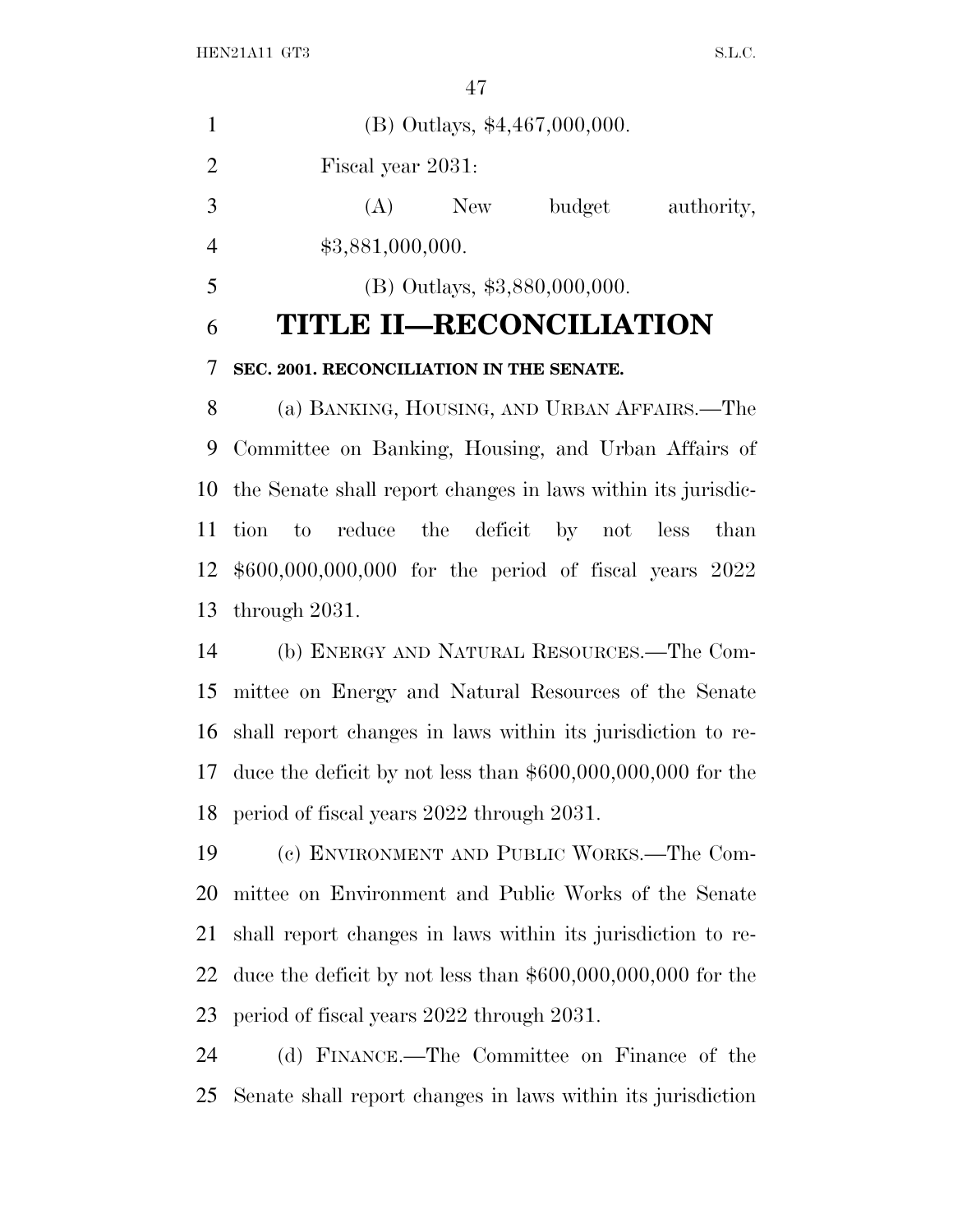to reduce the deficit by not less than \$1,400,000,000,000 for the period of fiscal years 2022 through 2031.

 (e) HEALTH, EDUCATION, LABOR, AND PENSIONS.— The Committee on Health, Education, Labor, and Pen- sions of the Senate shall report changes in laws within its jurisdiction to reduce the deficit by not less than \$1,400,000,000,000 for the period of fiscal years 2022 through 2031.

 (f) HOMELAND SECURITY AND GOVERNMENTAL AF- FAIRS.—The Committee on Homeland Security and Gov- ernmental Affairs of the Senate shall report changes in laws within its jurisdiction to reduce the deficit by not less than \$900,000,000,000 for the period of fiscal years 2022 through 2031.

 (g) INDIAN AFFAIRS.—The Committee on Indian Af- fairs of the Senate shall report changes in laws within its jurisdiction to reduce the deficit by not less than \$75,000,000,000 for the period of fiscal years 2022 through 2031.

 (h) INTELLIGENCE.—The Select Committee on Intel- ligence of the Senate shall report changes in laws within its jurisdiction to reduce the deficit by not less than \$75,000,000,000 for the period of fiscal years 2022 through 2031.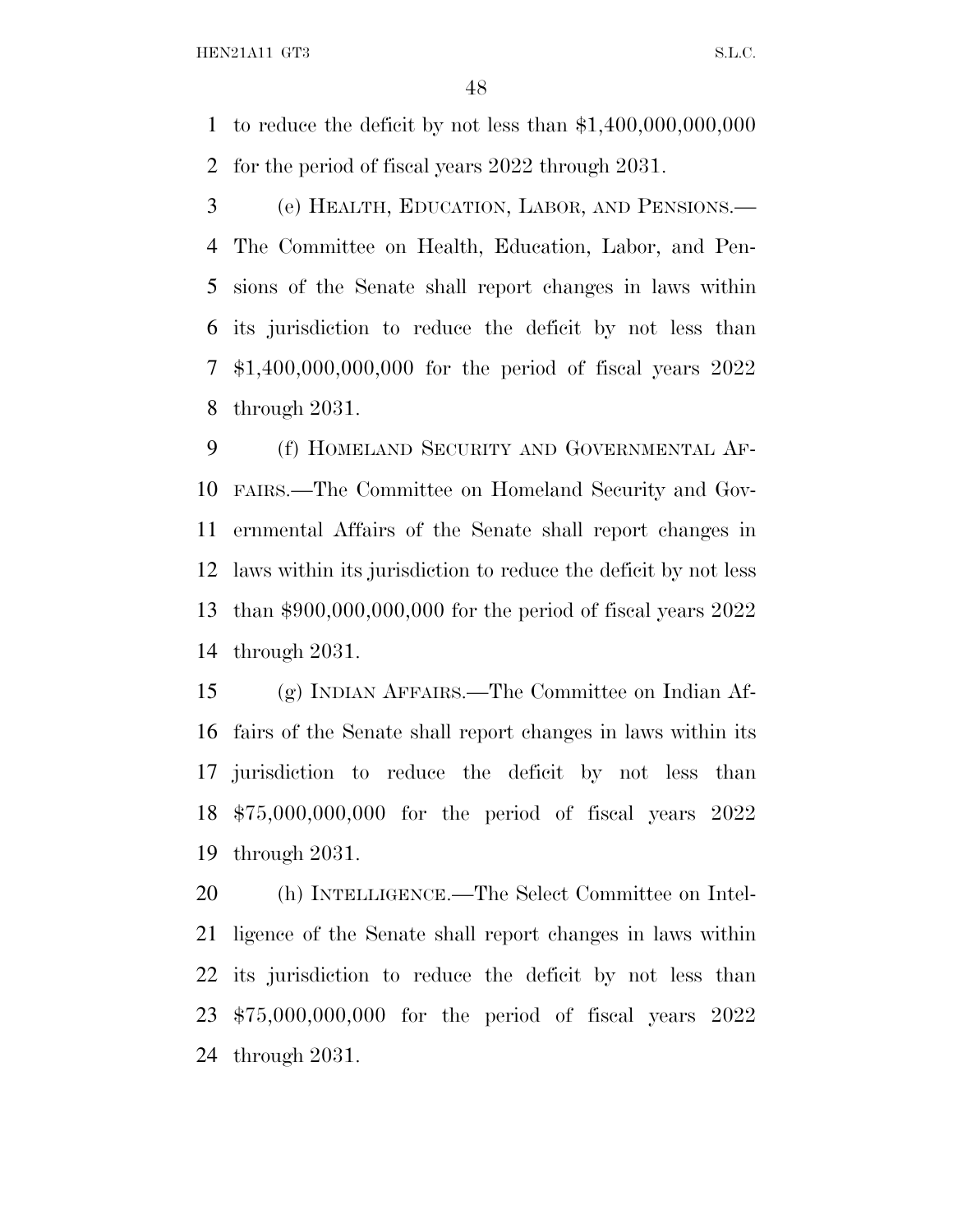(i) JUDICIARY.—The Committee on the Judiciary of the Senate shall report changes in laws within its jurisdic- tion to reduce the deficit by not less than \$150,000,000,000 for the period of fiscal years 2022 through 2031.

 (j) RULES AND ADMINISTRATION.—The Committee on Rules and Administration of the Senate shall report changes in laws within its jurisdiction to reduce the deficit by not less than \$1,000,000,000 for the period of fiscal years 2022 through 2031.

 (k) VETERANS AFFAIRS.—The Committee on Vet- erans Affairs of the Senate shall report changes in laws within its jurisdiction to reduce the deficit by not less than \$300,000,000,000 for the period of fiscal years 2022 through 2031.

 (l) SUBMISSIONS.—In the Senate, not later than De- cember 31, 2021, the committees named in subsections (a) through (k) shall submit their recommendations to the Committee on the Budget of the Senate. Upon receiving such recommendations, the Committee on the Budget of the Senate shall report to the Senate a reconciliation bill carrying out all such recommendations without any sub-stantive revision.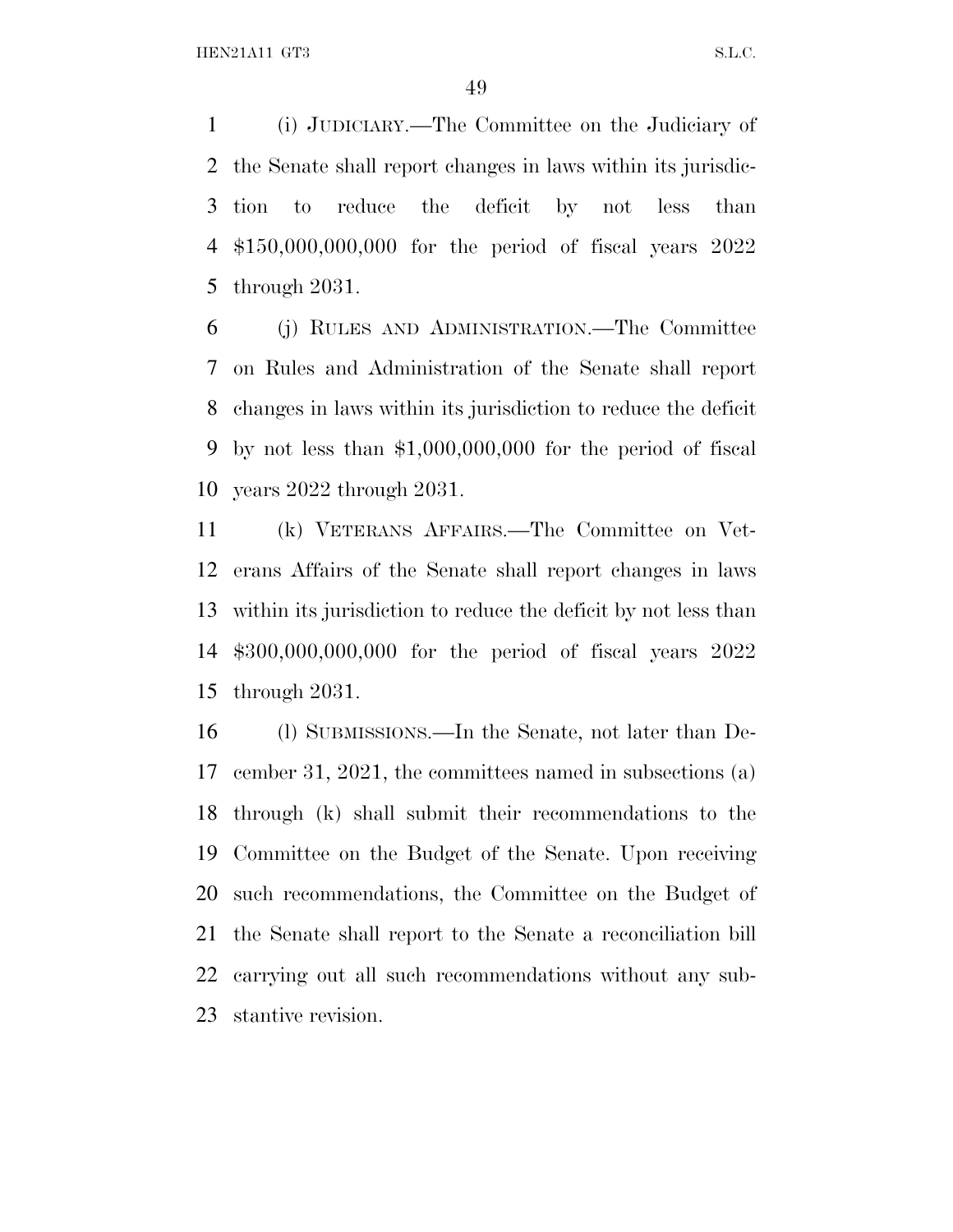## **TITLE III—RESERVE FUNDS SEC. 3001. DEFICIT REDUCTION FUND FOR EFFICIENCIES, CONSOLIDATIONS, AND OTHER SAVINGS.**

 The Chairman of the Committee on the Budget of the Senate may revise the allocations of a committee or committees, aggregates, and other appropriate levels in this resolution, and make adjustments to the pay-as-you- go ledger, for one or more bills, joint resolutions, amend- ments, amendments between the Houses, motions, or con- ference reports relating to efficiencies, consolidations, and other savings by the amounts provided in such legislation for those purposes, provided that such legislation would reduce the deficit over the period of the total of fiscal years 2022 through 2026 and the period of the total of fiscal years 2022 through 2031.

### **SEC. 3002. RESERVE FUND RELATING TO HEALTH SAVINGS ACCOUNTS.**

 The Chairman of the Committee on the Budget of the Senate may revise the allocations of a committee or committees, aggregates, and other appropriate levels in this resolution, and make adjustments to the pay-as-you- go ledger, for one or more bills, joint resolutions, amend- ments, amendments between the Houses, motions, or con- ference reports relating to health savings accounts by the amounts provided in such legislation for those purposes.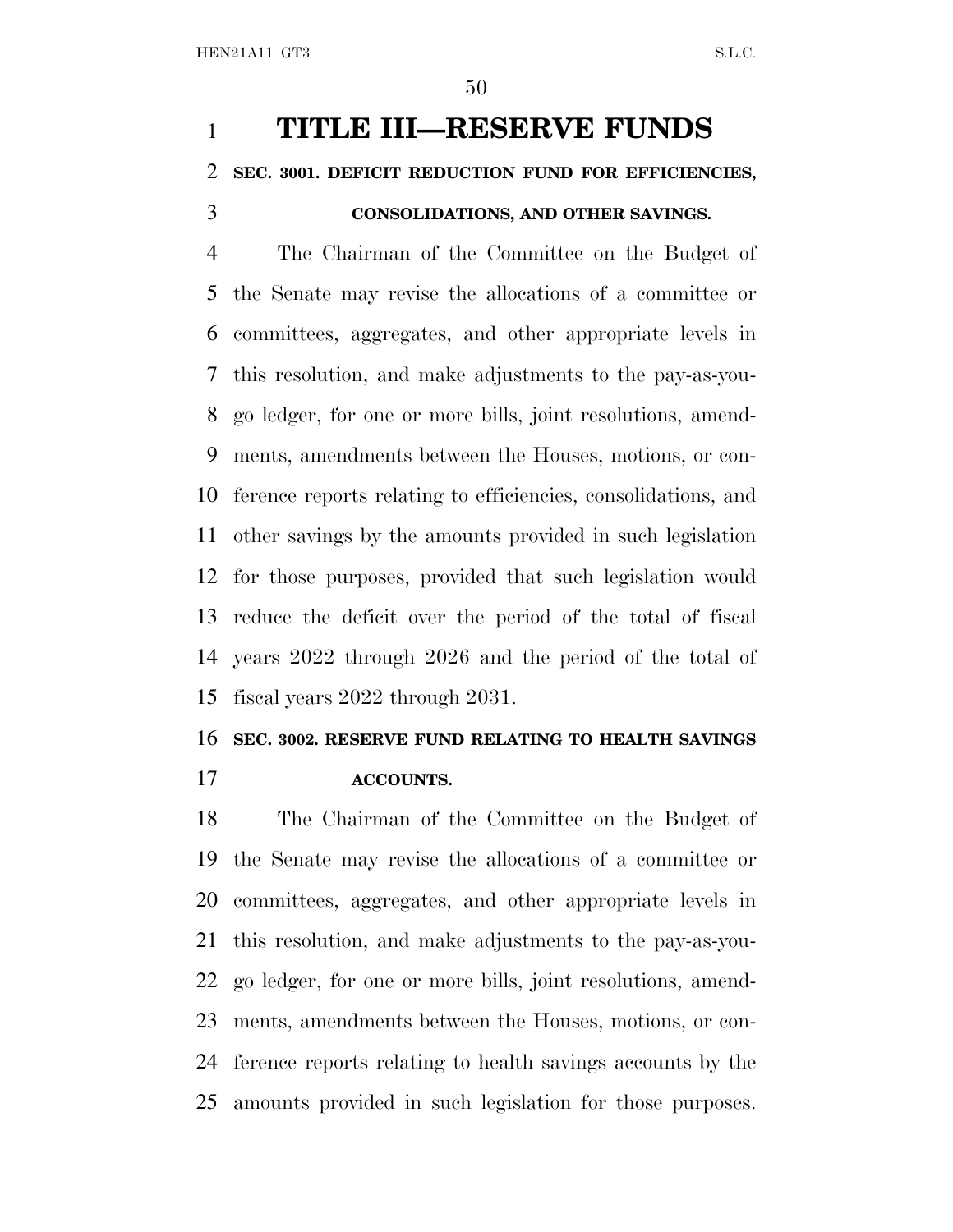### **TITLE IV—BUDGET PROCESS**

### **SEC. 4001. VOTING THRESHOLD FOR POINTS OF ORDER.**

 (a) DEFINITION.—In this section, the term ''covered point of order'' means a point of order—

 (1) under the Congressional Budget Act of 1974 (2 U.S.C. 621 et seq.), the Balanced Budget and Emergency Deficit Control Act of 1985 (2 U.S.C. 900 et seq.), or a concurrent resolution on the budget; and

 (2) which, but for subsection (b), may be waived only by the affirmative vote of three-fifths of the Members of the Senate, duly chosen and sworn. (b) VOTING THRESHOLD.—In the Senate—

 (1) a covered point of order may be waived only by the affirmative vote of five-eighths of the Mem-bers, duly chosen and sworn; and

 (2) an affirmative vote of five-eighths of the Members, duly chosen and sworn, shall be required to sustain an appeal of the ruling of the Chair on a covered point of order.

### **SEC. 4002. EMERGENCY LEGISLATION.**

 (a) AUTHORITY TO DESIGNATE.—In the Senate, with respect to a provision of direct spending or receipts legislation or appropriations for discretionary accounts that Congress designates as an emergency requirement,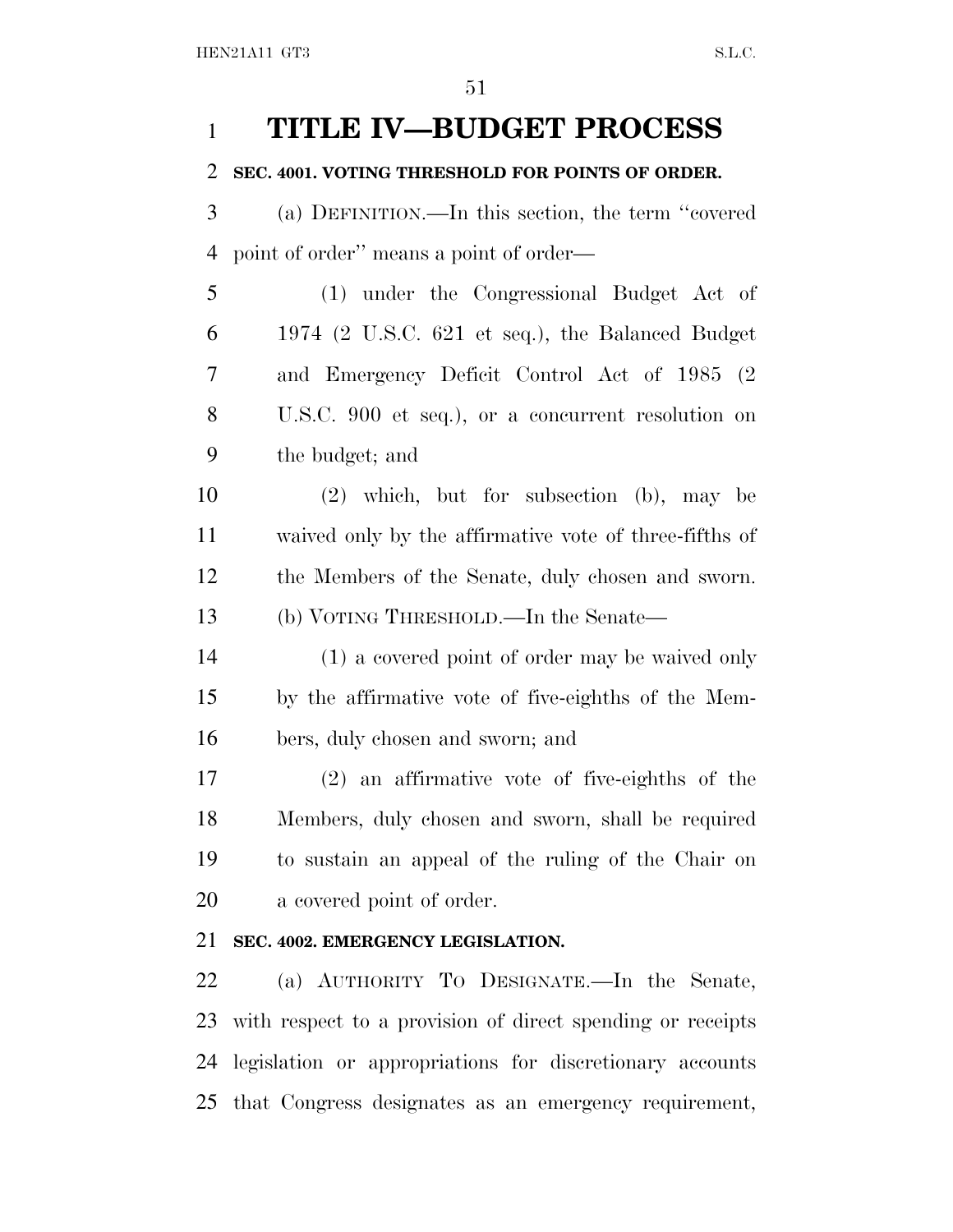HEN21A11 GT3 S.L.C.

 by an affirmative vote of five-eighths of the Members, duly chosen and sworn, in such measure, the amounts of new budget authority, outlays, and receipts in all fiscal years resulting from that provision shall be treated as an emer-gency requirement for the purpose of this section.

 (b) EXEMPTION OF EMERGENCY PROVISIONS.—Any new budget authority, outlays, and receipts resulting from any provision designated as an emergency requirement, pursuant to this section, in any bill, joint resolution, amendment, amendment between the Houses, or con- ference report shall not count for purposes of sections 302 and 311 of the Congressional Budget Act of 1974 (2 U.S.C. 633 and 642), section 4106 of H. Con. Res. 71 (115th Congress), the concurrent resolution on the budget for fiscal year 2018, section 3101 of S. Con. Res. 11 (114th Congress), the concurrent resolution on the budget for fiscal year 2016, and sections 401 and 404 of S. Con. Res. 13 (111th Congress), the concurrent resolution on the budget for fiscal year 2010. Designated emergency provisions shall not count for the purpose of revising allo- cations, aggregates, or other levels pursuant to procedures established under section 301(b)(7) of the Congressional Budget Act of 1974 (2 U.S.C. 632(b)(7)) for deficit-neu- tral reserve funds and revising discretionary spending lim-its set pursuant to section 301 of S. Con. Res. 13 (111th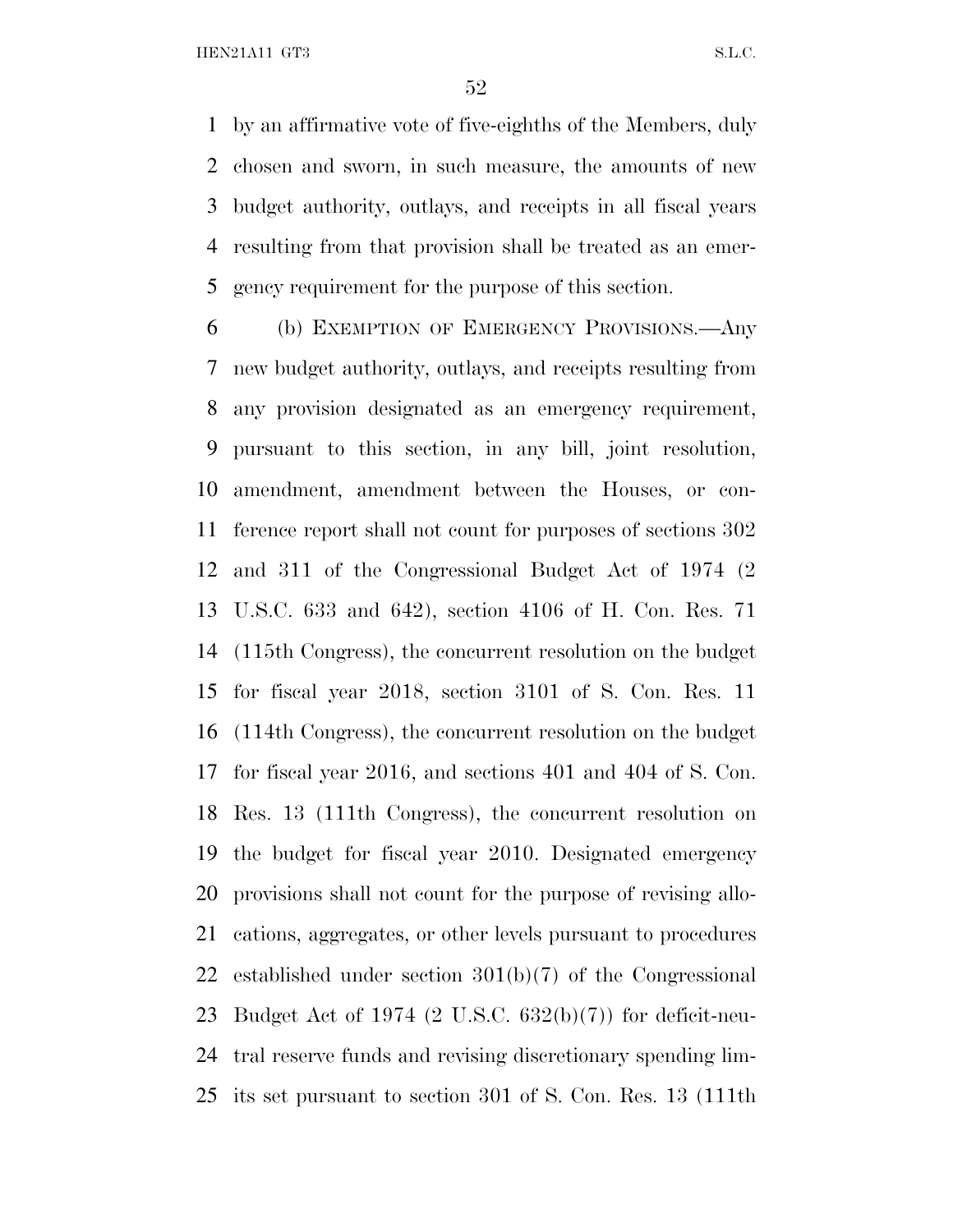Congress), the concurrent resolution on the budget for fis-cal year 2010.

 (c) DESIGNATIONS.—If a provision of legislation is designated as an emergency requirement under this sec- tion, the committee report and any statement of managers accompanying that legislation shall include an explanation of the manner in which the provision meets the criteria in subsection (f).

 (d) DEFINITIONS.—In this section, the terms ''direct spending'', ''receipts'', and ''appropriations for discre- tionary accounts'' mean any provision of a bill, joint reso- lution, amendment, motion, amendment between the Houses, or conference report that affects direct spending, receipts, or appropriations as those terms have been de- fined and interpreted for purposes of the Balanced Budget and Emergency Deficit Control Act of 1985 (2 U.S.C. 900 et seq.).

(e) POINT OF ORDER.—

 (1) IN GENERAL.—When the Senate is consid- ering a bill, resolution, amendment, motion, amend- ment between the Houses, or conference report, if a point of order is made by a Senator against an emergency designation in that measure, that provi-sion making such a designation shall be stricken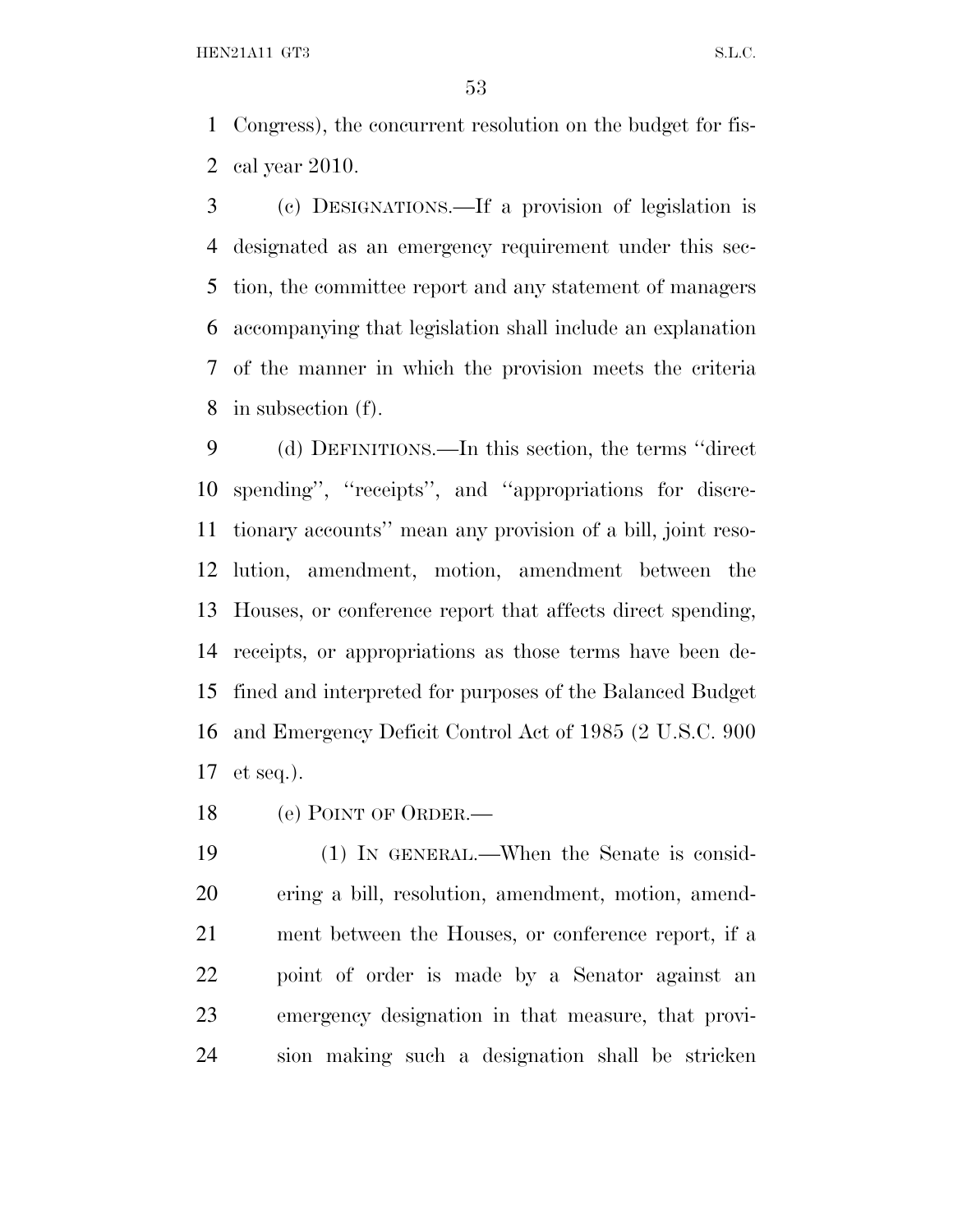$\sim 4$ 

|                | 54                                                 |
|----------------|----------------------------------------------------|
| $\mathbf{1}$   | from the measure and may not be offered as an      |
| $\overline{2}$ | amendment from the floor.                          |
| 3              | (2) SUPERMAJORITY WAIVER AND APPEALS.—             |
| $\overline{4}$ | (A) WAIVER.—Paragraph (1) may be                   |
| 5              | waived or suspended in the Senate only by an       |
| 6              | affirmative vote of five-eighths of the Members,   |
| 7              | duly chosen and sworn.                             |
| 8              | (B) APPEALS.—Appeals in the Senate                 |
| 9              | from the decisions of the Chair relating to any    |
| 10             | provision of this subsection shall be limited to   |
| 11             | 1 hour, to be equally divided between, and con-    |
| 12             | trolled by, the appellant and the manager of the   |
| 13             | bill or joint resolution, as the case may be. An   |
| 14             | affirmative vote of five-eighths of the Members    |
| 15             | of the Senate, duly chosen and sworn, shall be     |
| 16             | required to sustain an appeal of the ruling of     |
| 17             | the Chair on a point of order raised under this    |
| 18             | subsection.                                        |
| 19             | (3) DEFINITION OF AN EMERGENCY DESIGNA-            |
| 20             | TION.—For purposes of paragraph (1), a provision   |
| 21             | shall be considered an emergency designation if it |

 designates any item as an emergency requirement pursuant to this subsection.

 (4) FORM OF THE POINT OF ORDER.—A point of order under paragraph (1) may be raised by a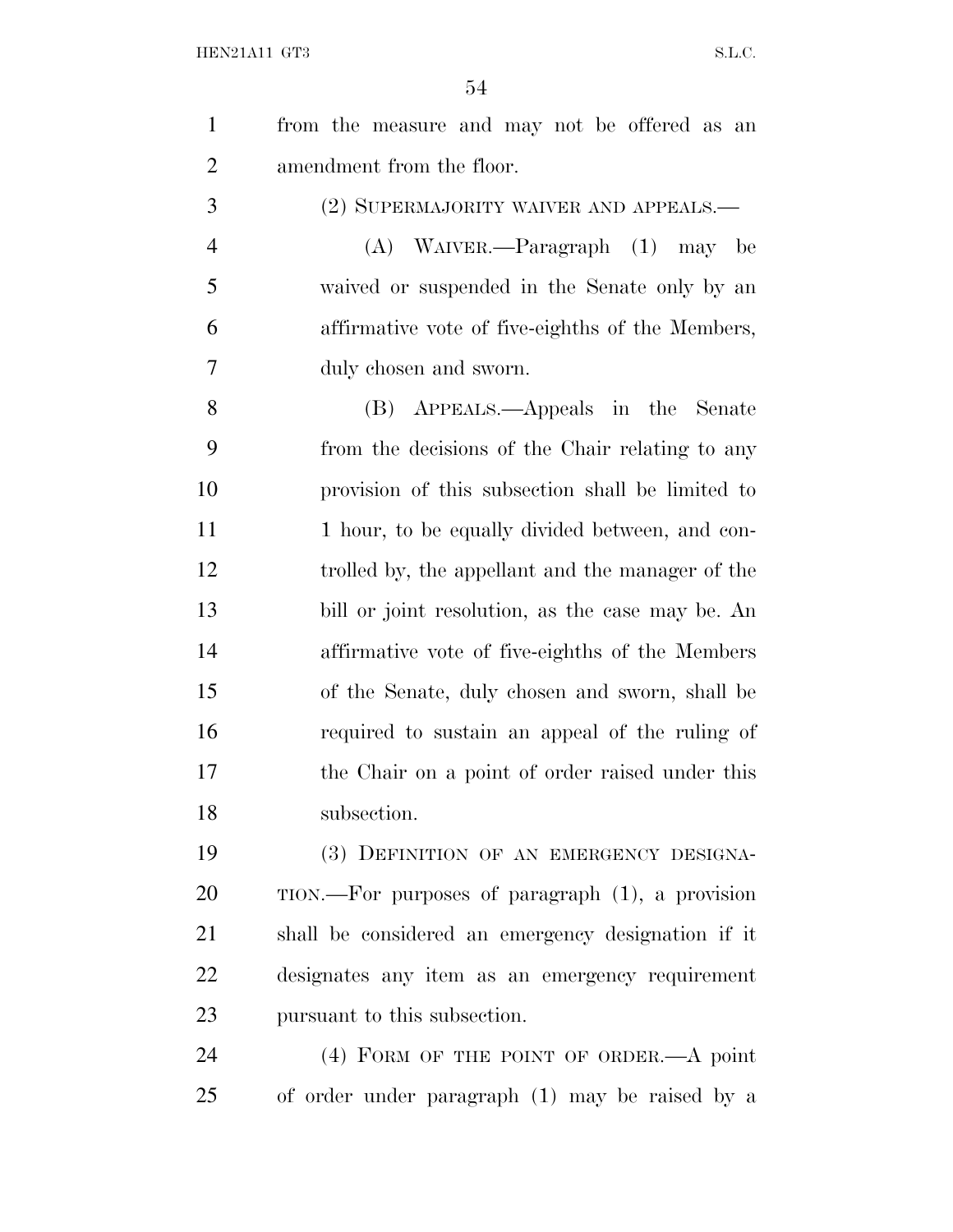Senator as provided in section 313(e) of the Con-gressional Budget Act of 1974 (2 U.S.C. 644(e)).

 (5) CONFERENCE REPORTS.—When the Senate is considering a conference report on, or an amend- ment between the Houses in relation to, a bill, upon a point of order being made by any Senator pursu- ant to this section, and such point of order being sustained, such material contained in such con- ference report shall be stricken, and the Senate shall proceed to consider the question of whether the Sen- ate shall recede from its amendment and concur with a further amendment, or concur in the House amendment with a further amendment, as the case may be, which further amendment shall consist of only that portion of the conference report or House amendment, as the case may be, not so stricken. Any such motion in the Senate shall be debatable. In any case in which such point of order is sustained against a conference report (or Senate amendment derived from such conference report by operation of this subsection), no further amendment shall be in order.

(f) CRITERIA.—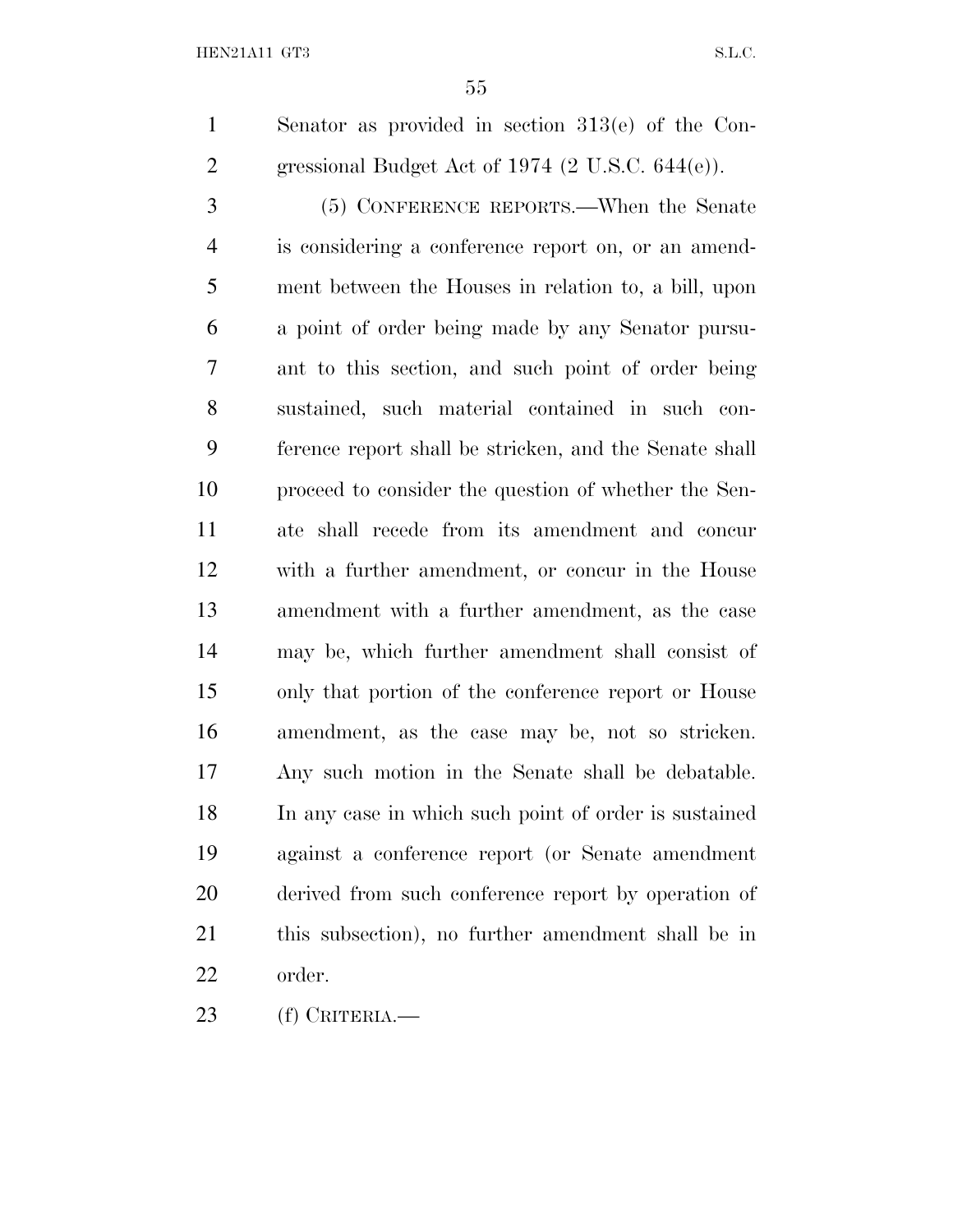| $\mathbf{1}$   | (1) IN GENERAL.—For purposes of this section,                |
|----------------|--------------------------------------------------------------|
| $\overline{2}$ | any provision is an emergency requirement if the sit-        |
| 3              | uation addressed by such provision is—                       |
| $\overline{4}$ | (A) necessary, essential, or vital (not mere-                |
| 5              | ly useful or beneficial);                                    |
| 6              | (B) sudden, quickly coming into being, and                   |
| 7              | not building up over time;                                   |
| 8              | (C) an urgent, pressing, and compelling                      |
| 9              | need requiring immediate action;                             |
| 10             | (D) subject to paragraph $(2)$ , unforeseen,                 |
| 11             | unpredictable, and unanticipated; and                        |
| 12             | (E) not permanent, temporary in nature.                      |
| 13             | (2) UNFORESEEN.—An emergency that is part                    |
| 14             | of an aggregate level of anticipated emergencies,            |
| 15             | particularly when normally estimated in advance, is          |
| 16             | not unforeseen.                                              |
| 17             | (g) INAPPLICABILITY.—In the Senate, section $4112$           |
|                | 18 of H. Con. Res. 71 (115th Congress), the concurrent reso- |
| 19             | lution on the budget for fiscal year 2018, shall no longer   |
| 20             | apply.                                                       |
| 21             | SEC. 4003. ENFORCEMENT OF ALLOCATIONS, AGGREGATES,           |
| 22             | AND OTHER LEVELS.                                            |
| 23             | (a) POINT OF ORDER.—During each of fiscal years              |
| 24             | 2022 through 2031, it shall not be in order in the Senate    |
| 25             | to consider any bill, joint resolution, motion, amendment,   |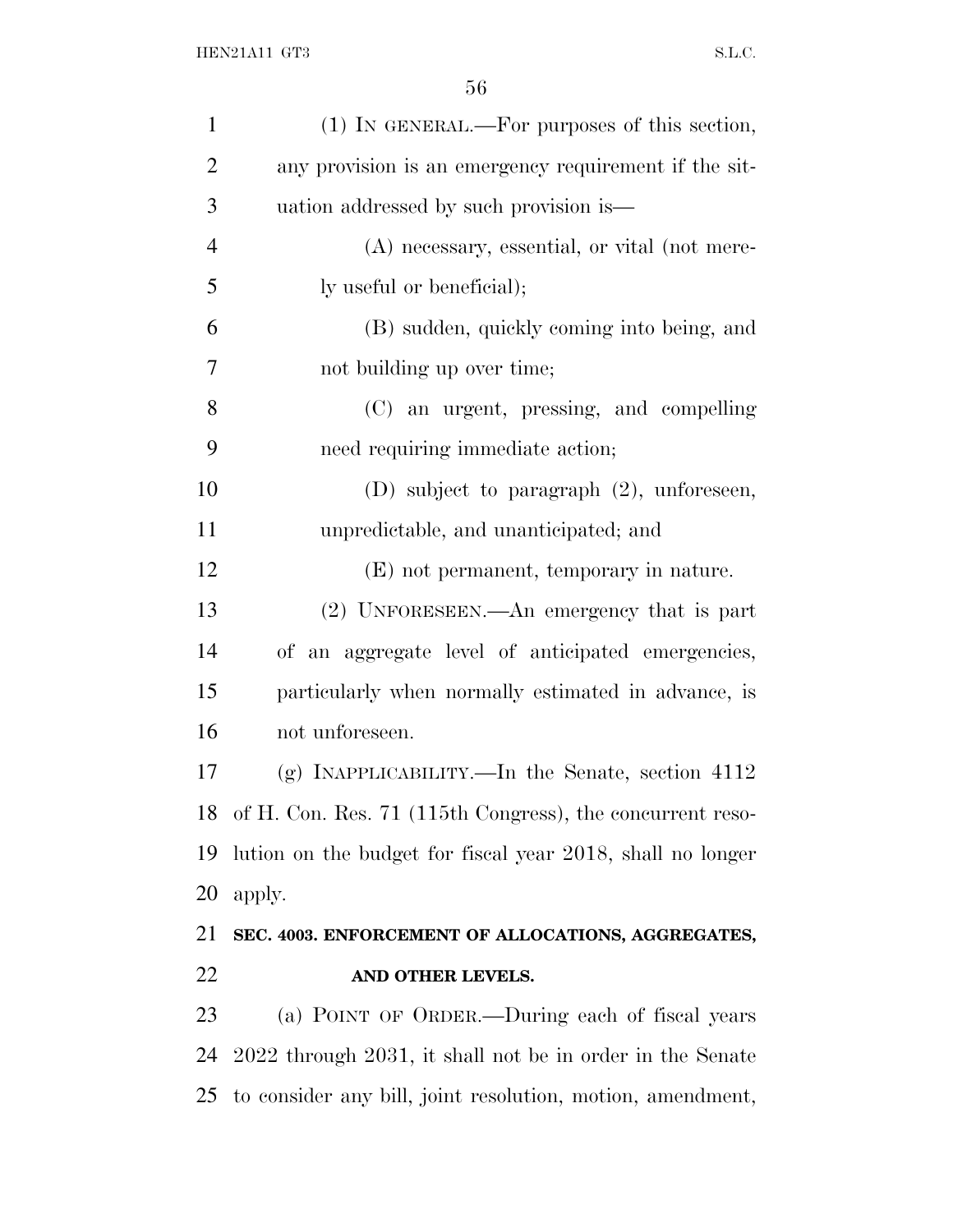HEN21A11 GT3 S.L.C.

 amendment between the Houses, or conference report that would cause the amount of new budget authority, outlays, or deficits to be more than, or would cause the amount of revenues to be less than, the amount set forth under any allocation, aggregate, or other level established under this resolution.

 (b) WAIVER AND APPEAL.—Subsection (a) may be waived or suspended in the Senate only by an affirmative vote of five-eighths of the Members, duly chosen and sworn. An affirmative vote of five-eighths of the Members of the Senate, duly chosen and sworn, shall be required to sustain an appeal of the ruling of the Chair on a point of order raised under subsection (a).

## **SEC. 4004. POINT OF ORDER AGAINST LEGISLATION PRO- VIDING FUNDING WITHIN MORE THAN 3 SUB-ALLOCATIONS UNDER SECTION 302(b).**

 (a) POINT OF ORDER.—It shall not be in order in the Senate to consider any bill, joint resolution, motion, amendment, amendment between the Houses, or con- ference report that appropriates amounts that are within more than 3 of the suballocations under section 302(b) of the Congressional Budget Act of 1974 (2 U.S.C.  $23 \quad 633(b)$ ).

 (b) WAIVER AND APPEAL.—Subsection (a) may be waived or suspended in the Senate only by an affirmative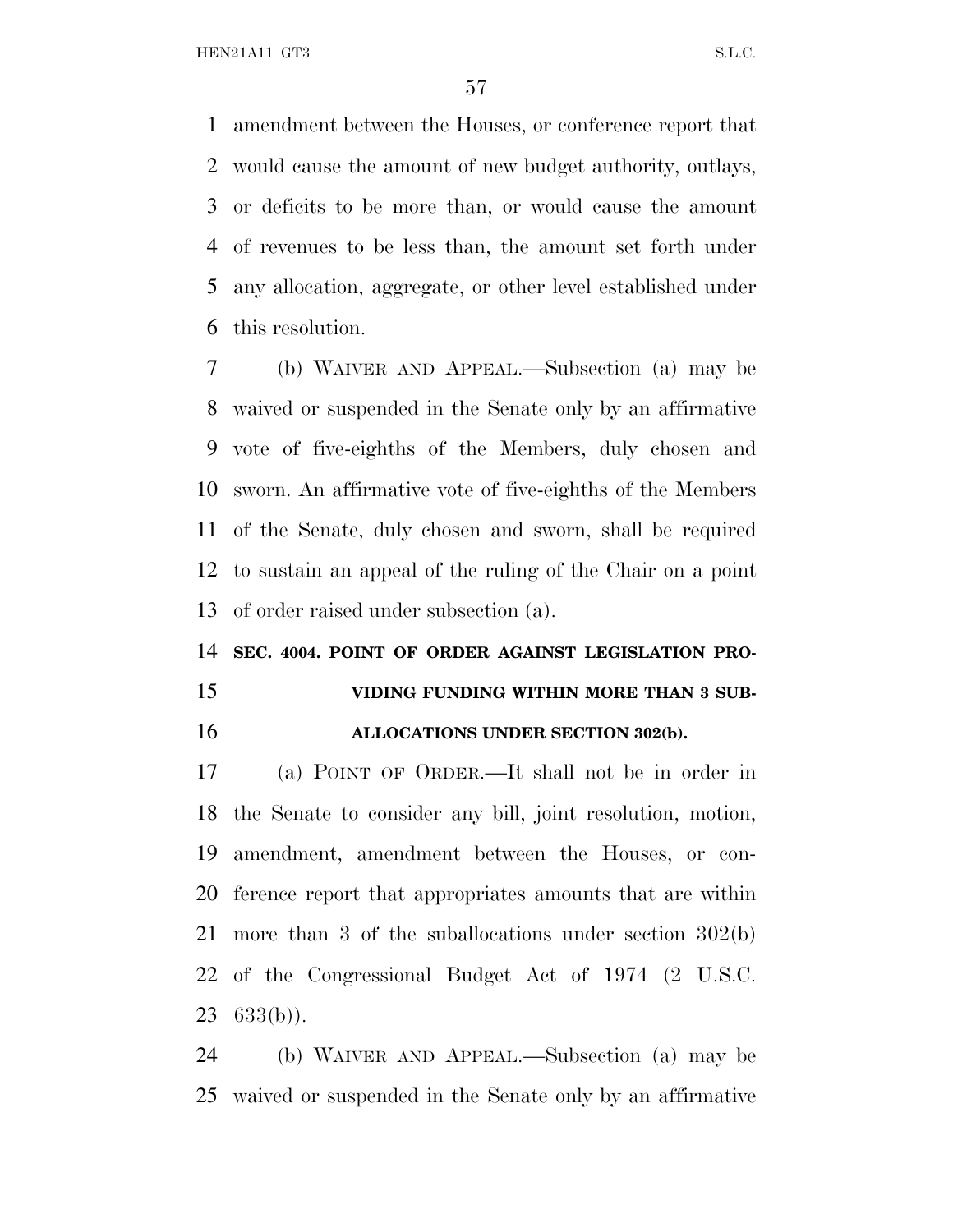HEN21A11 GT3 S.L.C.

 vote of five-eighths of the Members, duly chosen and sworn. An affirmative vote of five-eighths of the Members of the Senate, duly chosen and sworn, shall be required to sustain an appeal of the ruling of the Chair on a point of order raised under subsection (a).

## **SEC. 4005. DUPLICATION DETERMINATIONS BY THE CON-GRESSIONAL BUDGET OFFICE.**

(a) DEFINITION.—In this section—

 (1) the term ''covered bill or joint resolution'' means a bill or joint resolution of a public character reported by any committee of Congress (including the Committee on Appropriations and the Com-mittee on the Budget of either House);

 (2) the term ''Director'' means the Director of the Congressional Budget Office;

 (3) the term ''existing duplicative or overlap- ping feature'' means an element of the Federal Gov- ernment previously identified as an area of duplica- tion, overlap, or fragmentation in a GAO duplication and overlap report;

 (4) the term ''GAO duplication and overlap re- port'' means each annual report prepared by the Comptroller General under section 21 of Public Law 111–139 (31 U.S.C. 712 note); and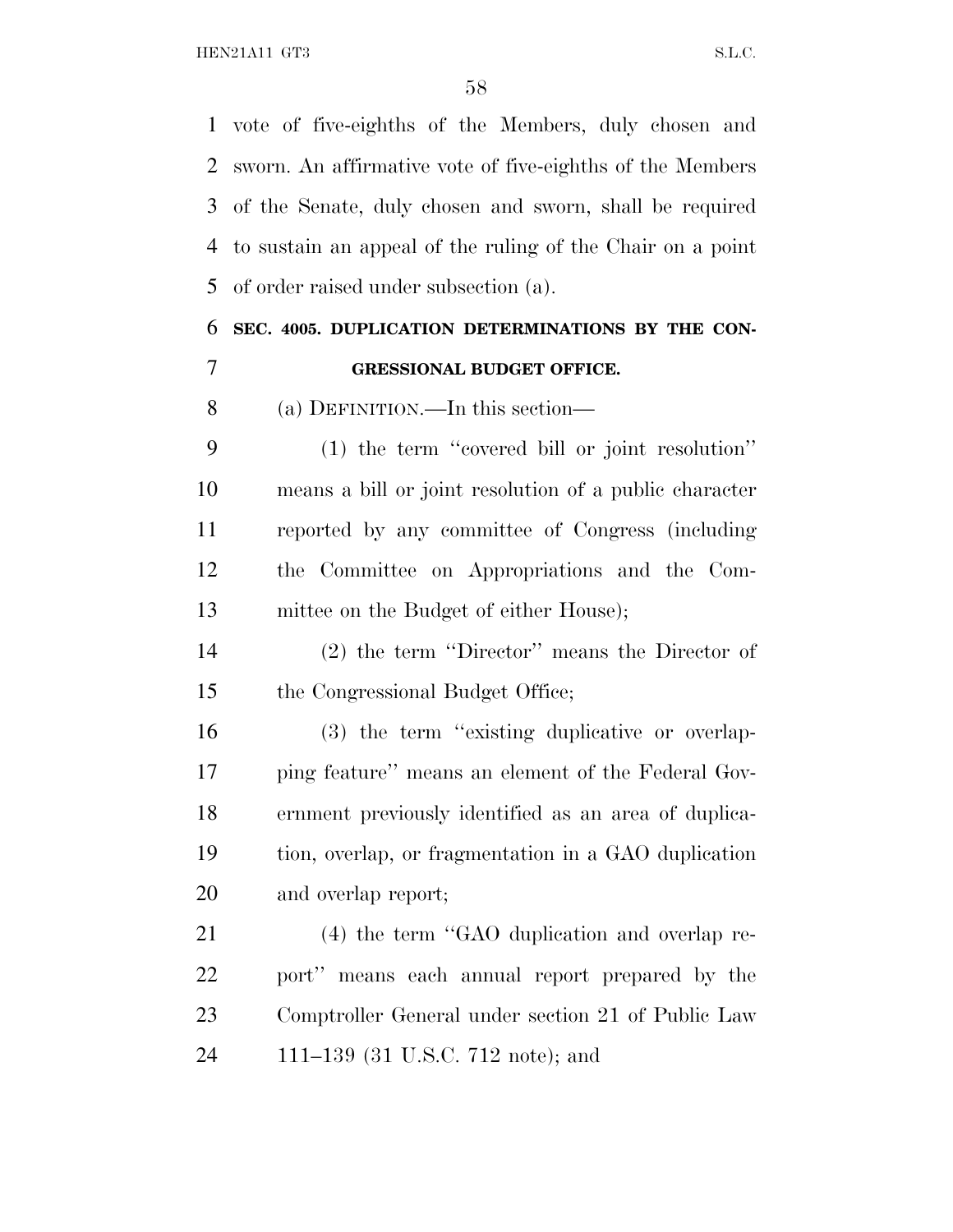| $\mathbf{1}$   | (5) the term "new duplicative or overlapping             |
|----------------|----------------------------------------------------------|
| $\overline{2}$ | feature" means a new Federal program, office, or         |
| 3              | initiative created under a covered bill or joint resolu- |
| $\overline{4}$ | tion that would duplicate or overlap with an existing    |
| 5              | duplicative or overlapping feature.                      |
| 6              | (b) DUPLICATION DETERMINATIONS.—For each cov-            |
| 7              | ered bill or joint resolution—                           |
| 8              | (1) the Comptroller General of the United                |
| 9              | States shall, to the extent practicable—                 |
| 10             | (A) determine the extent to which the cov-               |
| 11             | ered bill or joint resolution creates a risk of a        |
| 12             | new duplicative or overlapping feature and, if           |
| 13             | the risk so warrants, identify—                          |
| 14             | (i) the name of the new Federal pro-                     |
| 15             | gram, office, or initiative;                             |
| 16             | (ii) the section of the covered bill or                  |
| 17             | joint resolution at which the new duplica-               |
| 18             | tive or overlapping feature is established;              |
| 19             | and                                                      |
| 20             | (iii) the GAO duplication and overlap                    |
| 21             | report in which the existing duplicative or              |
| 22             | overlapping feature is identified; and                   |
| 23             | (B) submit the information described in                  |
| 24             | subparagraph (A) to the Director and the com-            |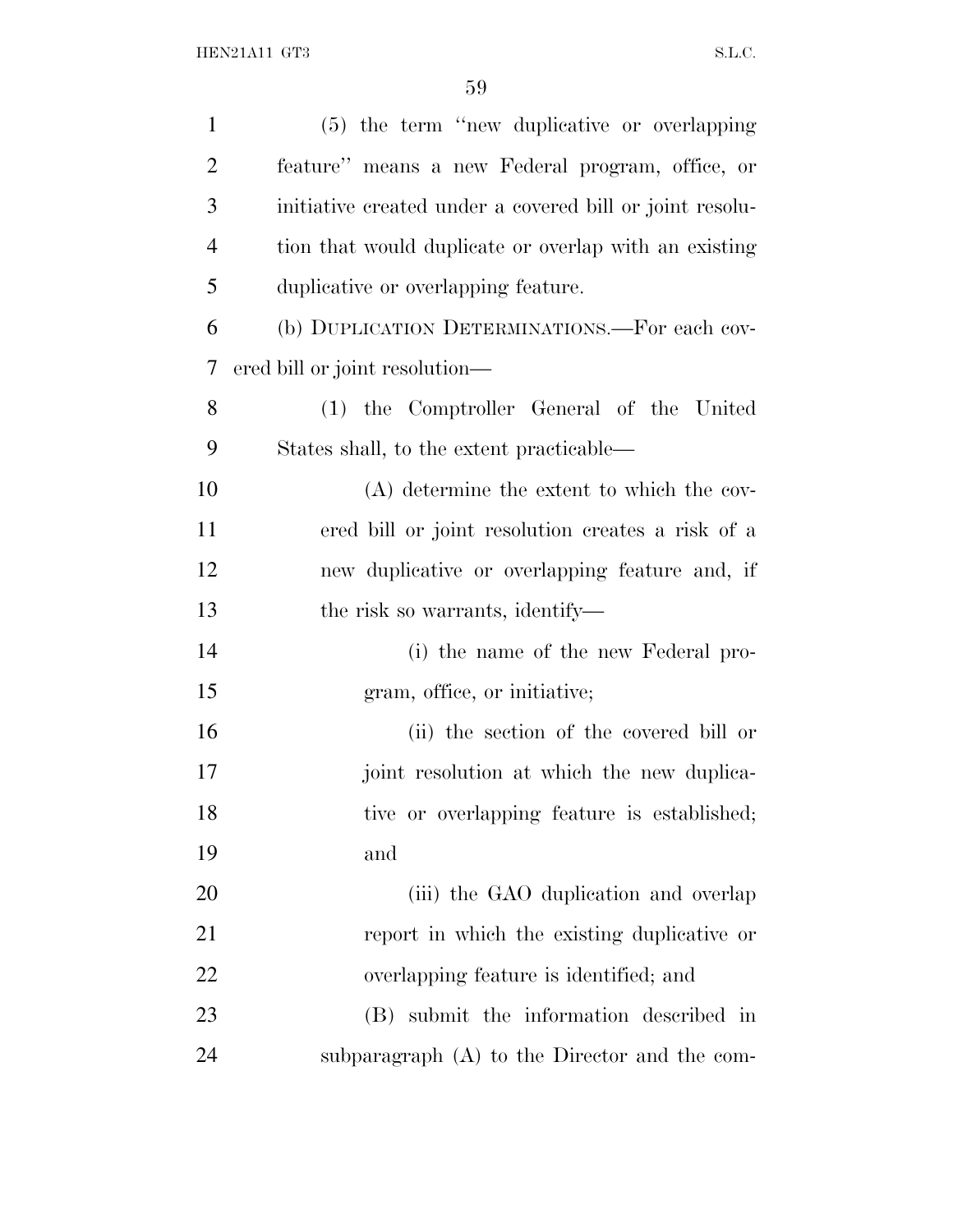|                | 60                                                            |
|----------------|---------------------------------------------------------------|
| $\mathbf{1}$   | mittee that reported the covered bill or joint                |
| $\overline{2}$ | resolution; and                                               |
| 3              | $(C)$ publish the information<br>prepared                     |
| $\overline{4}$ | under subparagraph $(A)$ on the website of the                |
| 5              | Government Accountability Office; and                         |
| 6              | $(2)$ subject to subsection $(e)$ , the Director may          |
| $\overline{7}$ | include the information submitted by the Comp-                |
| 8              | troller General under paragraph $(1)(B)$ as a supple-         |
| 9              | ment to the estimate for the covered bill or joint res-       |
| 10             | olution to which the information pertains submitted           |
| 11             | by the Director under section 402 of the Congres-             |
| 12             | sional Budget Act of 1974 (2 U.S.C. 653).                     |
| 13             | (c) ESTIMATE BY DIRECTOR.—If the Comptroller                  |
| 14             | General of the United States has not submitted to the Di-     |
| 15             | rector the information for a covered bill or joint resolution |
| 16             | under subsection $(b)(1)(B)$ on the date on which the Di-     |
| 17             | rector submits the estimate for the covered bill or joint     |
| 18             | resolution to which the information pertains under section    |

402 of the Congressional Budget Act of 1974 (2 U.S.C.

 653), the Director may, on the date on which the Comp- troller General submits the information to the Director, prepare and submit to each applicable committee the in-formation as a supplement to the estimate for the covered

bill or joint resolution.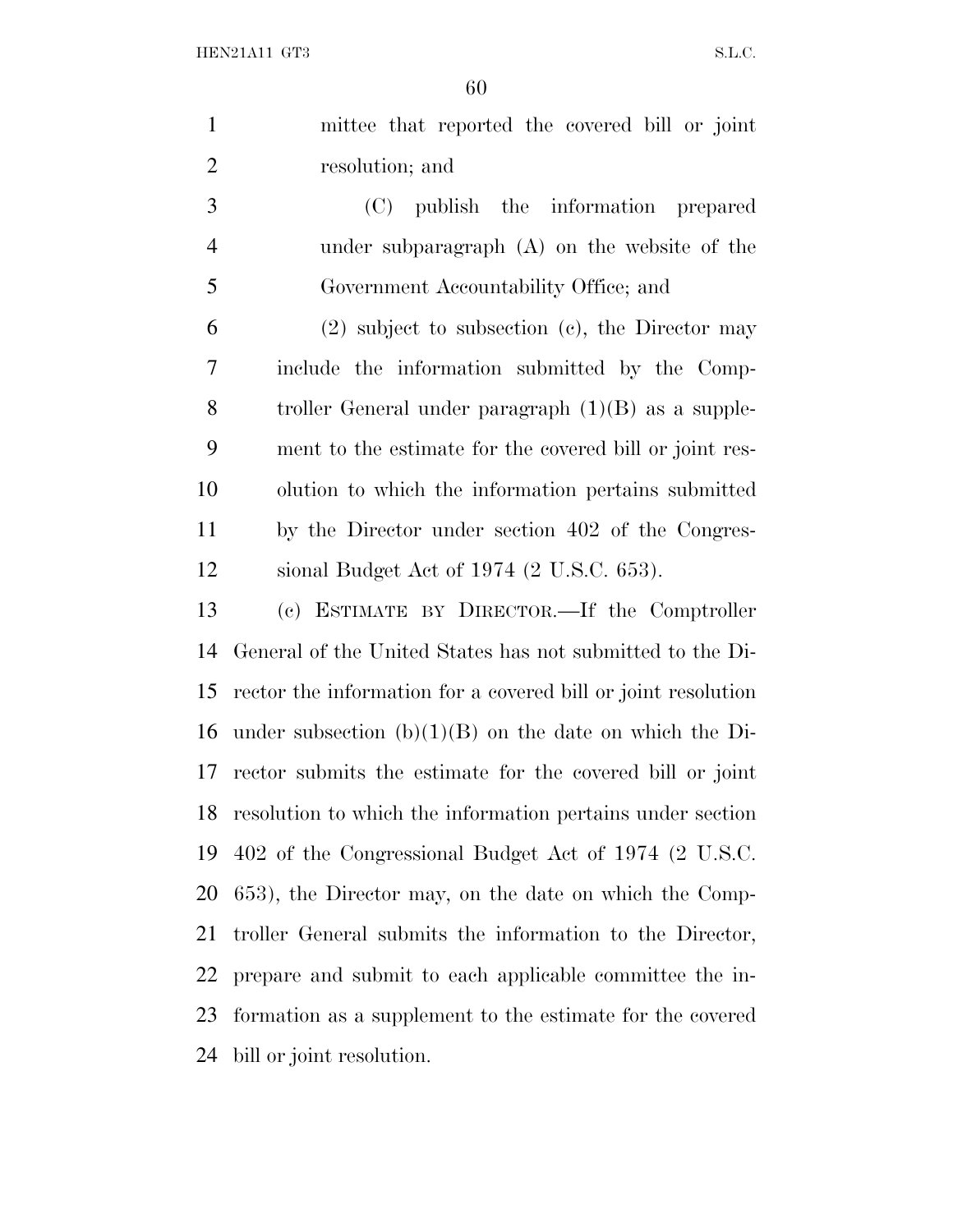| 1              | SEC. 4006. BREAKDOWN OF COST ESTIMATES BY BUDGET            |
|----------------|-------------------------------------------------------------|
| $\overline{2}$ | FUNCTION.                                                   |
| 3              | Any cost estimate prepared by the Congressional             |
| 4              | Budget Office shall specify the percentage of the estimated |
| 5              | cost that is within each budget function.                   |
| 6              | SEC. 4007. SENSE OF THE SENATE ON TREATMENT OF RE-          |
| 7              | DUCTION OF APPROPRIATIONS LEVELS TO                         |
| 8              | <b>ACHIEVE SAVINGS.</b>                                     |
| 9              | (a) FINDINGS.—Congress finds the following:                 |
| 10             | $(1)$ H. Con. Res. 448 (96th Congress), the con-            |
| 11             | current resolution on the budget for fiscal year            |
| 12             | 1981, gave authorizing committees reconciliation in-        |
| 13             | structions which amounted to approximately two-             |
| 14             | thirds of the savings required under reconciliation.        |
| 15             | $(2)$ The language in H. Con. Res. 448 resulted             |
| 16             | in a debate about how reconciling discretionary             |
| 17             | spending programs could be in order given that au-          |
| 18             | thorizations of appropriations for programs did not         |
| 19             | actually change spending and the programs author-           |
| 20             | ized would be funded through later annual appro-            |
| 21             | priation. The staff of the Committee on the Budget          |
| 22             | of the Senate and the counsel to the Majority Lead-         |
| 23             | er advised that upon consultation with the Parlia-          |
| 24             | mentarian, the original instructions on discretionary       |
| 25             | spending would be out of order because of the               |
| 26             | phrase, "to modify programs". This was seen as too          |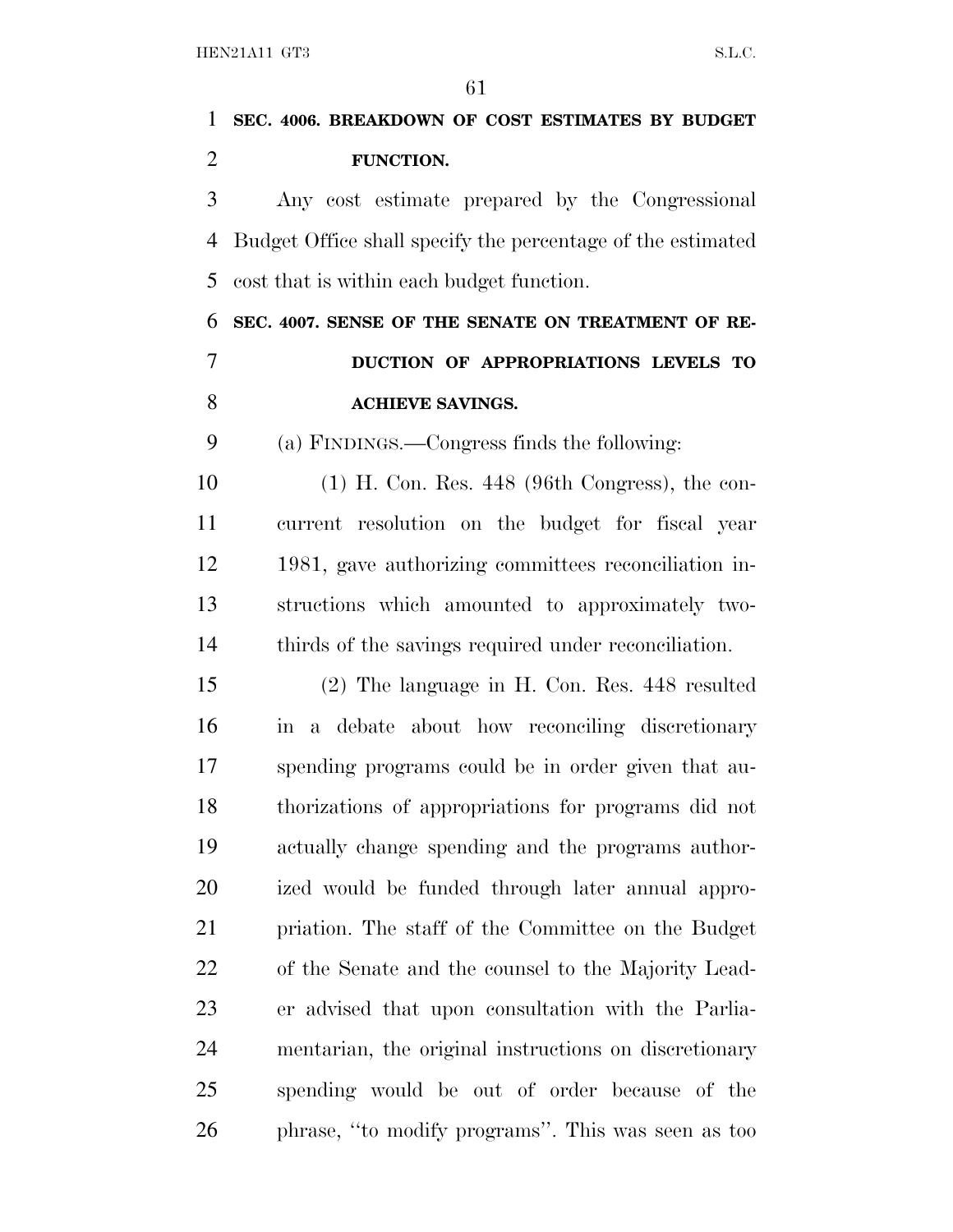broad and programs could be modified without re-sulting in changes to their future appropriations.

 (3) To rectify this violation, the Committee on the Budget of the Senate reported S. Con. Res. 9 (97th Congress), revising the congressional budget for the United States Government for fiscal years 1981, 1982, and 1983, to include reconciliation, which revised the language in the reconciliation in- structions to change entitlement law and ''to report changes in laws within the jurisdiction of that com- mittee sufficient to reduce appropriations levels so as to achieve savings''.

 (4) This was understood to mean changes in authorization language of discretionary programs would be permissible under reconciliation procedures provided such changes in law would have the result in affecting a change in later outlays derived from future appropriations. Further it was understood that a change in authorization language that caused a change in later outlays was considered to be a change in outlays for the purpose of reconciliation.

 (5) On April 2, 1981, the Senate voted 88 to 10 to approve S. Con. Res. 9 with the modified rec-onciliation language.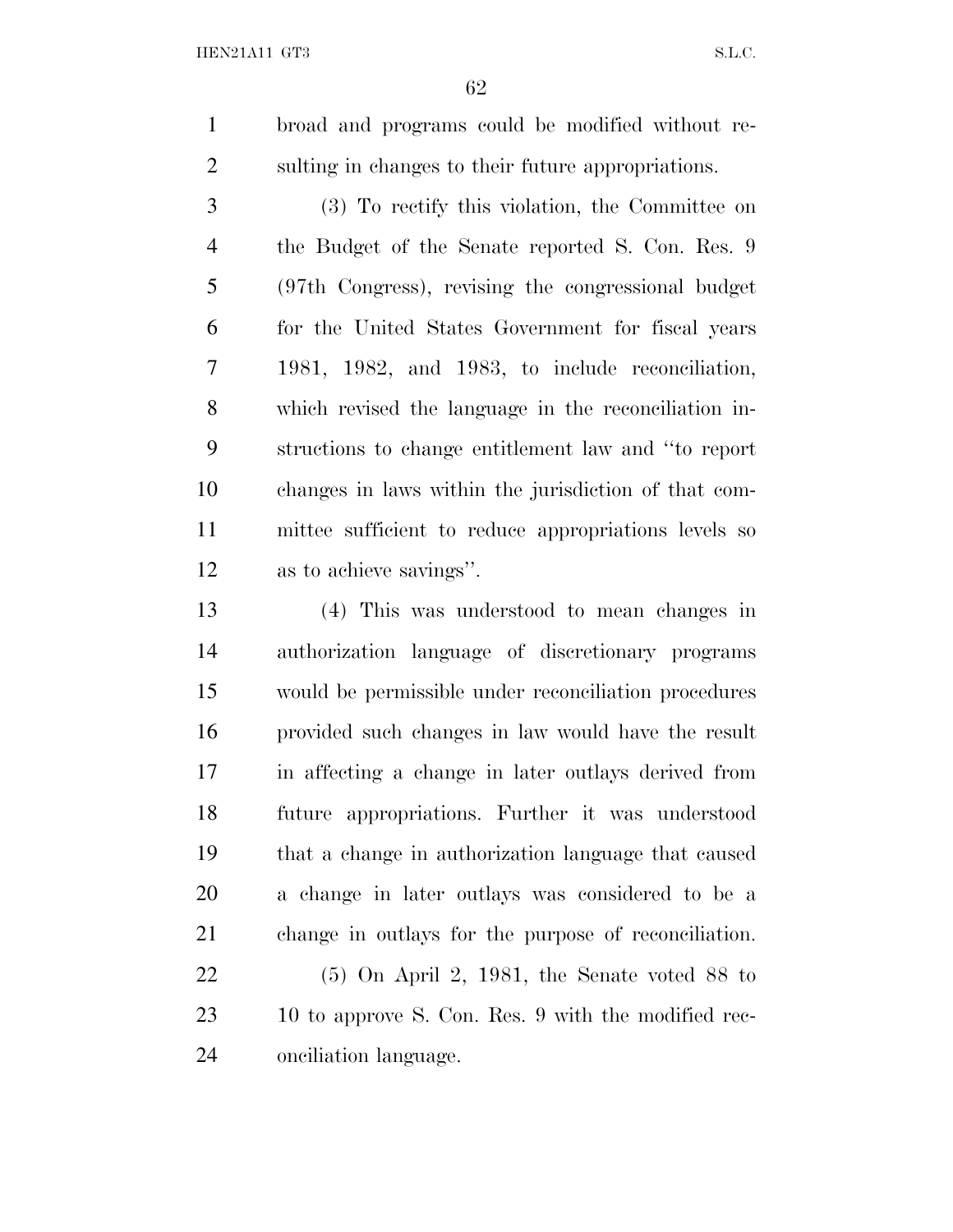HEN21A11 GT3 S.L.C.

 (b) SENSE OF THE SENATE.—It is the sense of the Senate that committees reporting changes in laws within the jurisdiction of that committee sufficient to reduce ap- propriations levels so as to achieve savings shall be consid- ered to be changes in outlays for the purpose of enforcing the prohibition on extraneous matters in reconciliation bills.

### **SEC. 4008. PROHIBITION ON PREEMPTIVE WAIVERS.**

 In the Senate, it shall not be in order to move to waive or suspend a point of order under the Congressional Budget Act of 1974 (2 U.S.C. 621 et seq.) or any concur- rent resolution on the budget with respect to a bill, joint resolution, motion, amendment, amendment between the Houses, or conference report unless the point of order has been specifically raised by a Senator.

### **SEC. 4009. ADJUSTMENTS FOR LEGISLATION REDUCING AP-**

**PROPRIATIONS.**

 The Chairman of the Committee on the Budget of the Senate may revise the allocations in effect under sec- tion 302(a) of the Congressional Budget Act of 1974 (2 U.S.C. 633(a)) and the allocations of a committee or com- mittees, aggregates, and other appropriate levels in this resolution for any bill or joint resolution considered pursu- ant to section 2001 containing the recommendations of one or more committees, or for one or more amendments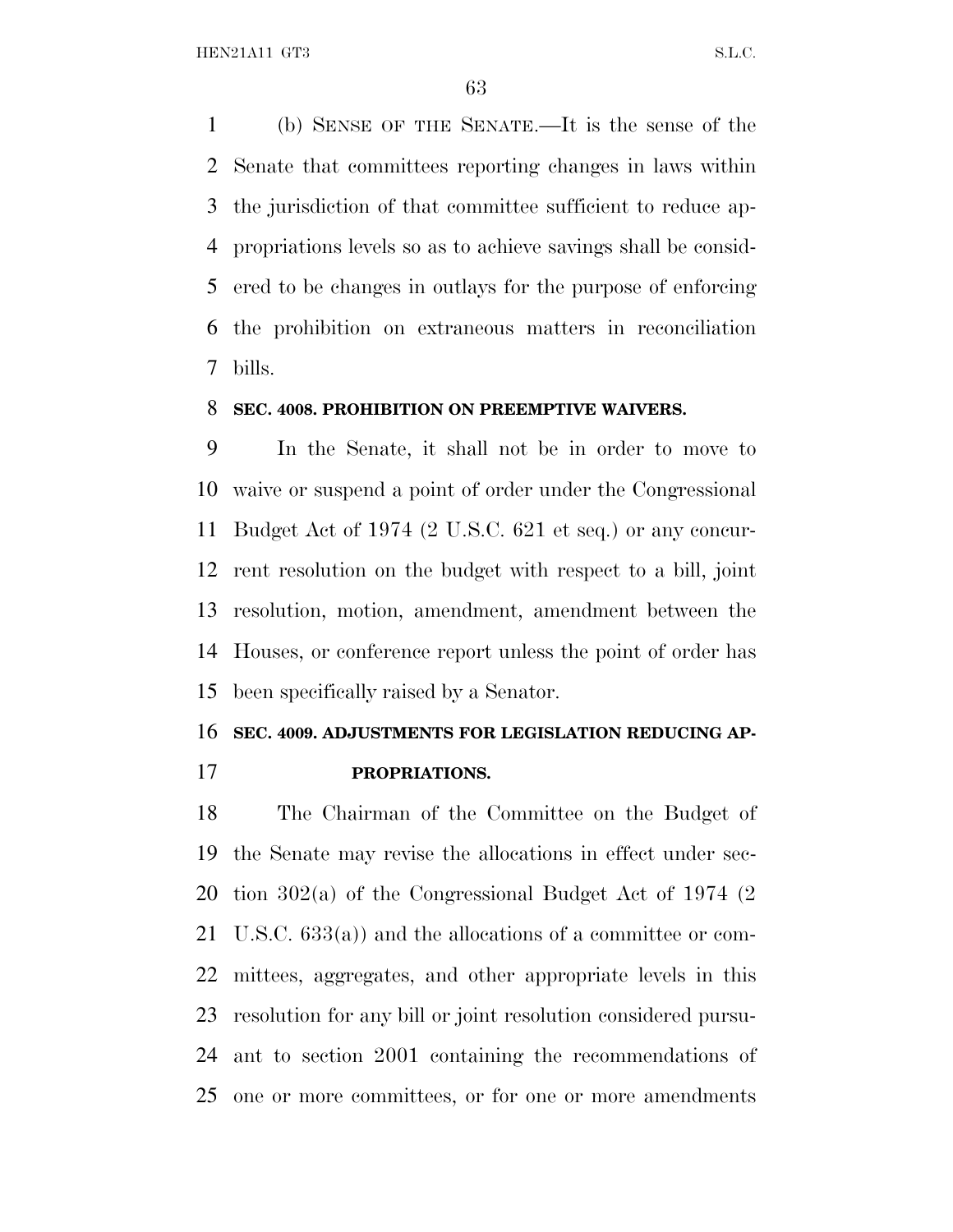to, a conference report on, or an amendment between the Houses in relation to such a bill or joint resolution, by the amounts necessary to accommodate the reduction in the amount of discretionary appropriations for a fiscal year caused by the measure.

### **SEC. 4010. ADJUSTMENTS TO REFLECT LEGISLATION NOT INCLUDED IN THE BASELINE.**

 The Chairman of the Committee on the Budget of the Senate may make adjustments to the levels and alloca- tions in this resolution to reflect legislation enacted before the date on which this resolution is agreed to by Congress that is not incorporated in the baseline underlying the Congressional Budget Office's September 2020 update to the Budget and Economic Outlook: 2020 to 2030.

### **SEC. 4011. AUTHORITY.**

 Congress adopts this title under the authority under section 301(b)(4) of the Congressional Budget Act of 1974 (2 U.S.C. 632(b)(4)).

### **SEC. 4012. EXERCISE OF RULEMAKING POWERS.**

Congress adopts the provisions of this title—

 (1) as an exercise of the rulemaking power of the Senate, and as such they shall be considered as part of the rules of the Senate and such rules shall supersede other rules only to the extent that they are inconsistent with such other rules; and